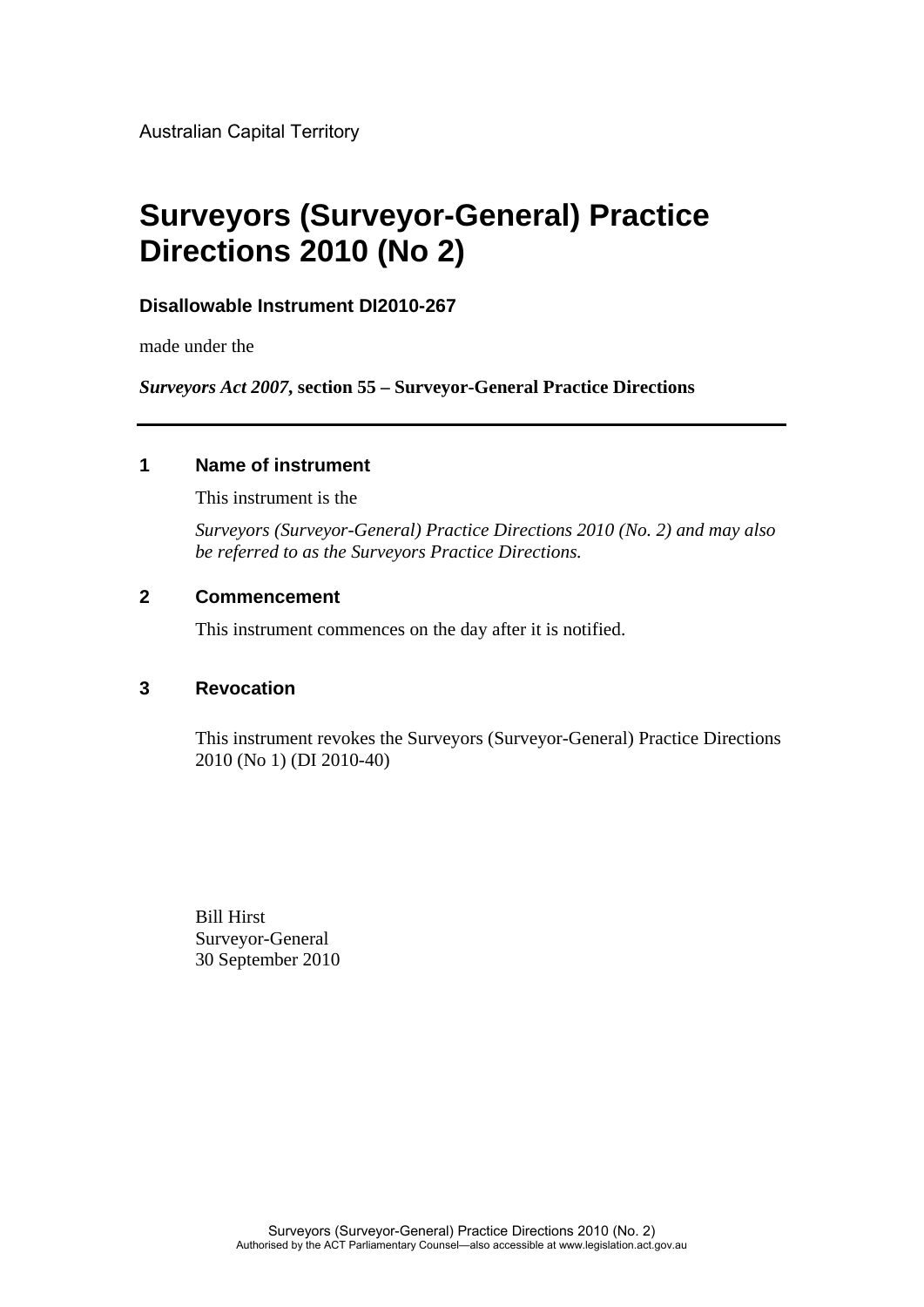### **Contents**

|                                                                                                                                                                                                                                                                                                                                                    | <b>PAGE</b>                      |
|----------------------------------------------------------------------------------------------------------------------------------------------------------------------------------------------------------------------------------------------------------------------------------------------------------------------------------------------------|----------------------------------|
| <b>Preliminary</b><br>- Name, commencement, application, mining definitions,<br>Definitions (Directions 1-5)                                                                                                                                                                                                                                       | Title<br>Page                    |
| <b>Division 1</b><br>- General Duties of a Surveyor (Directions 6-14)                                                                                                                                                                                                                                                                              | 5                                |
| <b>Division 2</b><br>- Adoption of datum lines and bench marks<br>(Directions 15-16)                                                                                                                                                                                                                                                               | $\overline{7}$                   |
| - Measurement and Calculations (Directions 17-32)<br><b>Division 3</b><br>Use of Equipment (Directions 17-20)<br>Subdivision A<br>Partial Surveys and Easements (Directions 21-22)<br>Subdivision B<br>Re-determination of Boundaries (Directions 23-28)<br>Subdivision C<br>Calculation and Accuracy (Directions 29-32)<br>Subdivision D          | 8<br>8<br>8<br>9<br>10           |
| - Survey Marks and Monuments (Directions 33-45)<br><b>Division 4</b><br>Subdivision A Description of Marks (Directions 33-36)<br>Marking of Surveys (Directions 37-45)<br>Subdivision B<br>Urban (Directions 37-39)<br>Rural (Directions 40-42)<br>Urban and Rural (Directions 43-45)                                                              | 12<br>12<br>14<br>14<br>15<br>17 |
| <b>Division 5</b><br>- Boundaries formed by tidal and non-tidal waters and<br>other natural features (Directions 46-51)                                                                                                                                                                                                                            | 18                               |
| <b>Division 6</b><br>- Field Notes (Directions 52-59)                                                                                                                                                                                                                                                                                              | 20                               |
| <b>Division 7</b><br>- Survey Plans (Directions 60-65)                                                                                                                                                                                                                                                                                             | 22                               |
| <b>Division 8</b><br>- Stratum Title (Direction 66)                                                                                                                                                                                                                                                                                                | 23                               |
| <b>Division 9</b><br>- Community Title (Direction 67)                                                                                                                                                                                                                                                                                              | 24                               |
| - Unit Title (Direction 68)<br><b>Division 10</b><br>Subdivision A<br>Legislative Requirements (Direction 68)<br>Subdivision B<br>General info for unit plans (Directions 69-70)<br>Site Plans (Directions 71-72)<br>Subdivision C<br>Floor Plans (Directions 73-74)<br>Subdivision D<br>Addition requirements (Directions 75-76)<br>Subdivision E | 24<br>24<br>25<br>25<br>26<br>27 |
| <b>Schedule 1: Forms</b>                                                                                                                                                                                                                                                                                                                           | 29                               |
| <b>Schedule 2: Definition of ACT Survey Grid Coordinates</b>                                                                                                                                                                                                                                                                                       | 30                               |
| <b>Schedule 3: Unit Plan Diagrams</b>                                                                                                                                                                                                                                                                                                              | 31                               |
| Schedule 4: Supervision of persons by a Registered Surveyor                                                                                                                                                                                                                                                                                        | 40                               |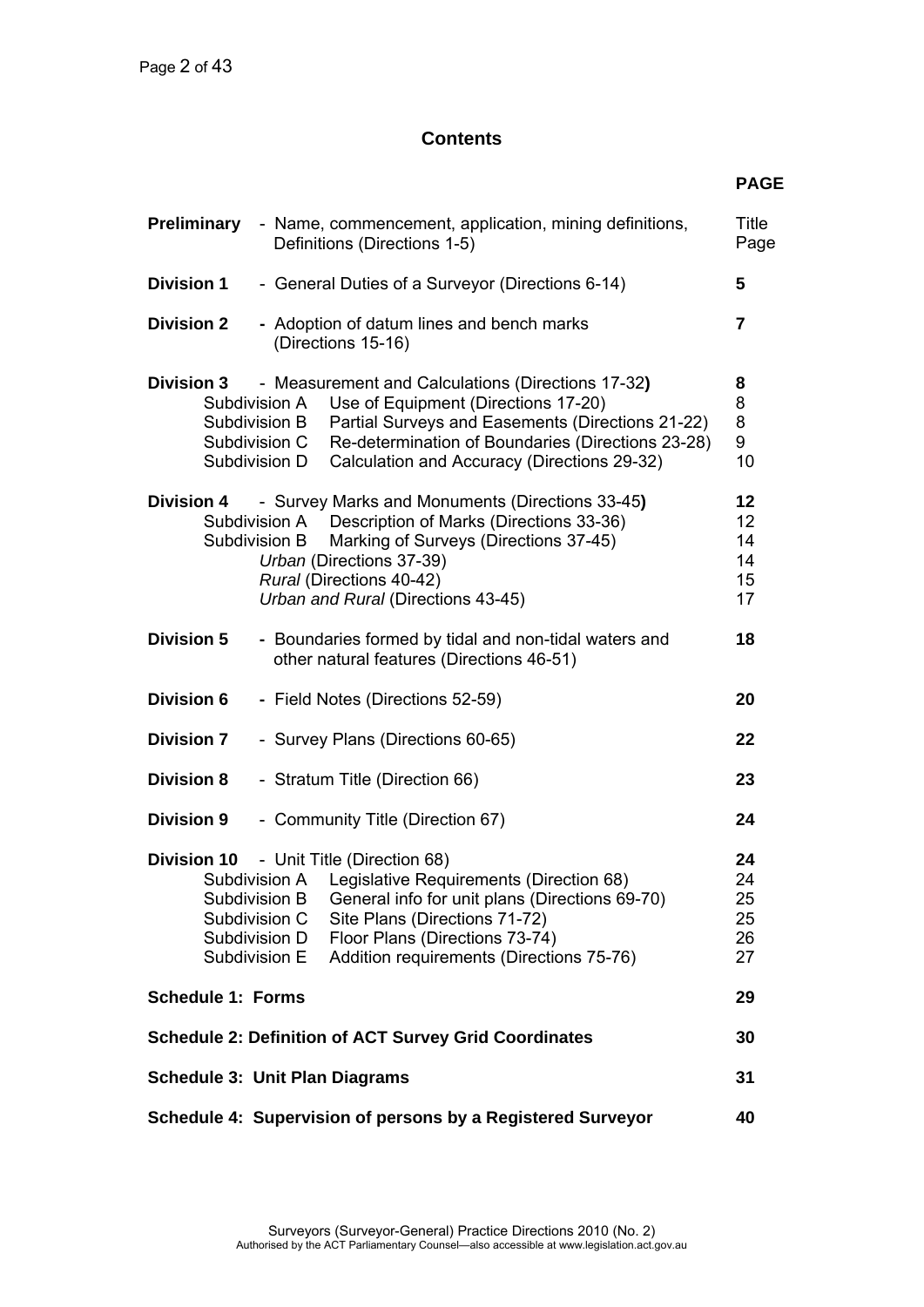### **Preliminary Continued**

| Mining surveys     | 4. | Not used                                                                                                                                                                                                                                                                                                                       |
|--------------------|----|--------------------------------------------------------------------------------------------------------------------------------------------------------------------------------------------------------------------------------------------------------------------------------------------------------------------------------|
| <b>Definitions</b> | 5. | In these directions, unless the contrary intention appears:                                                                                                                                                                                                                                                                    |
|                    |    | <b>ACT Standard Grid Coordinates:</b><br>See Schedule 2                                                                                                                                                                                                                                                                        |
|                    |    | 'AHD' means Australian Height Datum as defined in the<br>National Mapping Council (now ANZLIC) Special<br>Publication 10 (NMC SP10) published in May 1971.                                                                                                                                                                     |
|                    |    | 'Appropriate accuracy' means such accuracy as is<br>reasonably possible of attainment in any particular survey.                                                                                                                                                                                                                |
|                    |    | 'Surveyor-General' means the person occupying the<br>position of Surveyor-General of the Australian Capital<br>Territory.                                                                                                                                                                                                      |
|                    |    | 'Control Survey' means a high accuracy geodetic survey or<br>a breakdown of a high accuracy geodetic survey<br>established for the purpose of setting out any other survey<br>or to which any existing survey can be related, shown on a<br>plan signed by a registered surveyor and available from a<br>government authority. |
|                    |    | 'Control Mark' means a survey mark of a durable nature<br>established and maintained as part of a horizontal or vertical<br>control survey network.                                                                                                                                                                            |
|                    |    | 'Co-ordinated Reference Mark' or 'CRM' means a reference<br>mark, registered by a government authority, which has been<br>or will be connected to a control survey such that co-<br>ordinates derived from that control survey have been or will<br>be attributed to the mark.                                                 |
|                    |    | 'Established Survey Control Mark' means a survey mark<br>that has a horizontal positional accuracy equal to or better<br>than Class C as defined in SP1.                                                                                                                                                                       |
|                    |    | 'GNSS' means Global Navigation Satellite System<br>(including GPS)                                                                                                                                                                                                                                                             |
|                    |    | 'GPS' means Global Positioning System.                                                                                                                                                                                                                                                                                         |
|                    |    | 'Guidelines' means guidelines for surveyors authorised by<br>the Surveyor-General, or his predecessors, and available<br>via:<br>http://www.actpla.act.gov.au/tools resources/maps land su                                                                                                                                     |
|                    |    | rvey/surveying data/surveyors information                                                                                                                                                                                                                                                                                      |
|                    |    | 'Identification Survey' means a survey of a previously                                                                                                                                                                                                                                                                         |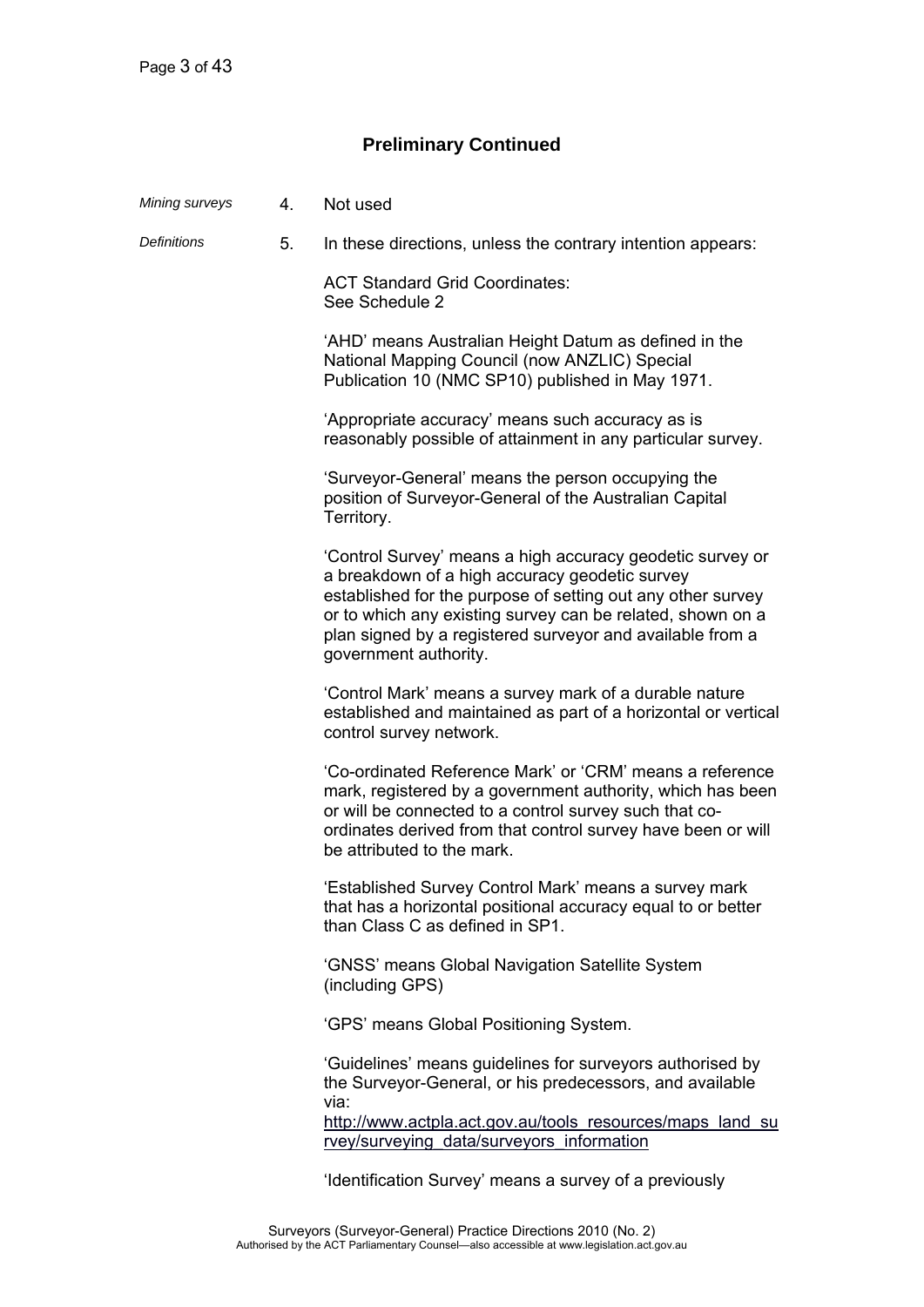measured parcel of land made for the purpose of reidentification of the boundaries of that land and of their location in relation to relevant improvements and interests. An identification survey cannot be used to create new boundaries.

 'Monument' means a natural or artificial object or point thereon which is used for the purpose of locating or relocating a boundary or point thereon.

 'Mean High Water Mark' means the line of mean high tide between the ordinary high-water spring and ordinary highwater neap tides.

 'Plan' means any drawing or record, signed by a registered surveyor, of either a partial or complete survey of land.

 'Reference Mark' means a survey mark of a durable nature placed or situated near and connected by measurement to a corner, angle or tangent point of any survey.

 'Rural Survey' means a survey, as defined by the Act, other than an urban survey, of land within the Territory.

 'SP1' means the publication titled *Standards and Practices for Control Surveys (SP1)* as amended from time to time, published by the Inter-Governmental Committee on Surveying and Mapping.

 'Stratum' means any parcel of land consisting of a space of any shape below, on or above the surface of the land or partly below and partly above the surface of the land, all dimensions of which are limited.

 "Survey/Land Survey" means any activity carried out by a registered surveyor which results in a plan required in connection with any disposition of, or interest in, land under any Act.

 'Survey Mark' means any mark placed in accordance with these Directions or shown on a plan of a survey.

'The Act' means the Surveyors Act 2007.

 'Urban Survey' means a survey, as defined by the Act, of land within the Territory for urban development, as defined by the Planning and Development Act 2007.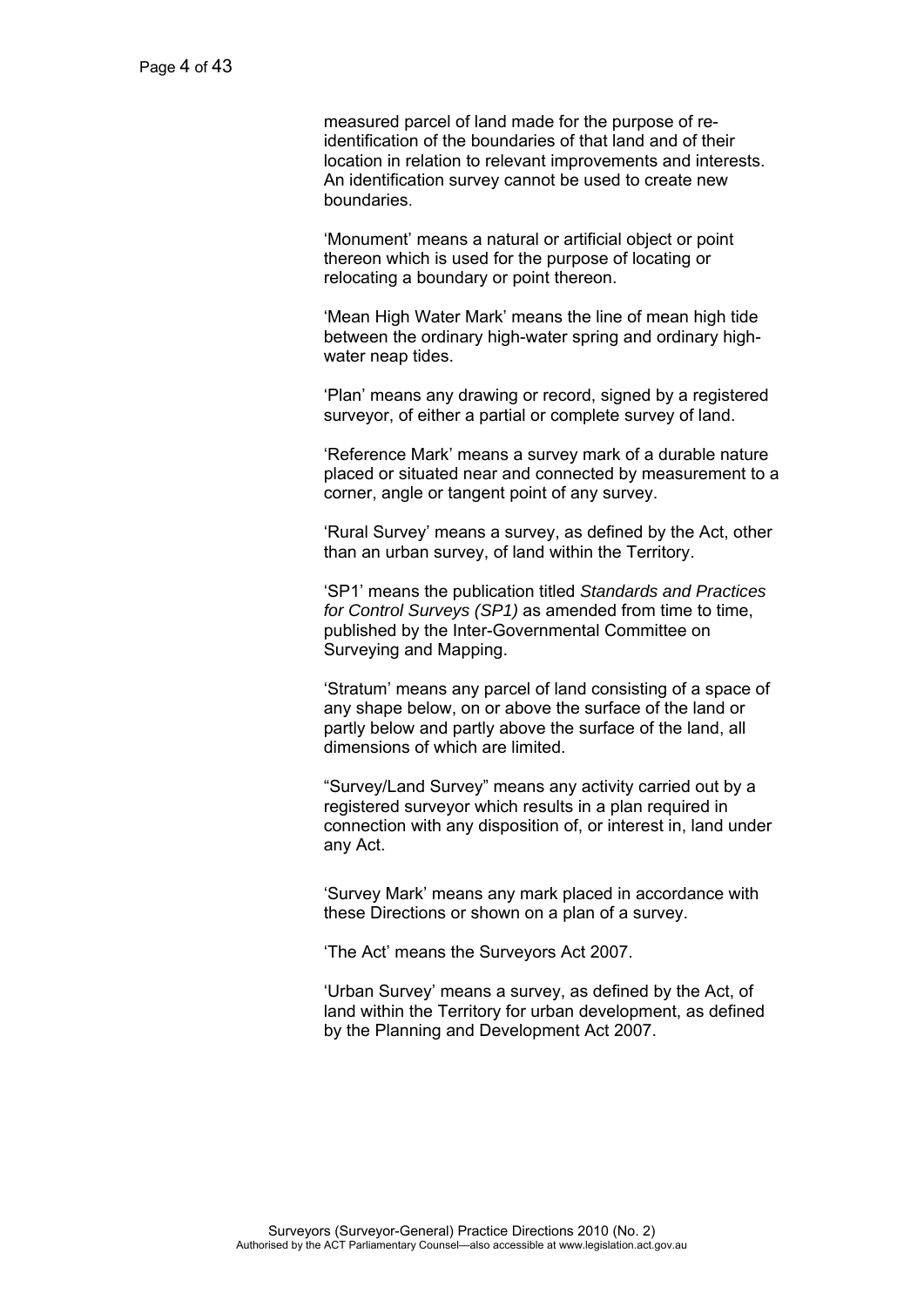| General provisions<br>for undertaking a<br>survey | 6.  | When undertaking a survey in accordance with these<br>Directions the surveyor shall:                                                                                                                                                                                                                                                               |
|---------------------------------------------------|-----|----------------------------------------------------------------------------------------------------------------------------------------------------------------------------------------------------------------------------------------------------------------------------------------------------------------------------------------------------|
|                                                   |     | during the course of the survey locate or relocate<br>$(a)$ (i)<br>with appropriate accuracy the boundaries of the<br>land surveyed;                                                                                                                                                                                                               |
|                                                   |     | place or if required replace such survey marks as<br>(ii)<br>are required by that survey considering the purpose<br>of the survey;                                                                                                                                                                                                                 |
|                                                   |     | (iii) determine with appropriate accuracy the position of<br>all monuments relevant to the survey; and                                                                                                                                                                                                                                             |
|                                                   |     | (iv) in the absence of adjacent surface reference marks,<br>determine with appropriate accuracy connections to<br>kerbs as laid:                                                                                                                                                                                                                   |
|                                                   |     | (b) make complete field notes of the survey in accordance<br>with Division 6 of these Directions; and                                                                                                                                                                                                                                              |
|                                                   |     | (c) if so required prepare a plan of the land surveyed and if<br>necessary a report on the survey.                                                                                                                                                                                                                                                 |
| Power of entry                                    | 7.  | A written notice of intention to enter upon land given under<br>section 45 of the Act shall be in or to the effect of Form 1 in<br>Schedule 1 to these Directions.                                                                                                                                                                                 |
| Survey search<br>information                      | 8.  | A surveyor shall procure all information necessary to locate<br>or relocate the boundaries of any land surveyed.                                                                                                                                                                                                                                   |
| Requisition                                       | 9.  | (1) A surveyor must promptly answer, and comply with, any<br>requisitions from the Surveyor-General or Registrar<br>General.                                                                                                                                                                                                                       |
|                                                   |     | (2) After certification of the plan by the Surveyor-General<br>amendments shall be made by striking through the<br>erroneous information and inserting the correct<br>information.                                                                                                                                                                 |
|                                                   |     | (3) Amendments and additional information added to a plan<br>shall be initialled and dated by the surveyor.                                                                                                                                                                                                                                        |
| Surveys of lesser<br>accuracy                     | 10. | (1) A surveyor may make a survey for a purpose not<br>requiring strict accuracy under arrangement made<br>between the surveyor and the surveyor's client and in<br>such a manner and with such marking as may be agreed<br>upon between them. A sketch made in accordance with<br>this Direction shall show monuments as approximately<br>located. |
|                                                   |     | (2) Where a survey is made in accordance with this                                                                                                                                                                                                                                                                                                 |

**Division I – General Duties of a Surveyor**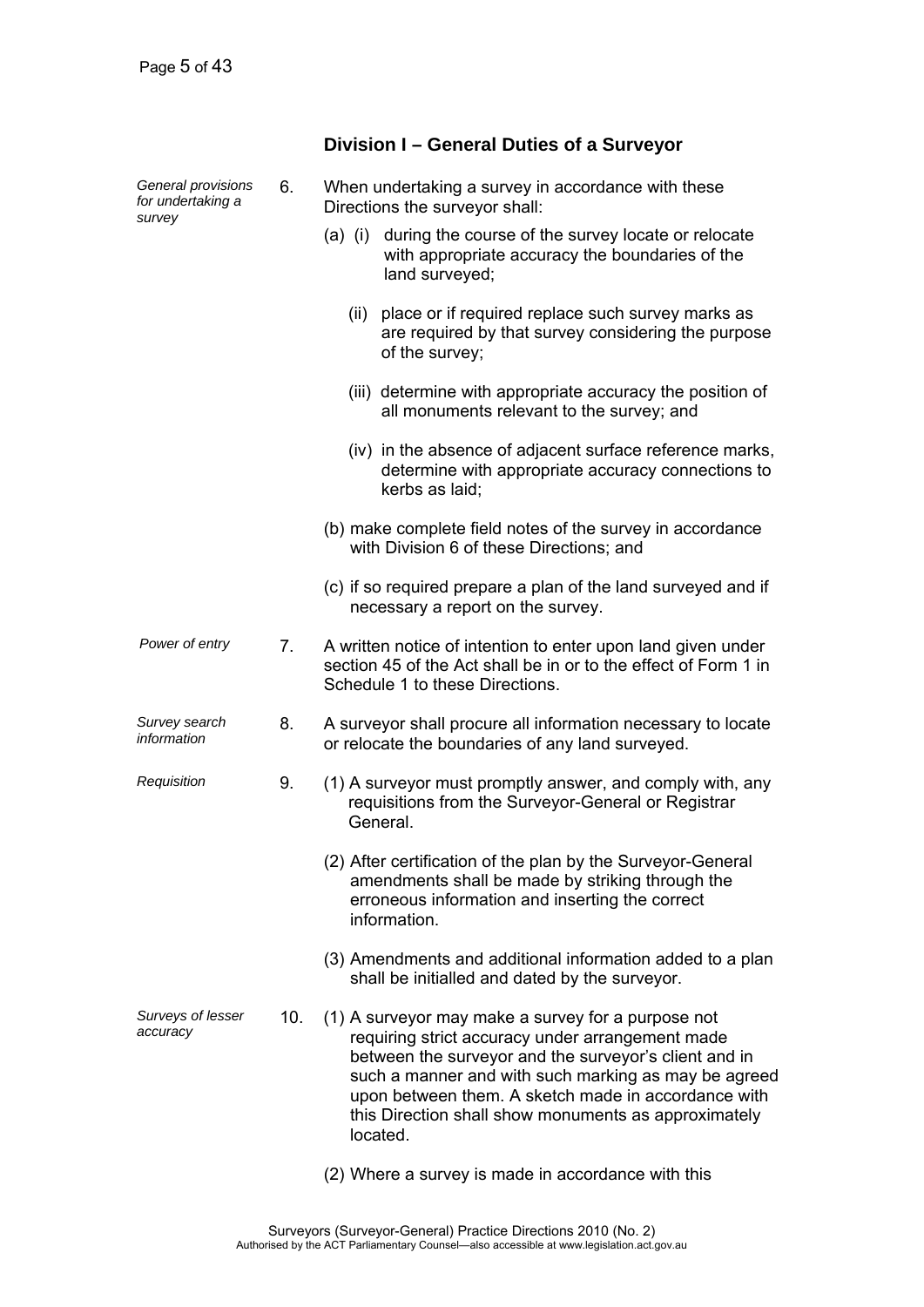|                                 |     | Direction the surveyor shall endorse on the sketch a<br>certificate in or to the effect of Form 2 in Schedule 1 to<br>these Directions.                                                                                                                                                                                   |
|---------------------------------|-----|---------------------------------------------------------------------------------------------------------------------------------------------------------------------------------------------------------------------------------------------------------------------------------------------------------------------------|
|                                 |     | (3) Where a survey is made in accordance with this<br>Direction no other provision of these Directions shall<br>apply in respect thereof.                                                                                                                                                                                 |
| Identification<br>surveys or    | 11. | (1) A surveyor may make:                                                                                                                                                                                                                                                                                                  |
| re-marking                      |     | (a) an Identification Survey in such a manner as may be<br>required by the nature of such survey; and                                                                                                                                                                                                                     |
|                                 |     | (b) a survey requiring the remarking of a previously<br>surveyed parcel of land in such a manner and with<br>such marks in such positions as may be specially<br>required by the client, but such survey shall not<br>include a survey required in connection with any<br>disposition of land or of any interest in land. |
|                                 |     | (2) Where such a survey is made in accordance with this<br>Direction, the provision of Directions 6 (a)(i), (ii), (iii), (b),<br>8, 12, 14, 17, 22(2), and 52 to 59 both inclusive (but no<br>other provision of these Directions) shall apply in respect<br>thereof.                                                     |
|                                 |     | (3) Surveys made in accordance with this Direction are not<br>surveys of lesser accuracy as described in Direction 10.                                                                                                                                                                                                    |
| Lodging of plans                | 12. | (1) Plans or sketches prepared in association with surveys<br>made under Directions 10 and 11 may be lodged with<br>the Surveyor-General who shall keep a register of all<br>such plans.                                                                                                                                  |
|                                 |     | (2) Notwithstanding section (1) above, plans of Identification<br>Surveys required under the provisions of Section 43 (2)<br>Building Act 2004 approval purposes must be lodged<br>with the Surveyor-General.                                                                                                             |
| Requirements for<br>supervision | 13. | No requirements of these Directions shall be construed as<br>to allow any survey to be made by other than a registered                                                                                                                                                                                                    |

surveyor or without the supervision of a registered surveyor.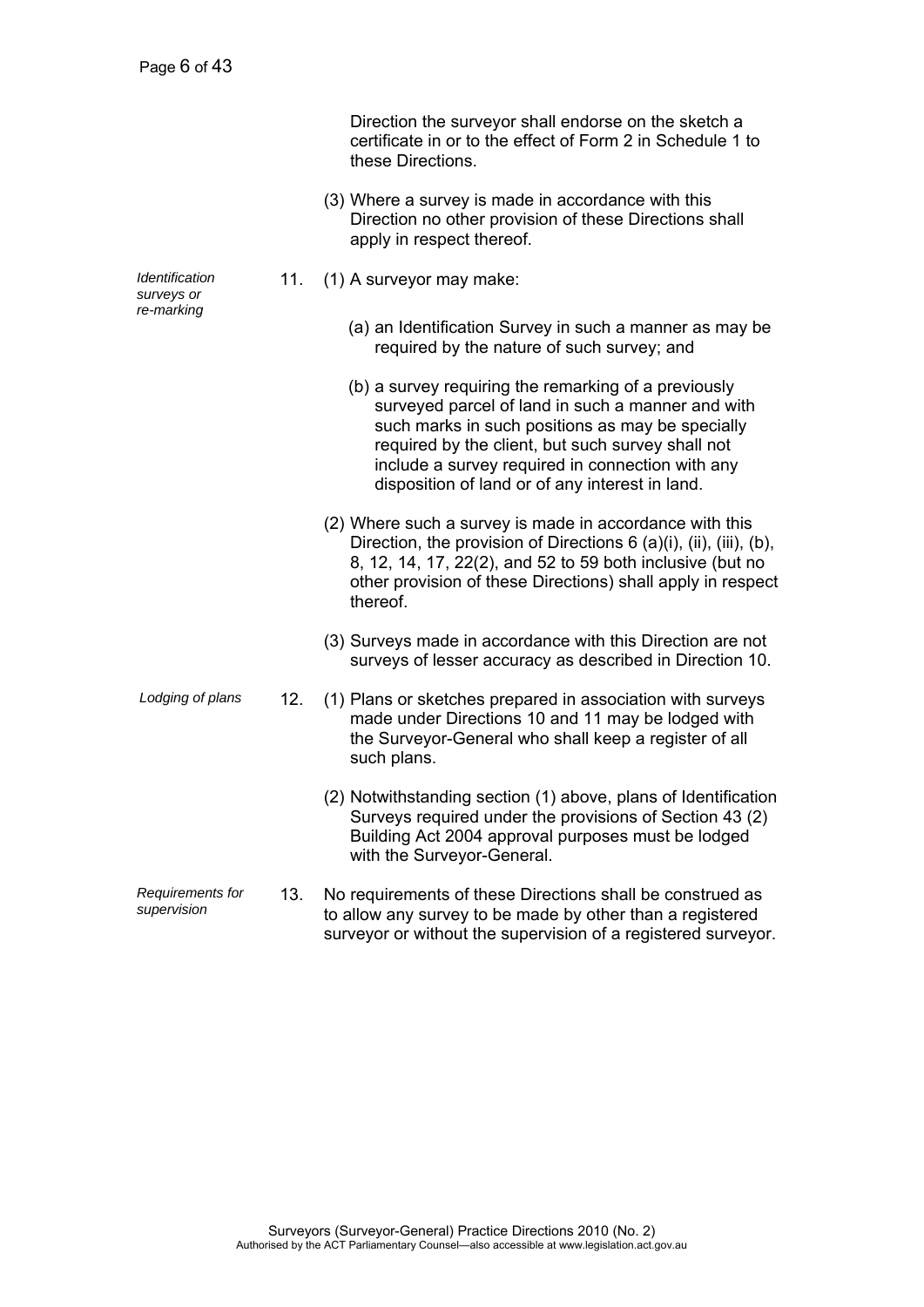- *Supervision* 14. (1) A surveyor:
	- a. Is solely responsible for surveys carried out under his or her supervision, and
	- b. Should exercise a standard of supervision that will ensure the survey reflects his or her professional responsibilities and complies with all relevant statutes including these directions.
	- (2) Supervision shall be carried out in accordance with Schedule 4 of these directions

### **Division 2 – Adoption of Datum Line and Bench Marks**

| Datum line for<br>orientation | 15. | (1) Before adopting a line as the datum for orientation of a<br>survey, a surveyor shall determine and confirm the<br>position of the marks defining such line.                                                                                                                                                           |  |  |  |  |
|-------------------------------|-----|---------------------------------------------------------------------------------------------------------------------------------------------------------------------------------------------------------------------------------------------------------------------------------------------------------------------------|--|--|--|--|
|                               |     | (2) The bearing used for the orientation of the survey shall:                                                                                                                                                                                                                                                             |  |  |  |  |
|                               |     | (a) where possible and practical, be calculated from co-<br>ordinate values of established survey control marks.<br>Such coordinates shall be obtained from the ACT<br>Government Survey Control Mark Register within 3<br>months before the completion of the survey and be<br>accurate to Class C Order 3 or better; or |  |  |  |  |
|                               |     | (b) be taken from a registered or approved survey plan<br>either directly or by calculations from stated<br>dimensions; or                                                                                                                                                                                                |  |  |  |  |
|                               |     | be obtained from GNSS observations; or<br>(c)                                                                                                                                                                                                                                                                             |  |  |  |  |
|                               |     | (d) be obtained from astronomical observations.                                                                                                                                                                                                                                                                           |  |  |  |  |
|                               |     | (3) The bearing adopted under subclause 2(a) must be<br>verified by angular connection, and (if practicable)<br>distance connection, to at least one other established<br>survey control mark.                                                                                                                            |  |  |  |  |
|                               |     | (4) Whenever possible the defining marks adopted in<br>accordance with subclause (2)(b) above shall be<br>contained within a single registered or approved survey.                                                                                                                                                        |  |  |  |  |
| <b>Bench marks</b>            | 16. | Reduced levels should be obtained, and bench marks<br>should be placed, in accordance with Survey Guideline No.<br>2.                                                                                                                                                                                                     |  |  |  |  |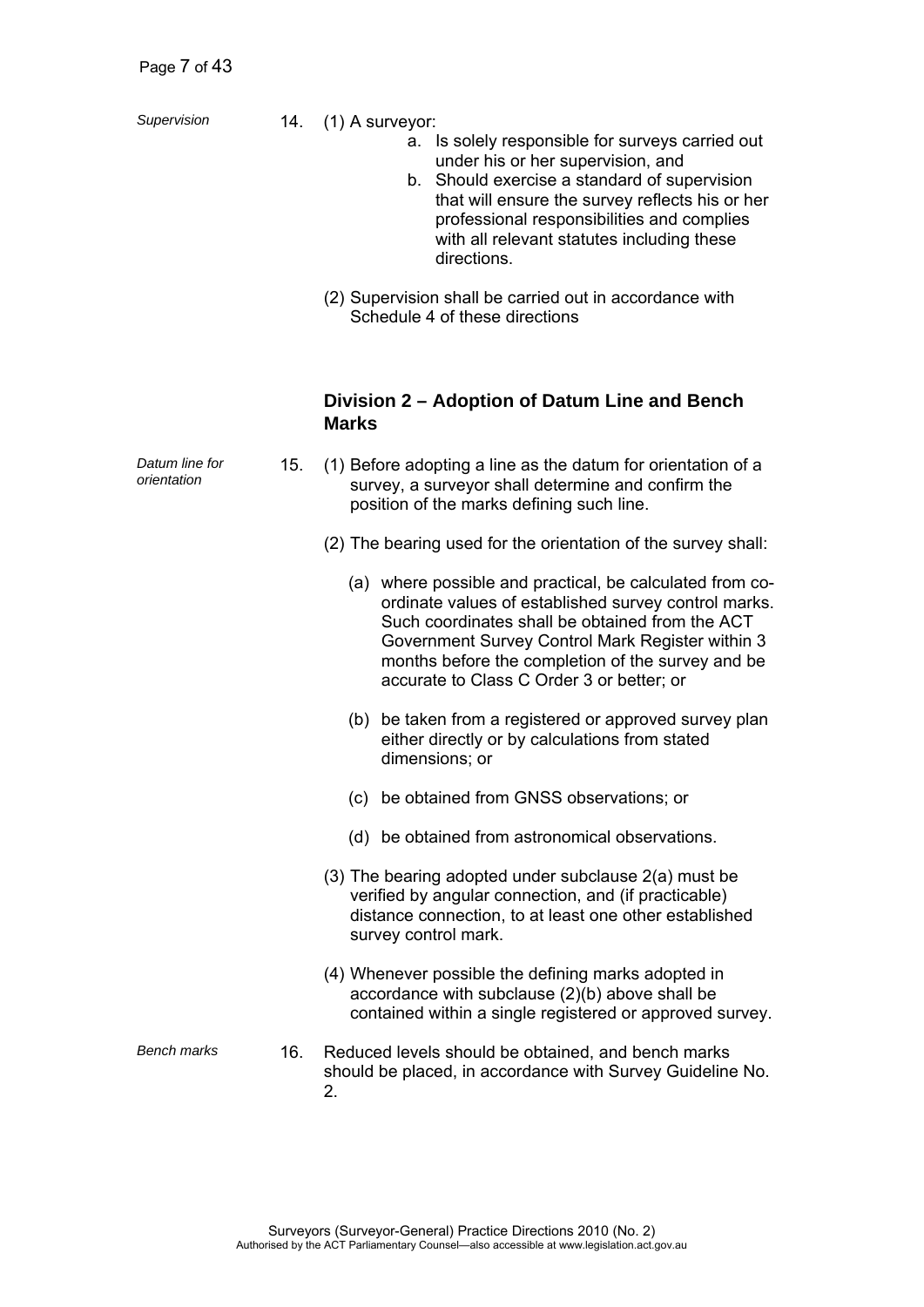### **Division 3 – Measurement and Calculations**

#### **Subdivision A - Use of Equipment**

- *Standardisation and calibration of equipment*  17. (1) In making a survey, the surveyor shall ensure that all equipment used in the survey is in accurate adjustment, standardised and properly calibrated. (2) Electronic distance measuring equipment must be calibrated at least once every 12 months and immediately after repairs on a certified baseline established by or acceptable to the Surveyor-General. (3) GNSS equipment must be verified at least once every 12 months, and immediately after repairs, on a geodetic network approved by the Surveyor-General. (4) Details and results of a calibration or verification of equipment used for making a survey are to be supplied to the Surveyor-General on request. *Surveys using GNSS*  18. (1) When making a survey of other than an irregular natural boundary using GNSS equipment, a surveyor must use an approved GNSS surveying technique that will achieve an accuracy of Class B or better, as specified in SP1. (2) When making a survey of an irregular natural boundary using GNSS equipment, a surveyor must use an approved GNSS surveying technique that will achieve an accuracy of Class C or better, as specified in SP1. (3) The procedures used when operating GNSS must be in a manner approved by the Surveyor-General, and the details and results of the observation reductions are to be supplied to the Surveyor-General on request. *Use of direct measurements*  19. A surveyor shall measure all boundaries and lines by the most direct method that is reasonable and practicable. *Use of remote*
- *sensing or photogrammetric methods*  20. Notwithstanding the provisions of Direction 19, the Surveyor-General may authorise the determination of natural boundaries by photogrammetric methods, or by a remote-sensing method approved by the Surveyor-General.

#### **Subdivision B – Partial Surveys and Easements**

*Partial surveys* 21. If surveying part of the land in a document of title, the surveyor shall connect such part by actual measurement to monuments or points having a known relation to a corner of the land in the title.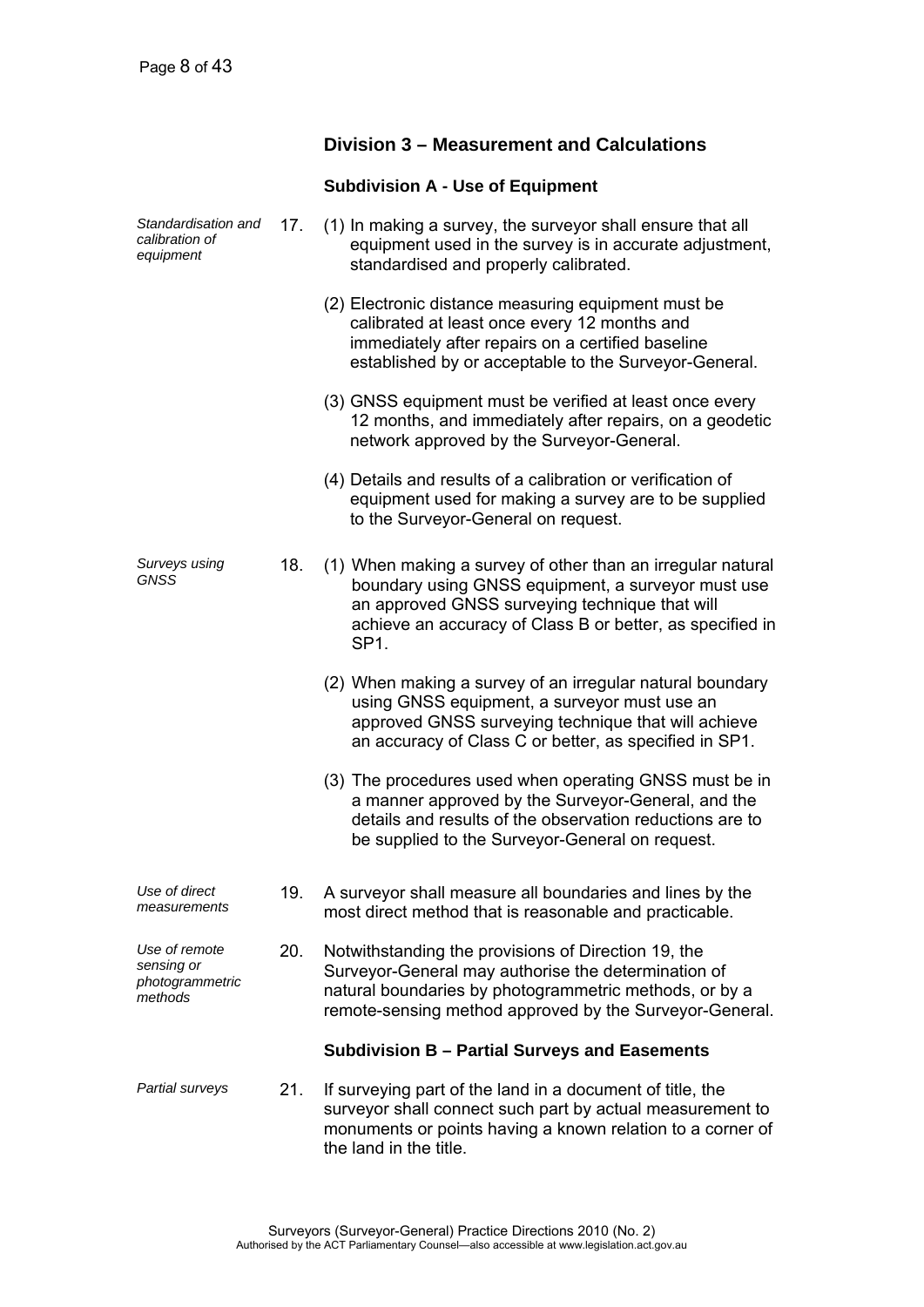*Location of easements or proposed easements* 

- 22. (1) Where the land being surveyed is subject to or it is proposed that it be subject to any form of easement the surveyor shall connect such easement or proposed easement by measurement to essential relevant monuments and where practical to corners of the parcel in which the easement is or is to be located.
	- (2) The surveyor shall show on the plan the essential dimensions of the site and shall note it thereon as 'easement' or 'proposed easement' as appropriate, provided that the essential dimensions to be shown on the plan need not be determined by measurement of the boundaries of the easement or proposed easement unless the circumstances so require.
	- (3) The essential dimensions referred to in subclause (2) above must be sufficient to allow a check closure of such dimensions.

### **Subdivision C – Re-determination of Boundaries**

- *Adoption of original*  23. In the absence of evidence to the contrary, where a surveyor makes a resurvey of land in a Crown Grant or Crown Lease or part thereof the boundaries as originally marked on the ground shall be adopted as the true boundaries, even though the bearings and lengths appearing in a relevant plan or document do not agree with those between the corresponding monuments.
- *Location of irregular boundaries* 24. (1) Where an irregular fence, wall or other structure must be used to define a boundary a surveyor shall traverse it and place the angle points of the boundary in such a way that the boundary shall follow the material of the fence, wall or structure at the surface of the ground.
	- (2) Unless it is impractical to do so, angle points in the irregular fence, wall or other structure shall be substantially marked by the surveyor, and the nature of the mark shown on the plan.
	- (3) The surveyor shall indicate on the survey plan the age, nature and construction material of the structure, as at the date of survey. Where the construction material is a paling fence, the construction material need not be specified.
- *Variation from original dimensions to be shown*  25. Where a corner peg and reference mark or control mark are found a surveyor shall determine the bearing and distance between them, and if a difference from the original reference is disclosed the surveyor shall decide from other evidence which of the monuments to adopt, and shall note details of such evidence and difference on the plan.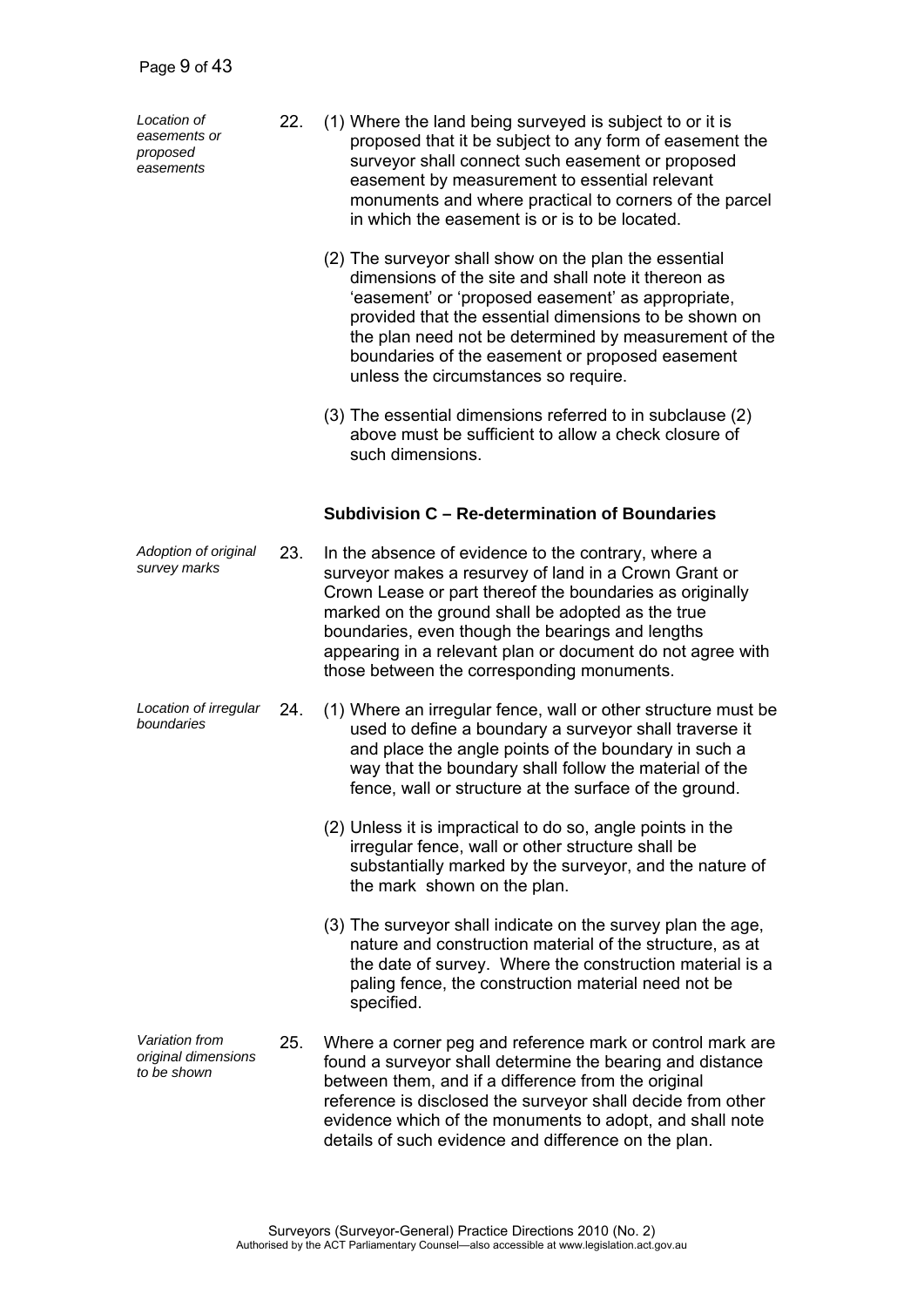*Practice to be adopted where original marks are missing or disturbed* 

*Disclosure of excess or shortage*

*Reference to old marks to be shown on field notes and plans* 

- 26. Where monuments of an original survey are missing or disturbed the surveyor shall determine the boundaries and corners of the subject land by measurement in correct relation to boundaries of adjacent parcels of land and parcels of land on opposite sides of roads, and to fences, and to such other evidence of correct location as may be found after full investigation and inquiry.
- 27. (1) Where a measurement discloses a boundary of land surveyed to be longer or shorter than is indicated in the document of title to such land a surveyor shall verify the length of such boundary and record appropriate entries in field notes, and show in such notes and on any plan of the survey the monuments adopted.
	- (2) In the absence of monuments defining the land surveyed a surveyor shall indicate whether there is sufficient land available to permit the adoption of such measurement without causing any encroachment upon or hiatus with any road, street or lane or upon any adjoining or adjacent parcel of land.
- 28. (1) A surveyor shall indicate in field notes and in any plan of survey the nature and position, or non-existence of all monuments relevant to the survey.
	- (2) A monument that is important for the definition of the land must be shown in the surveyor's field notes, and on the survey plan, with the annotation "found", "not found", "gone", "disturbed" or "inaccessible" as appropriate.
	- (3) A monument must not be recorded as "gone" unless a thorough search for it has been made and the measurements of its probable site recorded on the surveyor's field notes.
	- (4) Where a surveyor ascertains during the making of any survey that control marks or co-ordinated reference marks are missing, disturbed or likely to be disturbed the surveyor shall report the fact to the Surveyor-General.

### **Subdivision D – Calculations and Accuracy**

- *Angular checks* 29. A surveyor who makes a survey which exceeds a length of 10km shall check the surveyor's angular work by astronomical observations, by GNSS observations, by a complete angular close or by comparison against Established Survey Control Marks and shall not, for this purpose, interpolate any angular measurement made by another surveyor.
- *Angular closure* 30. Wherever practical a complete angular close shall be obtained. The observed angular misclose shall not exceed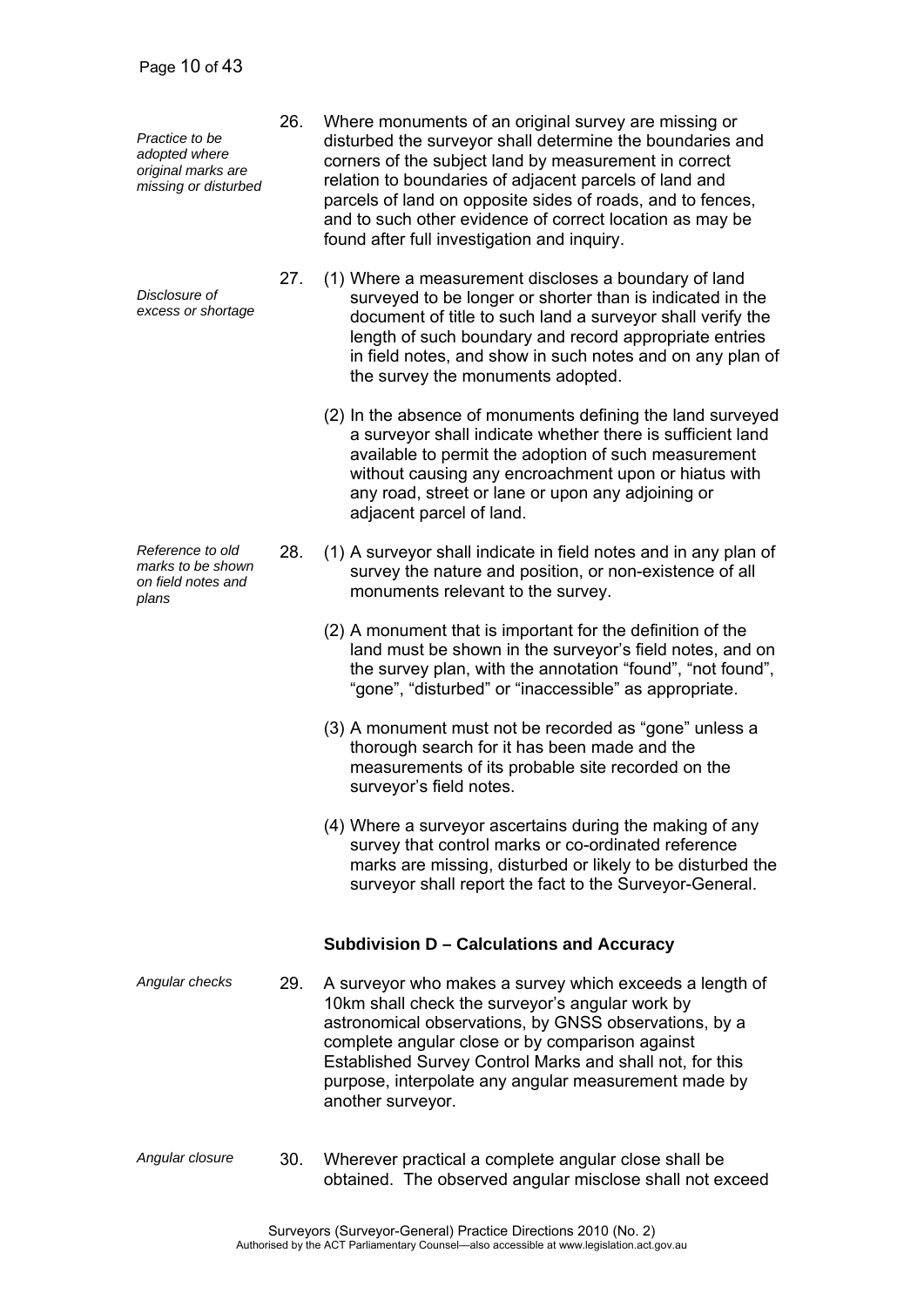|                            |     | 20 seconds plus $10\sqrt{n}$ seconds where 'n' is the number of<br>traverse angular stations either for the whole surround or<br>between and including established survey control marks, or<br>astronomical or GNSS observations for azimuth have been<br>made; provided always that any misclose shall not exceed 2<br>minutes. |
|----------------------------|-----|----------------------------------------------------------------------------------------------------------------------------------------------------------------------------------------------------------------------------------------------------------------------------------------------------------------------------------|
| Accuracy of<br>measurement | 31. | (1) A length measurement must be verified, either directly<br>by means of a second measurement of that length or<br>indirectly by calculation of that length from the<br>measurements of other lengths and angles.                                                                                                               |
|                            |     | (2) When making a survey, a surveyor must measure all<br>lengths to an accuracy of $6mm + 30$ ppm or better at a<br>confidence level of 95%.                                                                                                                                                                                     |
| Closure of surround        | 32  | (1) A surveyor shall check all measurements and where the<br>nature of the survey permits, the check shall be by the<br>mathematical closure of the lines in all surrounds in the<br>survey.                                                                                                                                     |
|                            |     | (2) The closure of any survey must be such that the length<br>of the misclose vector must not exceed 15mm + 100<br>ppm of the perimeter.                                                                                                                                                                                         |
|                            |     | (3) The length of the misclose vector may be determined as<br>$\sqrt{(a^2+b^2)}$ where 'a' is the misclose in eastings and 'b' is<br>the misclose in northings.                                                                                                                                                                  |
|                            |     | (4) All computations and transformations to be used in the<br>preparation of a survey plan must be checked for<br>accuracy.                                                                                                                                                                                                      |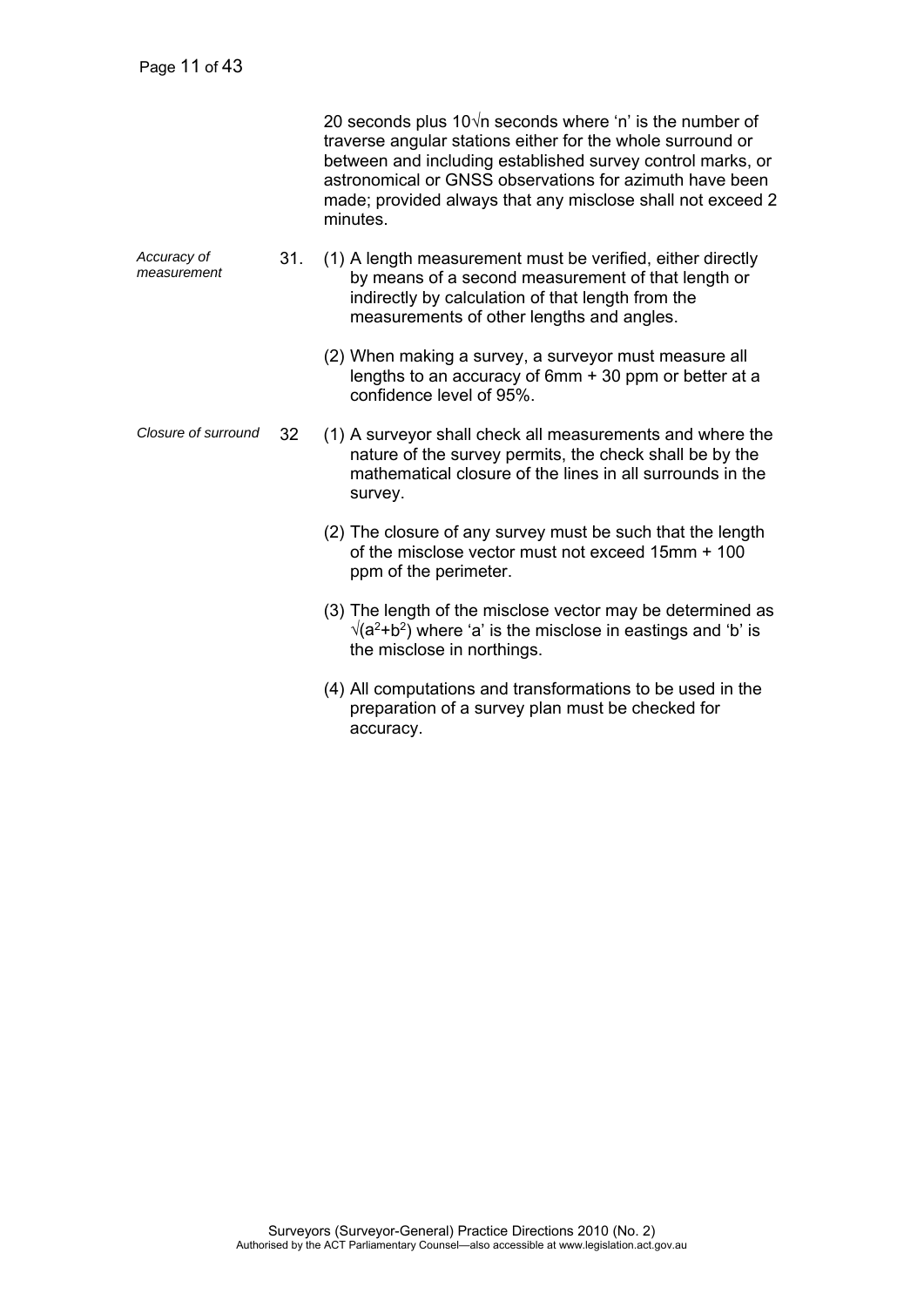### **Division 4 –Survey Marks and Monuments**

#### **Subdivision A - Description of Marks**

| Description of<br>marks | 33. | (1) Where any line or corner of any portion of a survey is<br>required to be marked in accordance with these<br>Directions, the points shall be firmly marked with a peg;<br>drill hole in rock, concrete, or other similar material; a<br>chisel mark or nail in fixed timber; or otherwise suitably<br>marked. |
|-------------------------|-----|------------------------------------------------------------------------------------------------------------------------------------------------------------------------------------------------------------------------------------------------------------------------------------------------------------------|
|                         |     | (2) For rural surveys, or surveys of blocks of 5000 square<br>metres or more, all pegs shall be of sound durable wood<br>at least 350mm long and not less than 75mm by 75mm<br>section at the top end.                                                                                                           |
|                         |     | (3) For urban surveys of blocks less than 5000 square<br>metres pegs shall be of sound durable wood at least<br>250mm long and not less than 75mm by 35mm section<br>at the top end.                                                                                                                             |
|                         |     | (4) Angles and tangent points along road or street frontages<br>in rural surveys shall be marked with pegs of sound<br>durable wood at least 350mm long and not less than<br>75mm x 75mm in section at the top end.                                                                                              |
|                         |     | (5) All pegs shall be pointed for approximately two-thirds of<br>their length and shall be bevelled at the top.                                                                                                                                                                                                  |
|                         |     | (6) The centre of the top of all pegs shall represent the<br>survey point, provided that where conditions prevent the<br>correct centring of pegs a tack shall be placed<br>eccentrically thereon to represent the survey point.                                                                                 |
|                         |     | (7) All pegs are to be placed upright, point downwards so<br>that the top is not more than 75mm above the ground<br>level in the case of a rural survey and 40mm above the<br>ground level in the case of an urban survey and the<br>surrounding earth shall be securely rammed.                                 |
|                         |     | (8) If a peg projecting above the surface of the ground may<br>be hazardous or inconvenient to the public the peg may,<br>at the discretion of the surveyor, be placed flush with the<br>surface of the ground. If that is done, the fact must be<br>noted on the survey plan.                                   |
|                         |     | (9) Lockspits shall consist of trenches at least 1m long,<br>200mm wide at the surface and 150mm deep dug in the<br>direction of the boundary lines and commencing 300mm<br>from each corner or angle or may consist of packed<br>stones of similar dimensions.                                                  |

 (10) Where any corner, angle or other point is marked other than with a peg, where practicable wings shall be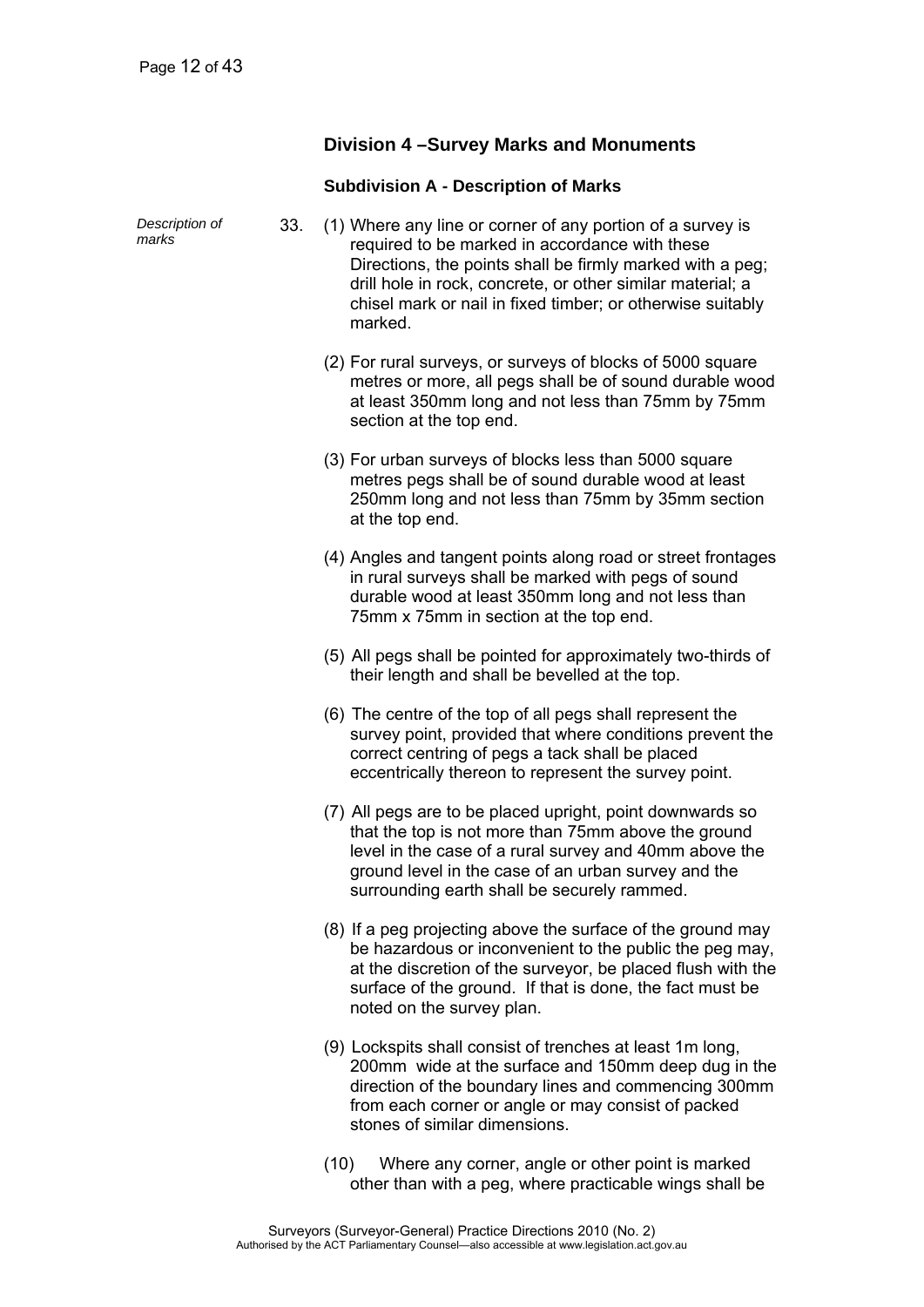cut in solid rock, concrete or fixed timber, 75mm long 20mm wide and 10mm deep commencing 50mm from the corner or where the surface renders it desirable, lines may be painted at least 300mm long and 20mm wide.

- (11) Where practicable, a corner or angle may be marked using a boundary mark token securely attached to timber, post, fence or other surface using a noncorrodible nail, spike, rivet or screw. The boundary mark token shall be at least 32mm diameter and 1.5mm thick, with "Boundary Mark" permanent stamped or etched on the upper surface.
- *Pescription of* 34. (1) Where a surveyor is required to place reference marks in reference marks in 2000 2000 2000 with these Directions they chall consist of accordance with these Directions - they shall consist of:
	- (a) a reinforced concrete block in the form of a truncated pyramid at least 375mm long, 150mm square at the lower end and 100mm square at the upper end, with a galvanised nail or other suitable non-corrodible metal plug not less than 75mm long fixed therein;
	- (b) a galvanised iron pipe at least 300mm long and internal diameter not less than 10mm with a wall thickness of not less than 3mm;
	- (c) a solid non-corrodible metal spike at least 300mm long and having an external diameter of at least 20mm;
	- (d) a galvanised iron spike at least 100mm long driven into fixed timber with a wing 75mm long cut into the timber and directed to the galvanised iron spike;
	- (e) a drill hole cut into a kerb or other substantial structure at least 5mm in diameter and 10mm deep with a wing at least 75mm long, 20mm wide and 10mm deep at the base, and the point directed thereto;
	- (f) a drill hole at least 10mm in diameter and 25mm deep cut into bedrock with a wing 75mm long and directed thereto where such bedrock exists within 300mm of the natural surface of the ground;
	- (g) an appropriate chisel mark cut into the sound wood of a suitable tree; or
	- (h) a mark of a durable character or a specific point on a permanent or substantial structure.
	- (2) Where a surveyor has placed or has found a reference mark referred to in either sub-clause (1)(a), (1)(b) or (1)(c) of this Direction or a control mark more than

*Description of*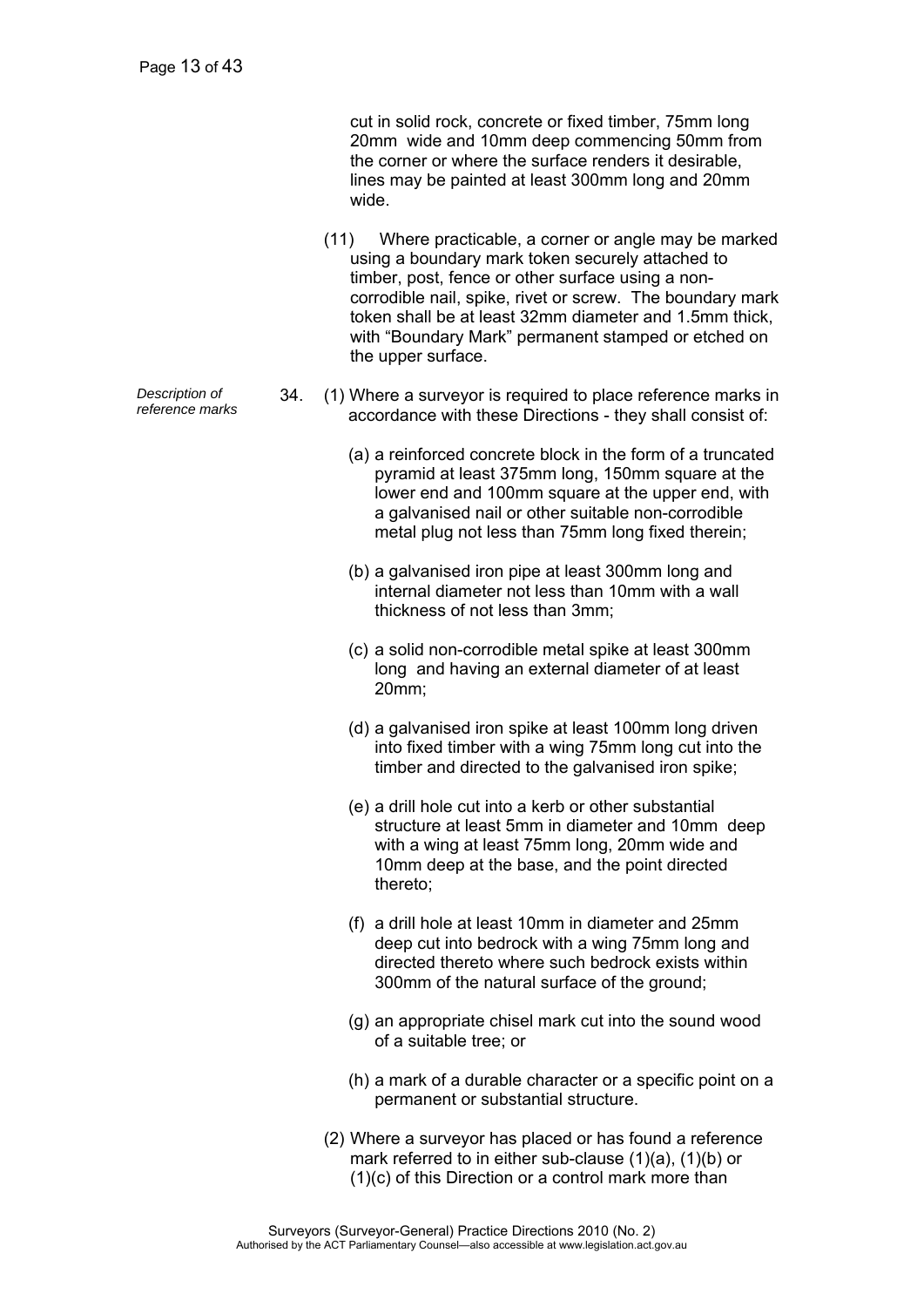|                        |     | 400mm below the natural surface of the ground, the<br>depth shall be indicated on the plan.                                                                                                                                                                                                                                                                                                |
|------------------------|-----|--------------------------------------------------------------------------------------------------------------------------------------------------------------------------------------------------------------------------------------------------------------------------------------------------------------------------------------------------------------------------------------------|
|                        |     | (3) Where a surveyor has placed a reference mark referred<br>to in either sub-clause $1(a)$ , $(1)(b)$ or $1(c)$ of this direction<br>it must be placed vertically at least 80mm below the<br>surface of the ground, or deeper if it is likely to be<br>disturbed.                                                                                                                         |
| Description of<br>CRMs | 35. | A CRM shall be:                                                                                                                                                                                                                                                                                                                                                                            |
|                        |     | (a) a non-corrodible metal plaque set in a concrete kerb; or                                                                                                                                                                                                                                                                                                                               |
|                        |     | (b) a non-corrodible metal plaque set in the top of a<br>concrete block in the form of a truncated pyramid at<br>least 500mm long, 450mm square at the lower end and<br>300mm square at the upper end with a minimum volume<br>of concrete of at least 0.07 cubic metres. Such mark<br>shall be placed such that its highest point is flush with or<br>below the surface of the ground; or |
|                        |     | (c) a deep driven stainless steel rod.                                                                                                                                                                                                                                                                                                                                                     |
| Other marks            | 36  | The Surveyor-General may approve the use of other marks<br>of a durable character as a substitute for marks described in<br>directions 33 to 35.                                                                                                                                                                                                                                           |
|                        |     | <b>Subdivision B - Marking of Surveys</b>                                                                                                                                                                                                                                                                                                                                                  |
|                        |     | Urban                                                                                                                                                                                                                                                                                                                                                                                      |

- *Marking urban surveys*  37. (1) Where a surveyor makes an urban survey the surveyor shall whenever possible firmly mark each corner thereof (including corners of each parcel of land in a subdivision) with a peg or mark of a nature as prescribed in Direction 33.
	- (2) Where it is not possible or practical to mark a corner the surveyor shall:
		- (a) place a reference mark in accordance with Direction 43 (1), and

(b) note on the plan that the corner was not marked and show the connection from the reference mark to the corner.

 (3) Where a surveyor makes an urban survey the surveyor shall mark distinctly and durably all lines which form or are to form the boundaries between parcels on unfenced boundaries with pegs or marks as prescribed in Direction 33 placed at intervals of not more than 200 metres, and the position shown on the plan.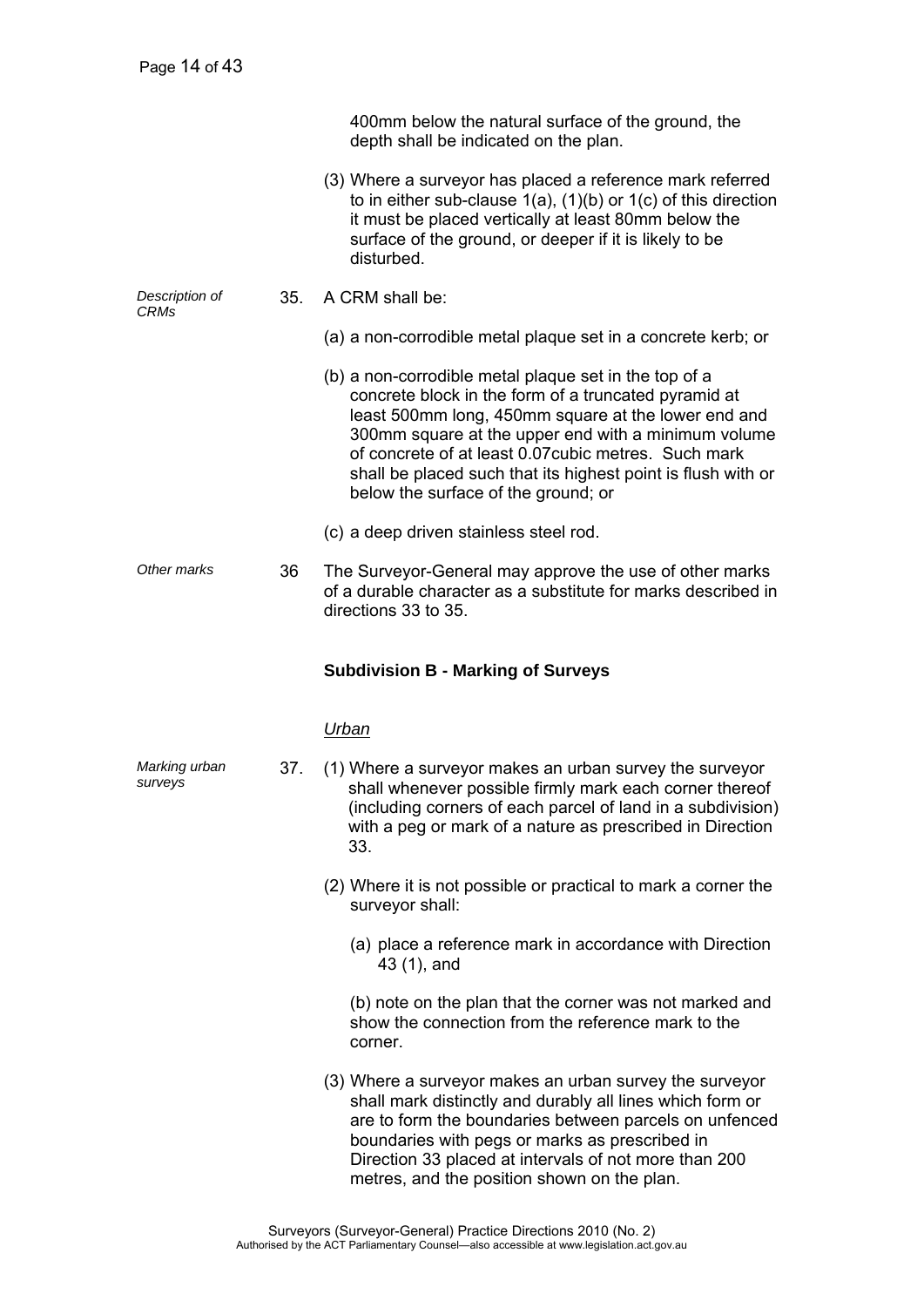| (4) Marking of urban surveys shall not be completed until |
|-----------------------------------------------------------|
| land servicing has reached a stage where all CRMs,        |
| reference marks and corner marking will be durable and    |
| stable.                                                   |

- 38. (1) Where a surveyor makes an urban survey for any purpose and the land surveyed:
	- (a) abuts a road or street in which, within the limits of the frontage of the land surveyed,:
		- (i) reference marks have not been placed or have been disturbed, the surveyor shall place a reference mark near each extremity of the boundary of the land where it abuts the road or street, including at road intersections;
		- (ii) reference marks or CRMs have not been placed or have been disturbed, the surveyor shall place reference marks at intervals of not more than 150 metres throughout the length of the frontage of the land surveyed;
	- (b) does not abut a road or street, the surveyor shall place 2 reference marks suitable for orientation.
	- (2) The requirement of subclause (1)(a) is subject to the condition that a reference mark need not be placed within 25 metres of another reference mark or CRM
- 39. Where a surveyor makes an urban survey and the land surveyed abuts or comprises a road or street or other public place in which CRM(s) have been placed within 200 metres of the survey the surveyor shall:
	- (a) connect the subject land to such CRM(s) in accordance with Guideline No 2 by a closed traverse which includes the CRM(s) and established survey control marks; and
	- (b) record the derived co-ordinate values of the CRM(s) on the plan of survey in accordance with Guideline No 2.

### *Rural*

- 40. (1) Where a surveyor makes a rural survey the surveyor shall mark distinctly and durably all lines which form or are to form the boundaries between parcels:
	- (a) with a peg or mark as prescribed in Direction 33 together with lockspits cut in the direction of each unfenced boundary from each corner and angle; and
	- (b) on unfenced boundaries with pegs or marks and lockspits as prescribed in Direction 33 placed at

*Placement of reference marks for urban surveys* 

*Connections to CRMs where available* 

*Marking rural surveys*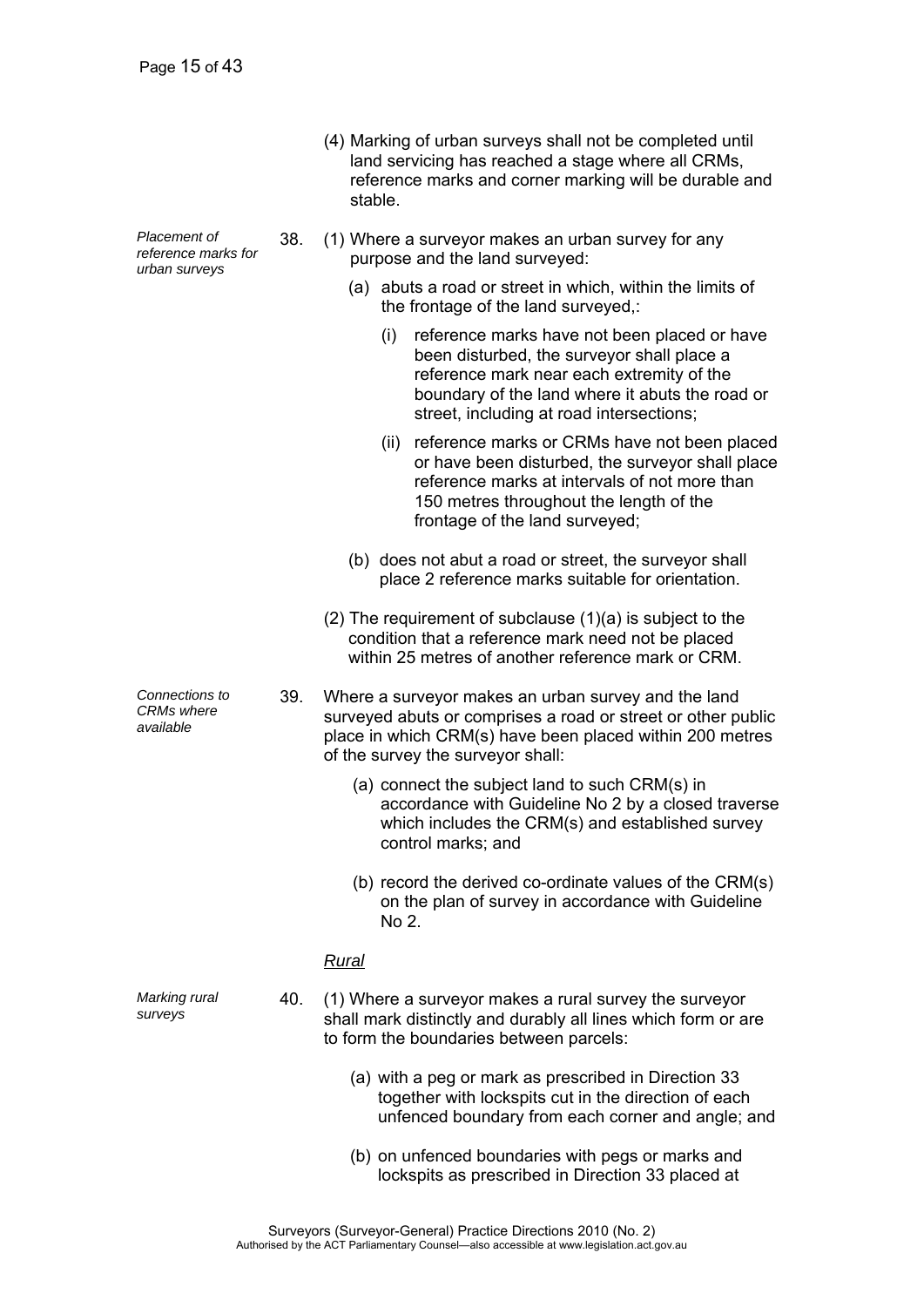intervals of not more than 200 metres where one peg or mark cannot be seen from the next, or 500 metres, where one peg or mark can be seen from the next, and the position shown on the plan.

 (2) Where it is not possible or practical to mark a corner the surveyor shall:

- (a) place a reference mark in accordance with Direction 43 (1), and
- (b) note on the plan that the corner was not marked.
- *Reference marks for rural surveys* 41. Reference marks shall be placed on rural surveys in accordance with the following:
	- (a) where the land surveyed is not being subdivided at least two reference marks suitable for redefinition of the survey;
	- (b) where the land surveyed is being sub-divided at least 2 reference marks in respect of each parcel;
	- (c) where a boundary other than a road frontage exceeds 2,400 metres - additional reference marks at intervals of not more than 1,500 metres; and
	- (d) where a boundary required to be marked in accordance with the Directions is a road frontage - pairs of reference marks suitable for orientation so that the interval between any two successive reference marks does not exceed 1,000 metres, and one reference mark at each extremity of that boundary.
- *Surveys of rural or reserved roads* 42. When making a survey of a rural or reserved road a surveyor shall
	- (a) measure and mark definitely and durably all lines which form the boundary of one side of the road with pegs or marks and lockspits of the nature prescribed in Direction 34;
	- (b) place pegs or marks at each angle along the surveyed boundary. Where the distance between angles is in excess of 200 metres marks are to be placed at intervals of not more than 200 metres except where angle marks are intervisible. Where marks are intervisible the distance between them should not exceed 500 metres
	- (c) mark with the prescribed pegs or marks each angle of the unsurveyed boundary; and
	- (d) place pairs of reference marks suitable for survey orientation so that the interval between any two successive reference marks does not exceed 1,000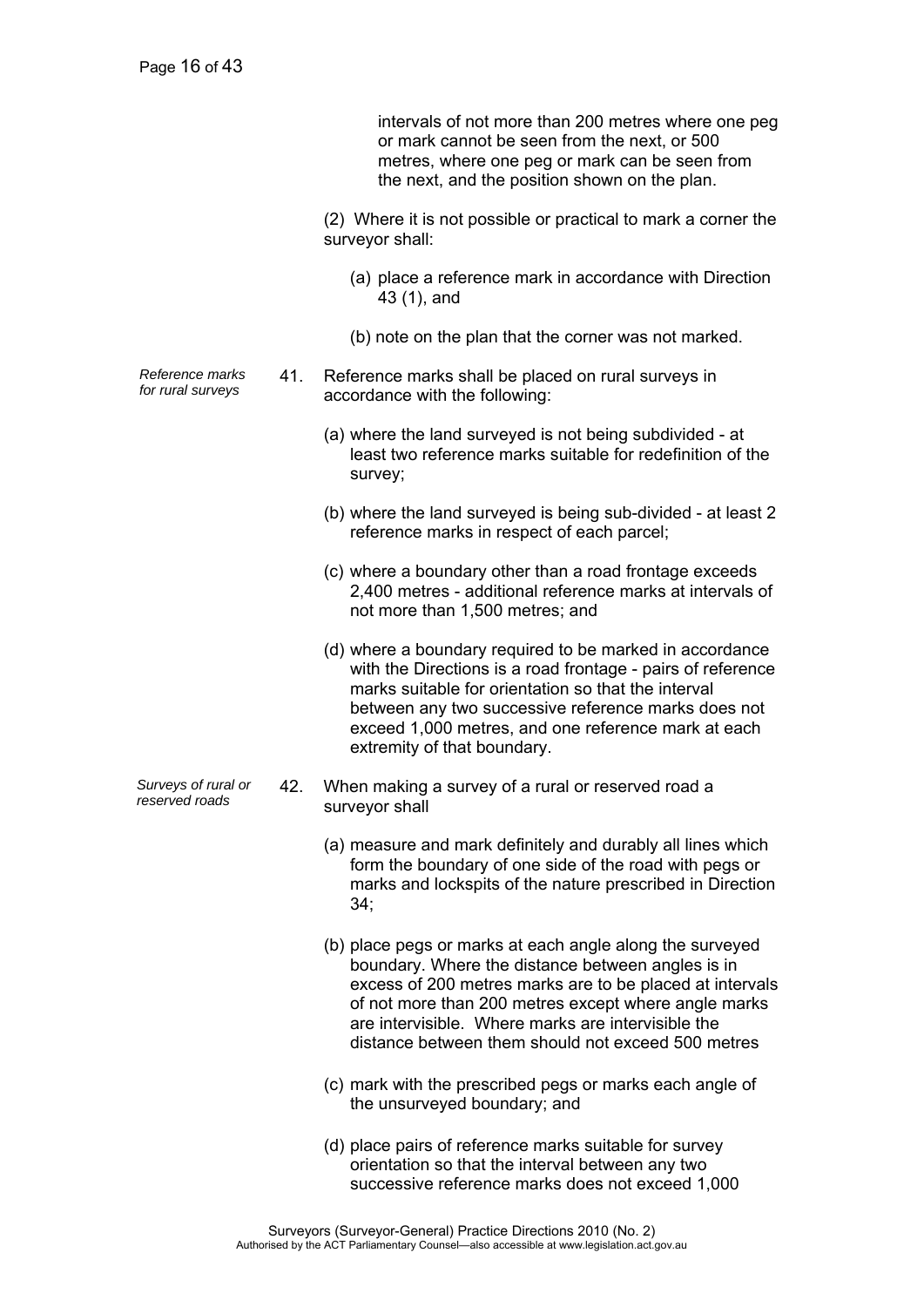metres, and one reference mark at each extremity thereof.

### *Rural and Urban*

| Placement of<br>reference marks<br>and CRMs | 43. | (1) Where these Directions require a surveyor to place<br>reference marks the surveyor shall place them adjacent<br>to the corner, angle or line mark, in selected positions<br>designed to preserve them from disturbance, and the<br>reference mark shall not be more than 30 metres from<br>the corner, angle or line mark to which it refers. |
|---------------------------------------------|-----|---------------------------------------------------------------------------------------------------------------------------------------------------------------------------------------------------------------------------------------------------------------------------------------------------------------------------------------------------|
|                                             |     | (2) Where a reference mark is placed in a road it shall be<br>placed at a suitable distance from the existing road<br>boundary; such distance shall be determined at the<br>discretion of the surveyor having regard to the existence<br>of any water, lighting or other services for which<br>provision is or has to be made.                    |
|                                             |     | (3) CRMs of a type described in Direction 35 (b) or (c) are<br>required to be placed at a ratio of at least 1 such CRM<br>per one 100 parcels of land or part thereof.                                                                                                                                                                            |
|                                             |     | (4) CRMs of the type described in Direction 35 (a) shall be<br>installed along roads at intervals of not more than 150<br>metres throughout the length of the land surveyed and<br>should have a clear line of sight to adjacent CRMs.                                                                                                            |
|                                             |     | (5) Where a CRM is installed in such a position that it has,<br>or the surveyor may have reason to consider that it may<br>have in future, clear line of sight only to one other CRM<br>then the surveyor shall place nearby a reference mark<br>and shall connect the CRM to it by closed traverse.                                              |
|                                             |     | (6) Where these Directions require a surveyor to place a<br>CRM of the type described in Direction 35, the surveyor<br>shall determine the AHD reduced level of the CRM in<br>accordance with Direction 16 and promptly provide the<br>results to the Surveyor-General.                                                                           |
| Connections to be<br>shown                  | 44  | Where a surveyor is required to place a reference mark, the<br>requirement shall include the connection by direct<br>measurement from the mark to the survey made by the<br>surveyor.                                                                                                                                                             |
| Connection to<br>control marks              | 45. | (1) If the land being surveyed is not connected by survey to<br>a control survey, a surveyor shall connect the survey to<br>the nearest established survey control marks if within<br>200 metres of the survey in an urban area and 1,000<br>metres of the survey in a rural area. Such connections<br>should comply with Guideline No 2.         |
|                                             |     | (2) Measurements between all control marks found or<br>placed, and connections to the survey, must be proved<br>by closed traverse                                                                                                                                                                                                                |
|                                             |     |                                                                                                                                                                                                                                                                                                                                                   |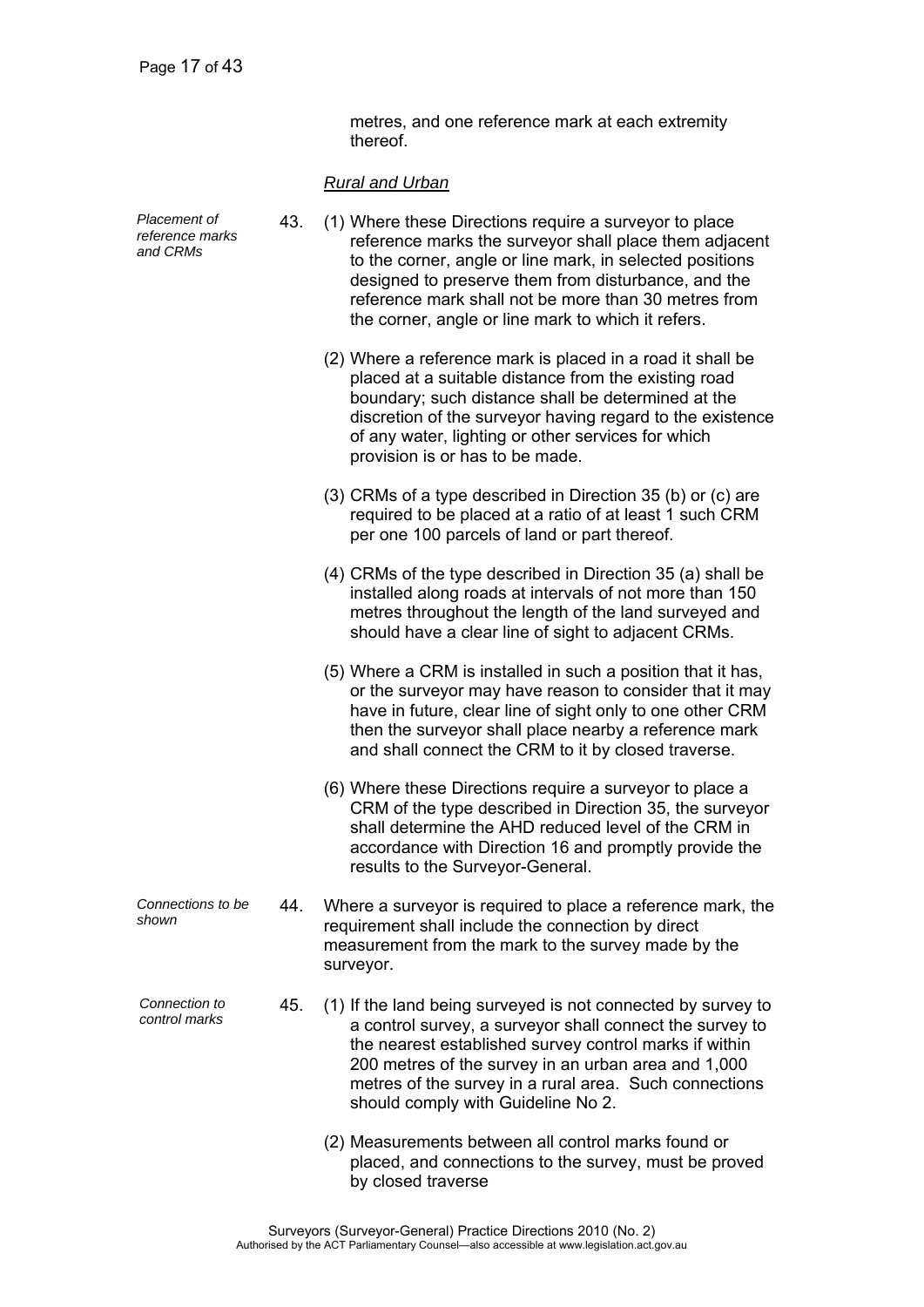(3) If GNSS equipment is used in the making of a survey the surveyor shall connect to at least three Established Survey Control Marks the co-ordinates of which are known in the appropriate geocentric datum.

### **Division 5 Boundaries formed by tidal and nontidal waters and other natural features**

*Definitions* 46 In this Division:

- 'Bed', in relation to a lake or stream, includes any portion of the lake or stream:
	- (a) that is alternately covered and left bare with an increase or diminution in the supply of water, and
	- (b) that is adequate to contain the lake or stream at its average or mean stage without reference to extraordinary freshets in time of flood or to extreme droughts.
- *'*Lake' includes any permanent or temporary lagoon or a similar collection of water not contained in an artificial work, but does not include tidal waters.

'Natural feature' includes any cliff face or ridgeline, but does not include any tidal or non-tidal waters.

'Stream' includes any non-tidal waters that are not a lake.

- 47 (1) A boundary formed by tidal waters, or by a lake, stream or natural feature, must be surveyed so that each change of course or direction of the boundary is determined with appropriate accuracy.
	- (2) If the actual position of the mean high-water mark of tidal waters, the bank of the lake or stream or the natural feature is substantially different to the adopted position of the boundary, both the actual position and the adopted position are to be shown on the survey plan.
	- (3) If:
		- (a) the middle line of a stream is the boundary of land and has not previously been defined by survey, or
		- (b) the middle line of a stream is otherwise required to be determined,

both banks of the stream must be surveyed and shown on the survey plan together with the determination of the middle line.

- (4) The middle line of a stream need not be marked unless the purpose for which the survey is made so requires.
- 48 (1) If, since the date of a previous survey, there has been a change in the position of the mean high-water mark of tidal waters forming a boundary of land to be surveyed:
	- (a) if the change arose from natural, gradual and imperceptible accretion or erosion—the position of the mean high-water mark as it is as the result of the

*Surveys where boundary includes tidal or non-tidal or other natural features* 

*Changes in boundaries formed by tidal waters*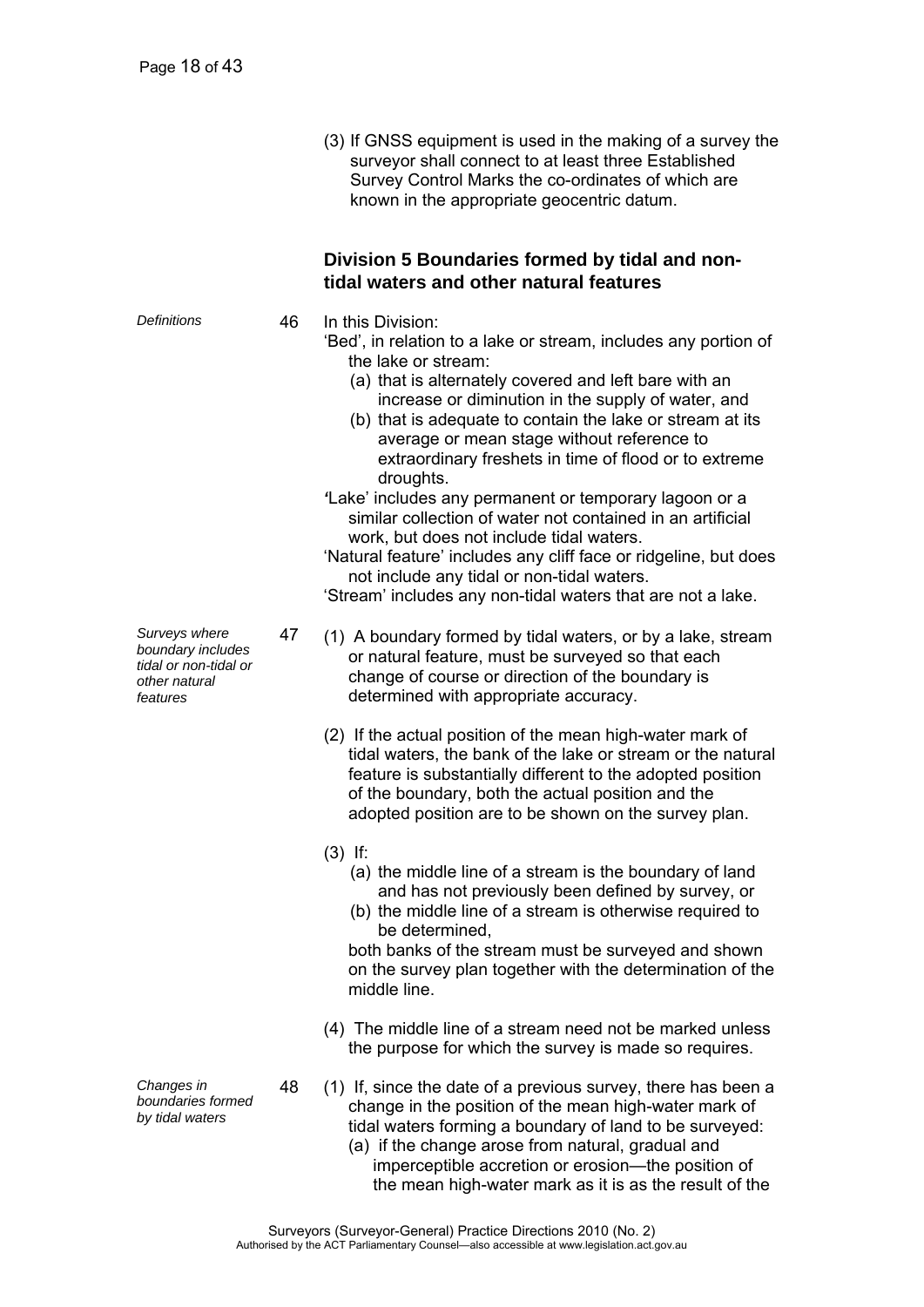change is to be adopted, or

- (b) if the change arose otherwise than from natural, gradual and imperceptible accretion or erosion—the position of the mean high-water mark as it was before the change is to be adopted.
- (2) Approval to the adoption of a changed position referred to in subclause (1) (a) must be obtained from the Surveyor-General.
- (3) When seeking approval to a determination under subclause (2), a surveyor must provide the Surveyor-General with a comprehensive report regarding the surveyor's determination.
- (4) A comprehensive report under this clause must include:
	- (a) the basis and method of determining the position of the mean high-water mark, and
	- (b) the surveyor's opinion as to the reason for any change in that position and the process by which the change has taken place, and
	- (c) such photographs, documents or other information relevant to the position of the mean high-water mark as is reasonably required by the person to whom the report is to be provided.
- 49 (1) If, since the date of a previous survey, there has been a change in the position of the bank of a lake forming a boundary of land to be surveyed, then, in any subsequent survey, the position of the bank, as it was before the change, must be adopted.
	- (2) If, since the date of a previous survey, there has been a change in the position of the bank of a stream, or of some other natural feature, forming a boundary of land to be surveyed, then, in any subsequent survey:
		- (a) for any change arising from natural, gradual and imperceptible accretion or erosion, the position of the bank or natural feature, as it is as a result of the change, must be adopted, or
		- (b) for any change arising otherwise than from natural, gradual and imperceptible accretion or erosion, the position of the bank or natural feature, as it was before the change, must be adopted.
	- (4) A surveyor who determines a new position for the bank of a stream, or for a natural feature, must lodge, together with the survey plan, a comprehensive report regarding the surveyor's interpretation of the new position. The report is to include:
		- (a) the basis and method of determining the position of the bank of stream or natural feature, and
		- (b) the surveyor's opinion as to the reason for any change in that position and the process by which the change has taken place, and

*Changes in boundaries formed by lakes, streams and natural features*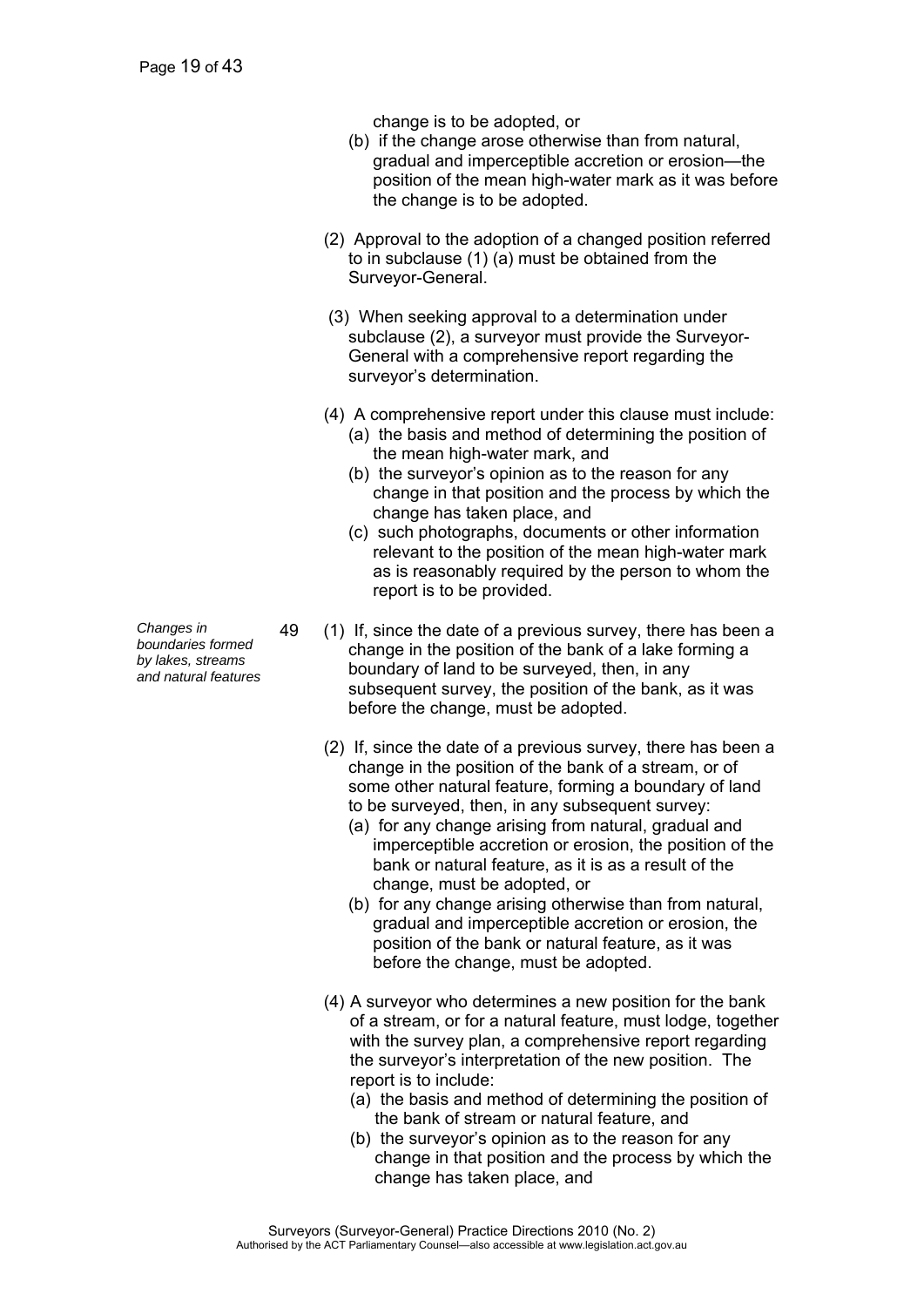*References to high water mark, tidal waters, lakes streams and other natural features in previous surveys* 

relevant to the position of the bank of stream or natural feature as is reasonably required by the person to whom the report is to be provided.

(c) such photographs, documents or other information

- 50 For the purposes of preparing a survey, in any previous survey plan or other description of land:
	- (a) a reference to high-water mark is taken to be a reference to mean high-water mark, and
	- (b) a reference to, or description of, a boundary that abuts tidal waters is taken to be a reference to, or description of, a boundary that abuts mean highwater mark, and
	- (c) a reference to a bank of a lake or stream is taken to be a reference to the limit of the bed of the lake or stream, and
	- (d) a reference to, or description of, a boundary that abuts a lake or stream is taken to be a reference to, or a description of, a boundary that abuts the limit of the bed of the lake or stream, unless a contrary intention appears.

*Area to be Determined by Survey*  51. The area of land abutting on a non-tidal stream or on tidal water shall be ascertained by the surveyor, and shall include all lands to the bank or the mean high-water mark as the case may be.

### **Division 6 Field notes**

- *Field Notes* 52. (1) A surveyor shall make neat, precise, complete and readily intelligible field notes of every survey.
	- (2) Facts, readings and observations must be recorded immediately after they are ascertained.
	- (3) A surveyor must keep an archive of:
		- (a) all field notes made by the surveyor, with indexes and cross-references set out in a manner that facilitates the preparation of a complete and accurate survey plan, and
		- (b) all other information and documentation relevant to those field notes.
	- (4) No erasures shall be made and all amendments shall be initialled by the surveyor.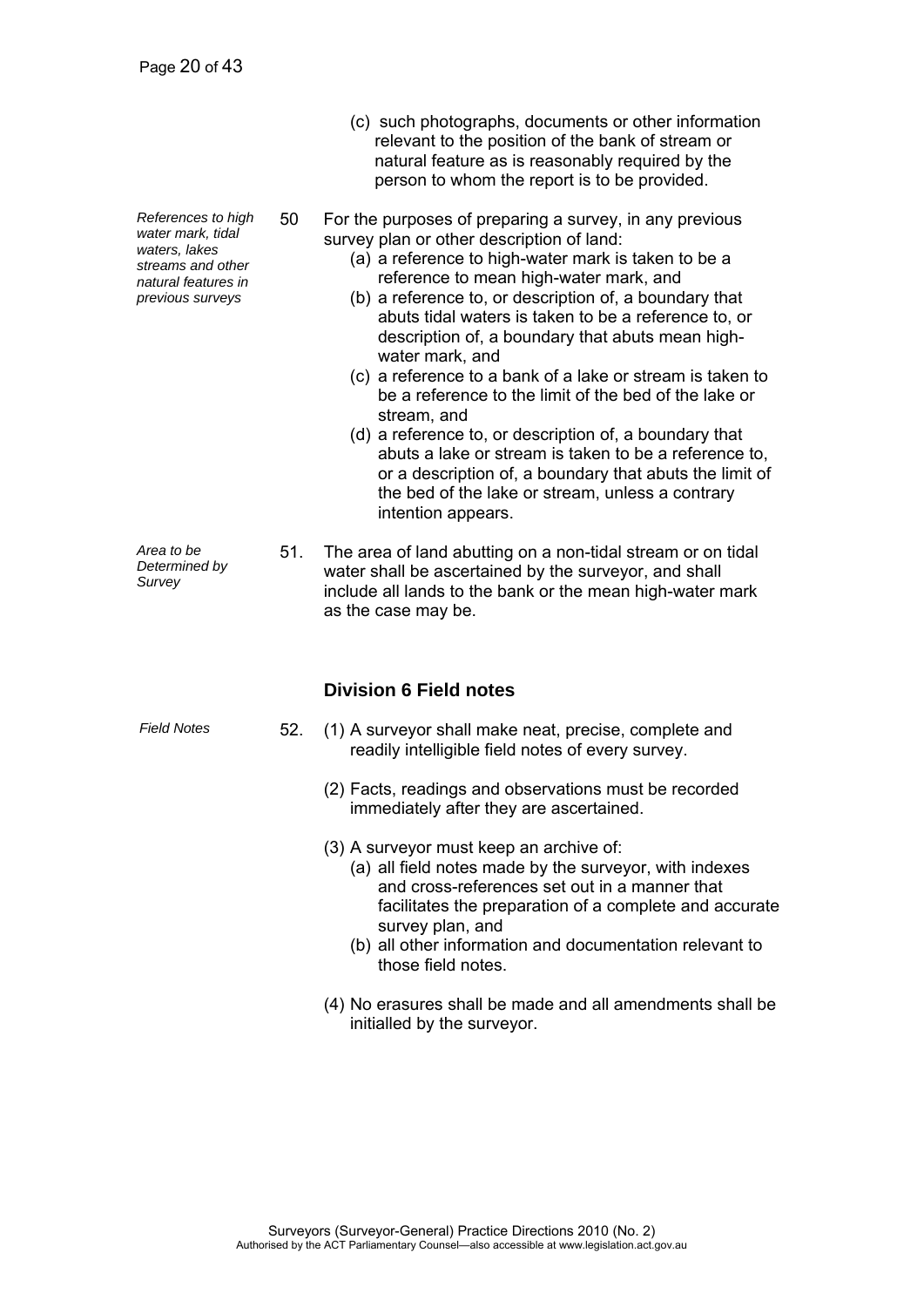| Surveyor to retain<br>electronic records       | 53. | (1) If a survey has been recorded in whole or in part by<br>electronic methods other than GNSS methods:<br>(a) an electronic copy (in the same form as the<br>recording), and<br>(b) a copy of the reduced and formatted data,<br>must be retained in a manner that facilitates the<br>preparation of a complete and accurate survey plan. |
|------------------------------------------------|-----|--------------------------------------------------------------------------------------------------------------------------------------------------------------------------------------------------------------------------------------------------------------------------------------------------------------------------------------------|
|                                                |     | (2) If a survey has been recorded in whole or in part by<br><b>GNSS methods:</b><br>(a) an electronic copy of all recorded data, and<br>(b) a copy of the reduced baseline or positional<br>results,<br>must be retained in a form that facilitates the preparation<br>of a complete and accurate survey plan.                             |
| Disclosure of<br>difficulties                  | 54  | A surveyor shall disclose any doubt, discrepancy or difficulty<br>suggested by or encountered in a survey in the field notes.                                                                                                                                                                                                              |
| Datum line to be<br>recorded                   | 55  | A surveyor must clearly indicate in the surveyor's field notes<br>the datum line of the survey and the origin of the orientation<br>adopted.                                                                                                                                                                                               |
| Astronomical<br>observations to be<br>recorded | 56  | If a surveyor makes an astronomical observation in the<br>course of a survey, the surveyor must enter the time and<br>date and the latitude and longitude of the relevant station,<br>together with full particulars of all observations.                                                                                                  |
| Landmarks to be<br>recorded                    | 57  | A surveyor must enter the names of estates, houses, roads,<br>rivers, creeks, lakes and the like, and house numbers, as far<br>as they are material to the survey and ascertainable by the<br>surveyor.                                                                                                                                    |
| Surveyor to sign<br>and date field notes       | 58. | (1) In the case of a survey that has been performed by a<br>surveyor personally or under the surveyor's supervision,<br>the surveyor must personally sign, date and retain each<br>page or sheet of the field notes and (in the case of a<br>survey recorded by electronic means) each page or<br>sheet of the reduced and formatted data. |
|                                                |     | (2) Before signing each page or sheet, the surveyor must be<br>satisfied that the notes are accurate and that the date<br>the work was performed is recorded.                                                                                                                                                                              |
| Recording angles<br>and bearings               | 59  | All angles and bearings must be observed and recorded in<br>degrees, minutes and seconds, and expressed clockwise<br>from zero to 360 degrees.                                                                                                                                                                                             |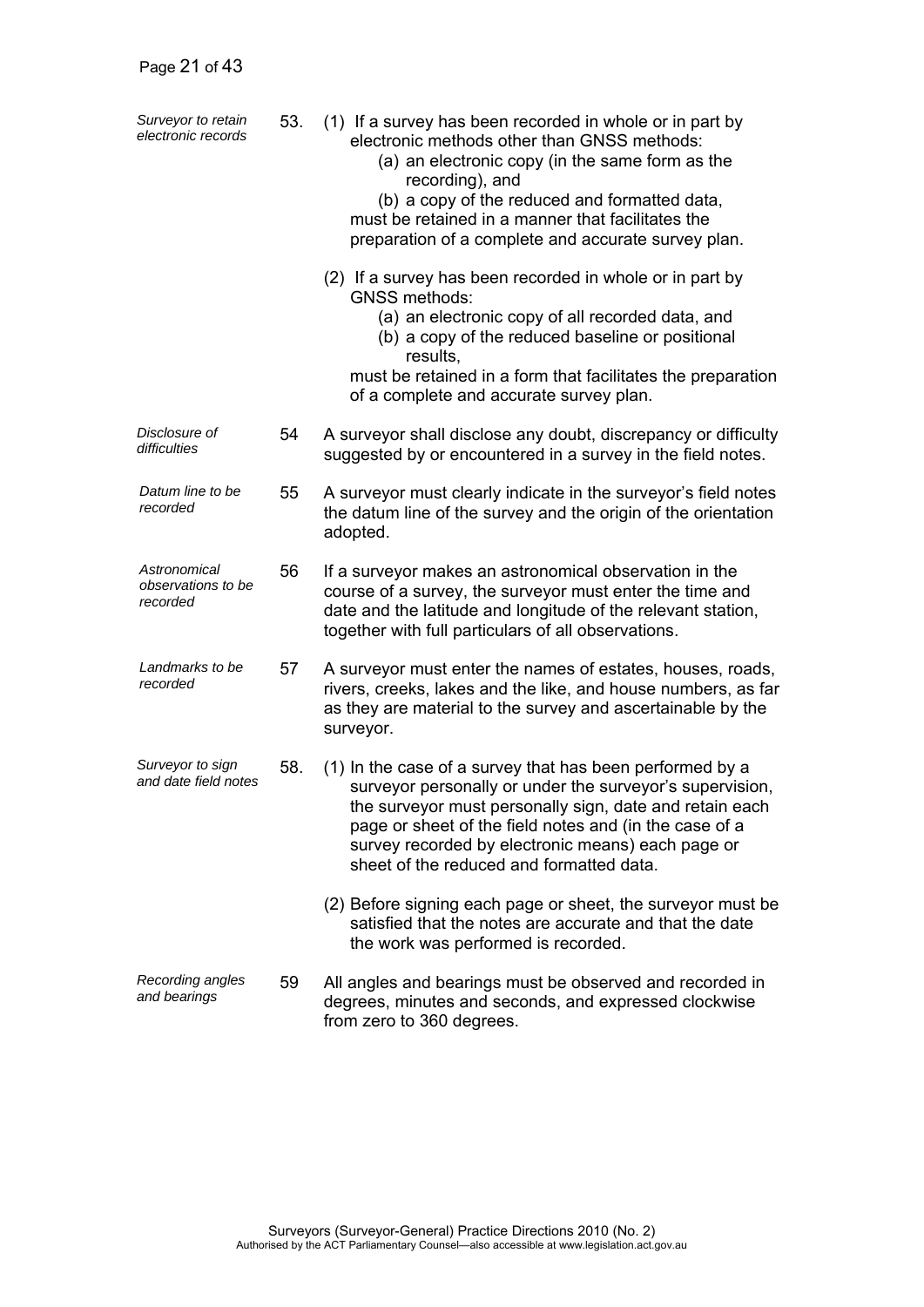### **Division 7 Survey plans**

| Standards for plans                | 60. | The "Standards and Specifications for Plans" may be<br>reviewed by the Surveyor-General, and promulgated as a<br>disallowable instrument.                                                                                                                                                                                                                                                                                                            |
|------------------------------------|-----|------------------------------------------------------------------------------------------------------------------------------------------------------------------------------------------------------------------------------------------------------------------------------------------------------------------------------------------------------------------------------------------------------------------------------------------------------|
| Datum to be shown                  | 61. | (1) A surveyor shall show the datum line of the orientation of<br>a survey in the plan by distinguishing letters placed at<br>the terminals thereof and the nature of the marks<br>defining the datum line shall be noted therein.                                                                                                                                                                                                                   |
|                                    |     | (2) If astronomical or GNSS observations are used to<br>determine or confirm the orientation of the survey, the<br>results of the observations are to be shown in a table on<br>the survey plan under the headings "Occupied station",<br>"Observed station" and "Astronomical body" or "GNSS",<br>together with the derived bearing between the occupied<br>and observed stations.                                                                  |
| Description of<br>marks and        | 62. | A surveyor shall indicate on the plan:                                                                                                                                                                                                                                                                                                                                                                                                               |
| connections to be<br>shown         |     | (a) the nature of any corner, angle or line mark placed<br>which is not a peg;                                                                                                                                                                                                                                                                                                                                                                       |
|                                    |     | (b) the nature of any reference mark placed together with<br>the relevant essential measurements;                                                                                                                                                                                                                                                                                                                                                    |
|                                    |     | (c) the nature of any reference mark or CRM found and<br>connected to, together with the relevant measurements;<br>and                                                                                                                                                                                                                                                                                                                               |
|                                    |     | (d) Closed connections between control marks.                                                                                                                                                                                                                                                                                                                                                                                                        |
| Information to be<br>shown on Plan | 63. | A surveyor shall show in a plan of re-survey or of a<br>subdivision:                                                                                                                                                                                                                                                                                                                                                                                 |
|                                    |     | (a) (i) the nature of all boundaries at the time of the re-<br>survey or of the subdivision, irrespective of how they<br>are marked or defined; and                                                                                                                                                                                                                                                                                                  |
|                                    |     | (ii) if a wall is on a boundary, the boundary shall be<br>described in the plan as 'face of wall' or 'passing<br>through wall', or otherwise, as appropriate: A wall<br>shall not be described as a 'party wall' except in<br>accordance with Section 32 of the City Area Leases<br>Ordinance 1936, as applied and modified by Section<br>5 of the National Lands Ordinance 1989, and/or<br>Sections 27 and 28 of the Common Boundaries Act<br>1981; |
|                                    |     | (b) the description and width of all walls used in common                                                                                                                                                                                                                                                                                                                                                                                            |

 (b) the description and width of all walls used in common and the position of the boundary therein;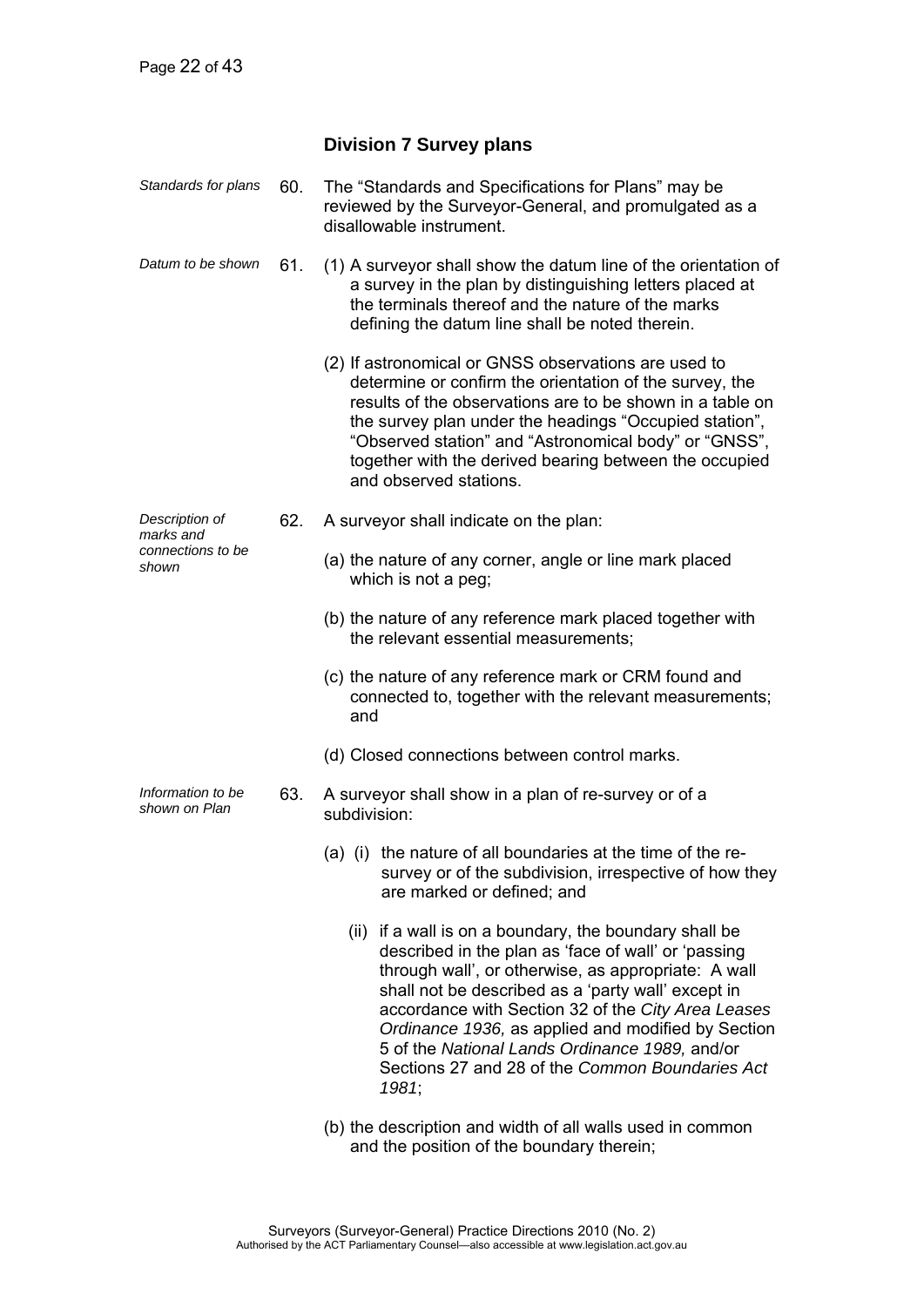|                                              |     | (c) the description (including the age, nature, construction<br>material and relationship to the boundary) of any<br>substantial structure (including any fence):<br>(i) that is within one metre of the boundary of the land<br>surveyed, or<br>(ii) that is otherwise relevant to the boundary definition. |
|----------------------------------------------|-----|--------------------------------------------------------------------------------------------------------------------------------------------------------------------------------------------------------------------------------------------------------------------------------------------------------------|
| <b>GNSS</b> derived lines<br>to be indicated | 64  | A survey plan that includes lines derived from GNSS<br>observations must indicate which of those lines have been<br>so derived.                                                                                                                                                                              |
| Certification                                | 65. | (1) Where a surveyor is required to furnish a plan of a<br>survey for lodgement at the Registrar-General's Office<br>the surveyor shall endorse thereon a certificate in or to<br>the effect of Form 3 in Schedule 1 to these Directions.                                                                    |
|                                              |     | (2) Such certification must be an original signature made by<br>the surveyor in their own hand and may not be an<br>electronic facsimile.                                                                                                                                                                    |
|                                              |     | (3) Such certificate may be incorporated in any certificate<br>required by any law to be endorsed on such plan.                                                                                                                                                                                              |
|                                              |     | (4) A surveyor shall disclose any doubt, discrepancy or<br>difficulty suggested by or encountered in a survey in the<br>plan thereof or in an annexure thereto or in an<br>accompanying report.                                                                                                              |
|                                              |     | (5) Unless written approval is obtained from the Surveyor-<br>General, a certificate referred to in subclause (1) and (2)<br>above must not be issued until all survey marks required<br>to be placed in connection with the survey have been<br>duly placed.                                                |
|                                              |     | <b>Division 8 - Stratum Surveys</b>                                                                                                                                                                                                                                                                          |
| <b>Requirement for</b><br>stratum surveys    | 66. | Where a plan of survey of a stratum is required the surveyor<br>shall:                                                                                                                                                                                                                                       |
|                                              |     | (a) mark at ground level the projection of the extremities of<br>the stratum block and relate it to existing boundaries and<br>occupations;                                                                                                                                                                  |
|                                              |     | (b) define the stratum by dimensions of regular, or<br>description of irregular surfaces;                                                                                                                                                                                                                    |
|                                              |     | (c) delineate on the plan the extent of any easement and<br>fully describe its purpose and limits;                                                                                                                                                                                                           |
|                                              |     | (d) show on the plan elevations and sections sufficient to<br>delineate the stratum using reduced levels based on the<br>AHD;                                                                                                                                                                                |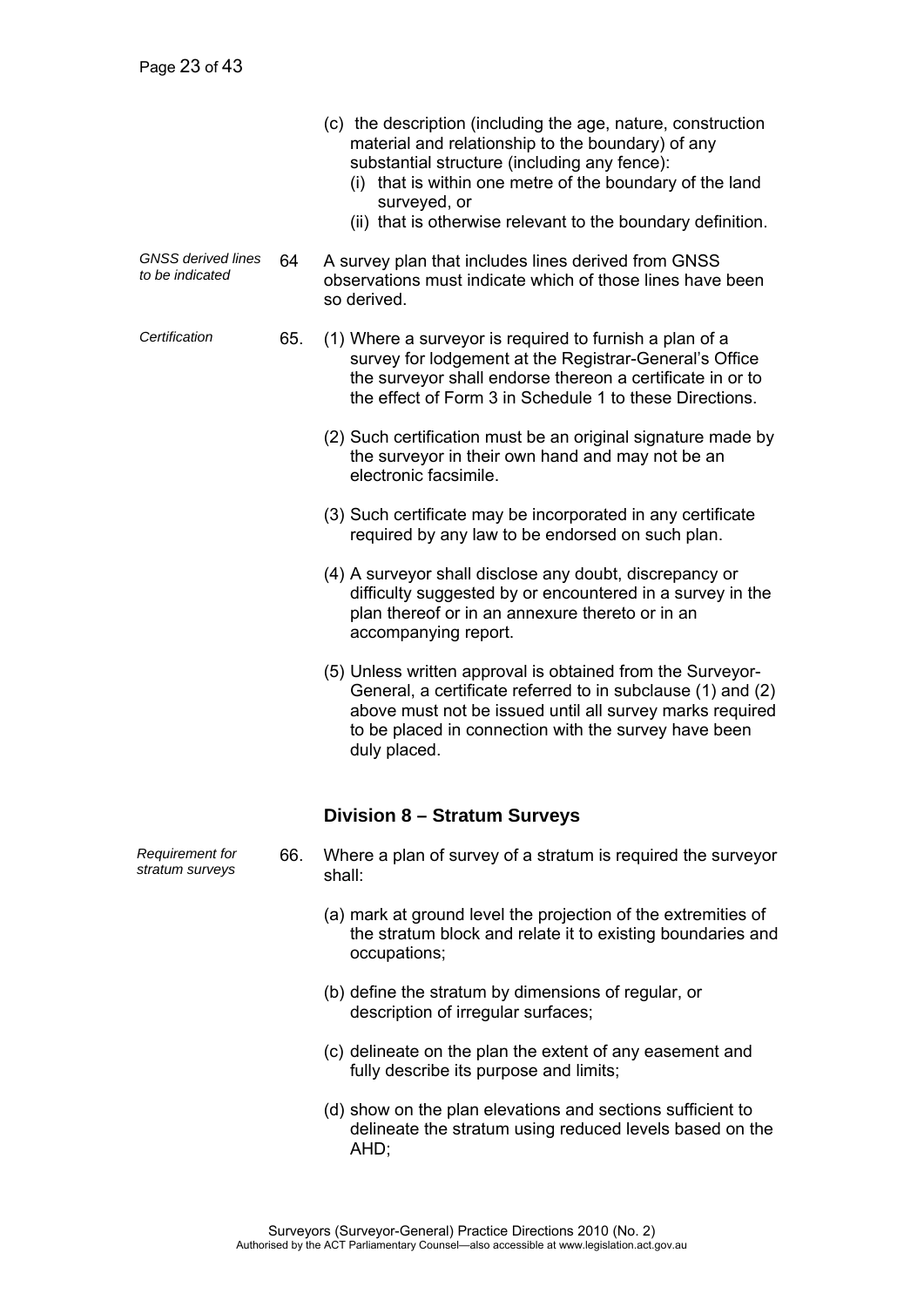- (e) verify AHD reduced levels by closed height difference between two control marks, the AHD reduced levels of which have been obtained from the ACT Government Survey Control Mark Register within 3 months before completion of the survey and are to an accuracy of Class LC or better, as specified in SP1;
- (f) show on the plan the position and reduced level of at least two permanent physical objects adjacent to the stratum; and
- (g) determine all reduced levels to an accuracy of Class LC or better, as specified in SP1.

### **Division 9 – Community Title**

- *requirements* 67. (1) Where a surveyor is required to carry out a survey for the preparation of a Community Title (within the meaning of the *Community Titles Act 2001*) it shall be treated as a sub-division in accordance with the Districts Act 2002 and/or the Unit Titles Act 2001 and carried out in accordance with these directions.
	- (2) References to roads in these directions includes private roads, or easements for access, within a community title unless the Surveyor-General has provided written advice to the contrary.

### **Division 10 – Unit Title**

#### **Subdivision A – Legislative requirements**

- *and directions* 68 (1) Directions within this Division are supplementary to the requirements of the Unit Titles Act 2001 and associated regulations. In the event of an inconsistency between the Act or regulation and these directions, the former take precedence.
	- . (2) Where a surveyor is required to carry out a survey for the preparation of a Units Plan (within the meaning of the *Unit Titles Act 2001*) it shall be done in accordance with this Division, the provision of Directions 6 (a)(i), (ii), (iii), (b), 7,8, 14, 17, 22(2), and 52 to 59 both inclusive (but no other provision of these Directions) shall apply in respect thereof.
	- (3) Drawings supplied in Schedule 3 are provided as a guide to style and quality of presentation. These diagrams have been reduced to A4 for this document.

*Survey and plan* 

*Related legislation*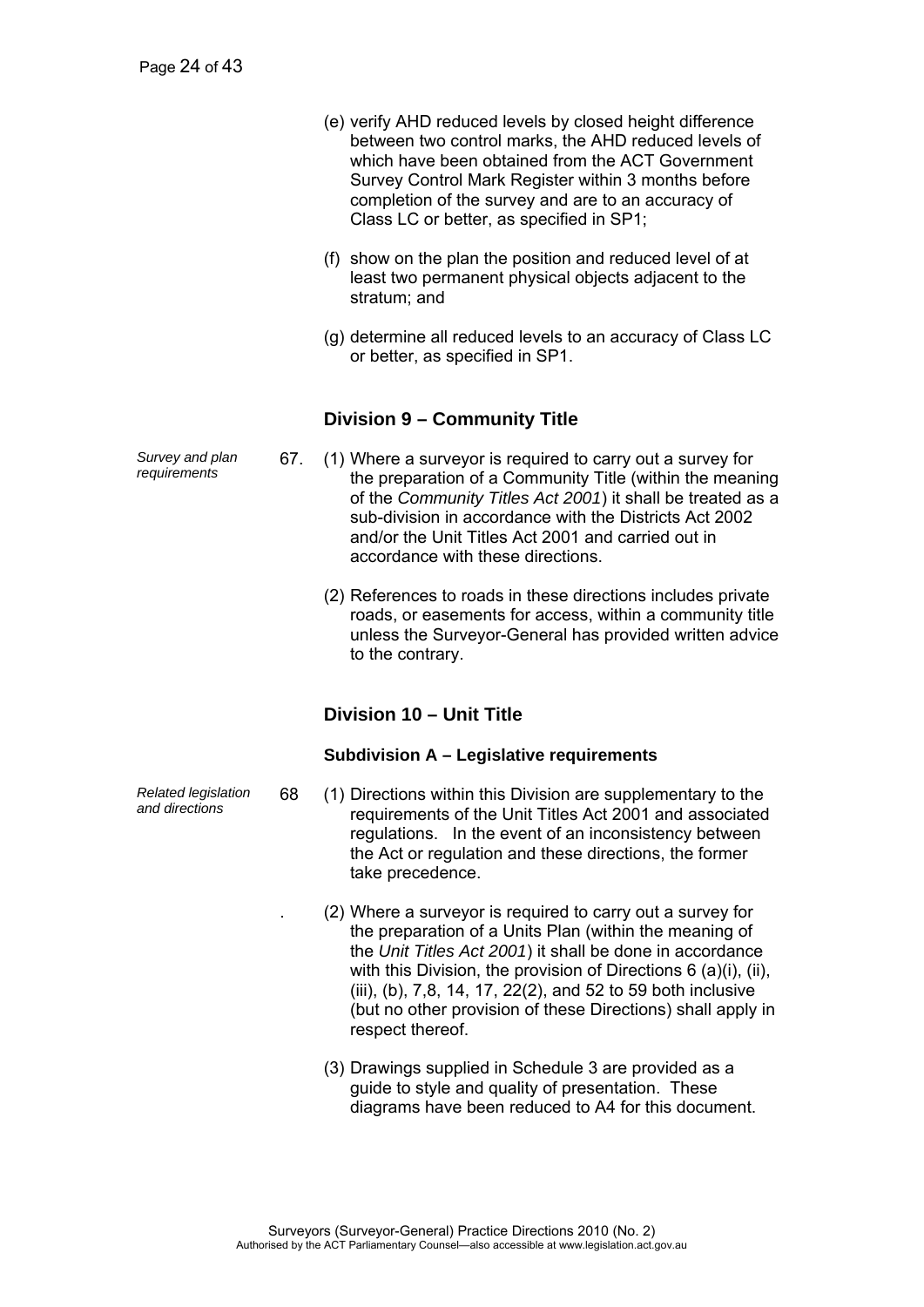|                                       |    | Subdivision B - General information for Unit Plans                                                                                                                                                                                                                                                                                                                                                         |  |  |  |  |  |  |  |  |  |
|---------------------------------------|----|------------------------------------------------------------------------------------------------------------------------------------------------------------------------------------------------------------------------------------------------------------------------------------------------------------------------------------------------------------------------------------------------------------|--|--|--|--|--|--|--|--|--|
| General information<br>for Unit Plans | 69 | (1) Units Plans shall be drawn on plan forms acceptable to<br>the Registrar-General.                                                                                                                                                                                                                                                                                                                       |  |  |  |  |  |  |  |  |  |
|                                       |    | (2) Dimensions shall be expressed in the manner<br>prescribed in Section 4 of the Standards and<br>Specifications for Deposited Plans                                                                                                                                                                                                                                                                      |  |  |  |  |  |  |  |  |  |
|                                       |    | (3) Scales, symbols, line-work and abbreviations used on<br>plans shall generally be in accordance with the<br>guidelines set out in Section 6 of the Standards and<br>Specifications for Deposited Plans.                                                                                                                                                                                                 |  |  |  |  |  |  |  |  |  |
|                                       |    | (4) Every boundary of a unit or unit subsidiary or any other<br>designated area, must be capable of being defined in<br>relation to the parcel boundaries or to physical features,<br>or fixed by measurement to these physical features, or<br>the boundaries of the parcel.                                                                                                                              |  |  |  |  |  |  |  |  |  |
|                                       |    | (5) Plans found to be incomplete, faulty or failing to achieve<br>clarity of presentation may be rejected.                                                                                                                                                                                                                                                                                                 |  |  |  |  |  |  |  |  |  |
|                                       |    | (6) Details to be shown on site plans as listed below may be<br>shown on floor plans instead, and vice versa, if this adds<br>to the clarity of the plan.                                                                                                                                                                                                                                                  |  |  |  |  |  |  |  |  |  |
| Unit subsidiaries                     | 70 | (1) The number of unit subsidiaries identified in the<br>schedule of unit entitlements must be reconciled with the<br>subsidiaries shown on the site and floor plans for each<br>unit.                                                                                                                                                                                                                     |  |  |  |  |  |  |  |  |  |
|                                       |    | (2) Where a Unit Plan involves 20 or more units, a separate<br>Unit and Subsidiary Index should be added showing unit<br>numbers, unit door numbers (address number) if known,<br>all subsidiaries related to each unit, and the page<br>number of the plan where the details of each unit are<br>shown. An example is provided in Schedule 3-I.                                                           |  |  |  |  |  |  |  |  |  |
|                                       |    | <b>Subdivision C - Site Plans</b>                                                                                                                                                                                                                                                                                                                                                                          |  |  |  |  |  |  |  |  |  |
| Site plan scale                       | 71 | Site plans shall be drawn to a scale sufficient to enable all<br>details and notations to be clearly shown. If necessary a<br>site plan diagram may commence on one sheet and<br>continue on a subsequent sheet or sheets and, in such a<br>case, the diagrams shall be so drawn that the<br>complementary parts or lines on the several sheets show,<br>when placed side by sided, the completed diagram. |  |  |  |  |  |  |  |  |  |
| Site plan details                     | 72 | Site Plans shall be drawn showing:                                                                                                                                                                                                                                                                                                                                                                         |  |  |  |  |  |  |  |  |  |
|                                       |    | (a) A north point which shall be generally directed towards<br>the top of the plan and situated, where possible, in the<br>top right corner;                                                                                                                                                                                                                                                               |  |  |  |  |  |  |  |  |  |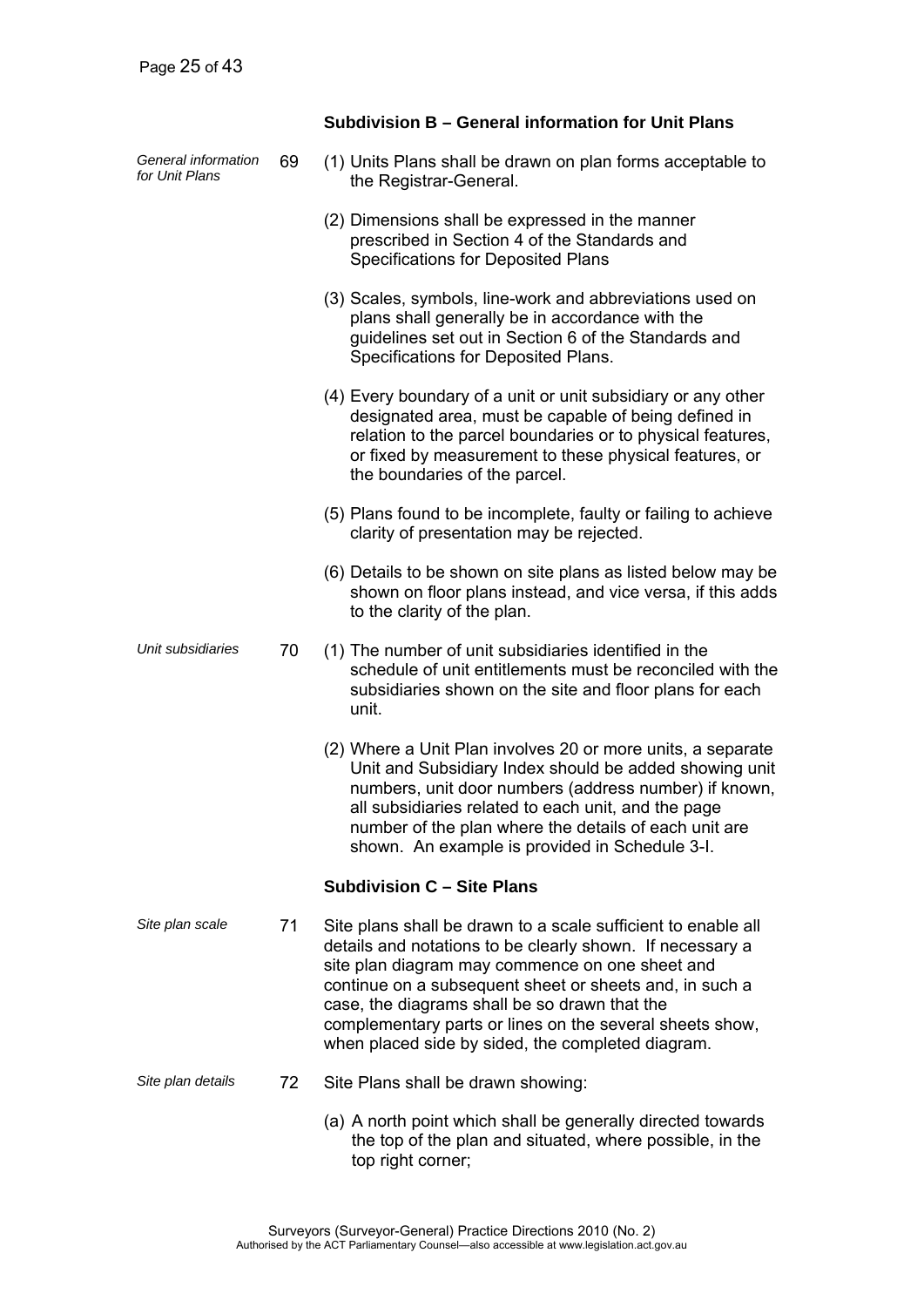- (b) The boundaries of the parcel, together with complete dimensions;
- (c) The block and section number and DP number of the parcel;
- (d) The identifiers of all adjoining lands, including where appropriate, block, section and plan numbers, Territory lands, pathways and roads;
- (e) The position, at ground level, or in an appropriate case, the position projected to ground level, of the extremities of each building or, in the case of staged developments, buildings in course of erection on the parcel;
- (f) A general description of existing buildings and where appropriate the distinguishing number of each unit and unit subsidiary;
- (g) The boundaries of any Class B units; and the boundaries of any ground level Class B unit subsidiaries; so drawn that the relationship of those boundaries to one another and to the parcel boundaries is clear;
- (h) The site and nature of any existing easement or proposed easement affecting the parcel, reference to the instrument or plan by which it was created and sufficient information to define such site and its relationship to the boundaries of the parcel;
- (i) Offsets to all permanent features relevant to Unit Boundaries;
- (j) Offsets to relevant features, including fences and walls, erected on or within one metre of the parcel boundaries;
- (k) The nature and extend of any encroachment and its relationship to the parcel or unit boundaries;
- (l) The area of the parcel; and
- (m) The reduction ratio to which the plan is drawn together with a graphic bar scale.

#### **Subdivision D – Floor Plans**

- 
- *Floor plan scale* 73 (1) Floor plans shall be drawn to a scale sufficient to enable all details and annotations to be clearly shown. Floor plans shall accurately show the extent and shape of the units and unit subsidiaries each of which must be clearly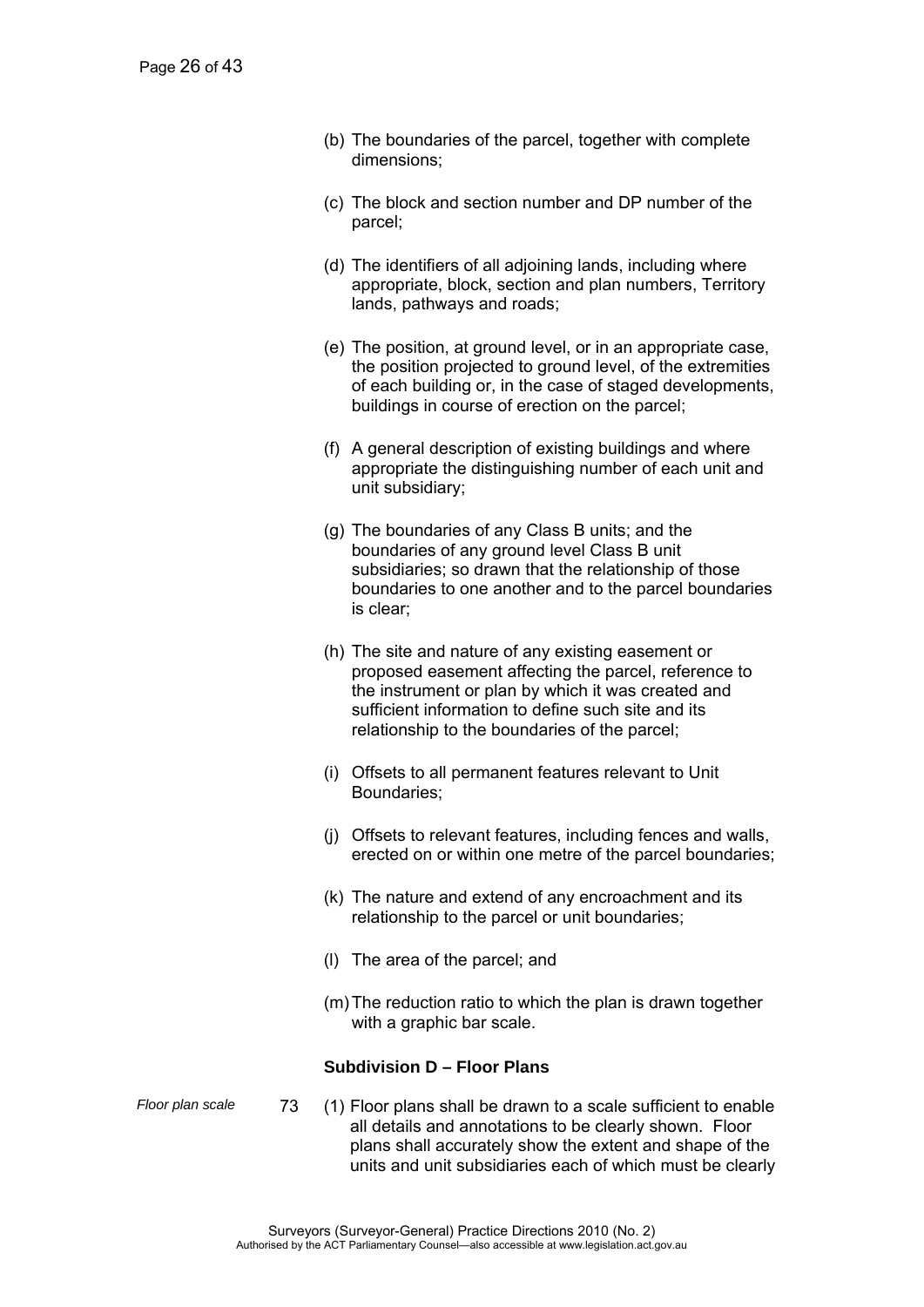identified.

- (2) Each part of a single floor area shown on a Units Plan shall be drawn at the same scale
- *Floor plan details* 74 Floor plans shall be drawn showing:
	- *(a)* A north point which shall be generally directed towards the top of the plan and situated, where possible, in the top right corner;
	- *(b)* A description of the type of the unit subsidiaries and, for class B Units, basic construction material of units**.**;
	- *(c)* The reduction ratio to which the plan is drawn together with a graphic bar scale;
	- *(d)* The distinguishing number of each unit and unit subsidiary in accordance with Schedule 1 Part 1.3 of the Land Titles (Unit Titles) Act 1970;
	- *(e)* The adjoining sheet numbers;
	- *(f)* Height limitations of any units or unit subsidiaries that are not implied in the provisions of Division 2.2 of the Unit Title Act 2001;
	- *(g)* Sufficient annotations and/or dimensions to ensure that each unit or unit subsidiary is fully and unambiguously defined;
	- *(h)* Sheet references for parts of units that appear on other sheets;
	- *(i)* Sufficient details to identify the location of units and unit subsidiaries in relation to the parcel boundaries; and

### **Subdivision E – Additional Requirements for Class A and B Units**

- 75 Additional requirements for Class A unit developments*:* 
	- *(a)* Floor plans shall show sufficient description in relation to existing structures or dimensions to identify the boundary of each unit and unit subsidiary in relation to one another and, where appropriate, to the parcel boundaries;
	- *(b)* Units that occupy more than one level shall be described as Part or "Pt" of the unit on each level. Floor areas of each part of a unit shall be shown on the floor plans with

*Additional Requirements for Class A Units*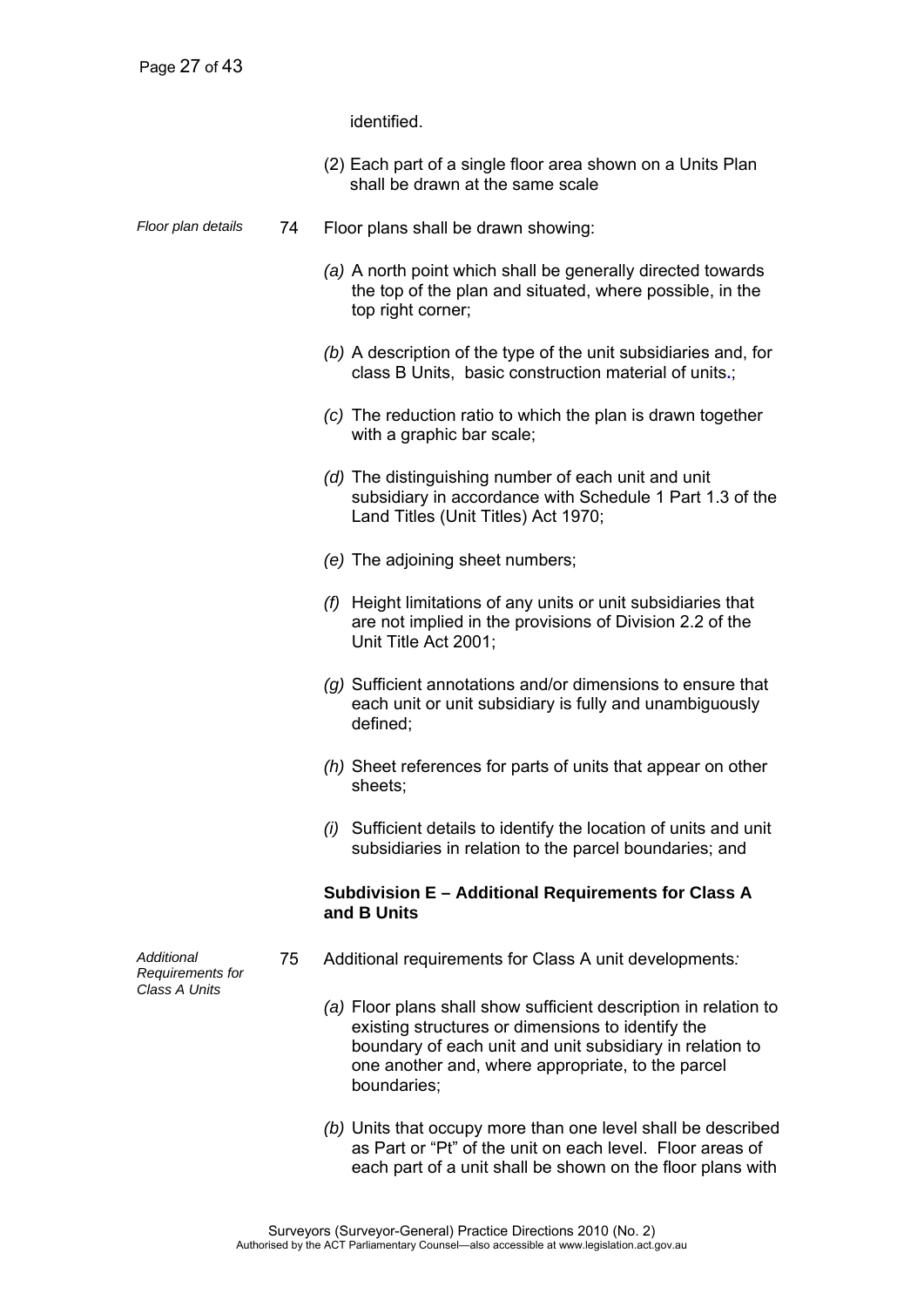the total area of the unit and references to the sheets on which other parts of the units are shown;

- *(c)* The approximate floor areas of units and unit subsidiaries shall be shown on the plan. Floor areas should preferably be calculated using dimensions to the inside face of the walls;
- (d) Where the boundary of a Class A unit or unit subsidiary is other than the centre of existing walls, floors and ceilings it shall be so described;
- (e) Mezzanine levels within a Unit may be shown as a dashed line on the floor plan or, where complex, on a separate floor plan. Where a separate floor plan is used, it should retain the same floor number as the underlying floor however the word 'mezzanine' should be placed after the floor number. Eg. 3 mezzanine; and
- (f) Mezzanine floor areas should be added to the underlying floor area in a way which enables each area to be determined.
- 76 Additional requirements for Class B unit developments:
	- *(a)* The plan shall show sufficient connections between parcel, unit and unit subsidiary boundaries so that each unit and unit subsidiary can be identified in relation to the parcel boundaries and to one another.
	- *(b)* The plan shall show the relationship, by offset or description, of the buildings or, in the case of staged developments, buildings in the course of erection, to the unit boundaries.
	- *(c)* Extra connections should be shown between units to reduce the number of lines in a mathematical closure of large common property areas.

*Additional Requirements for Class B Units*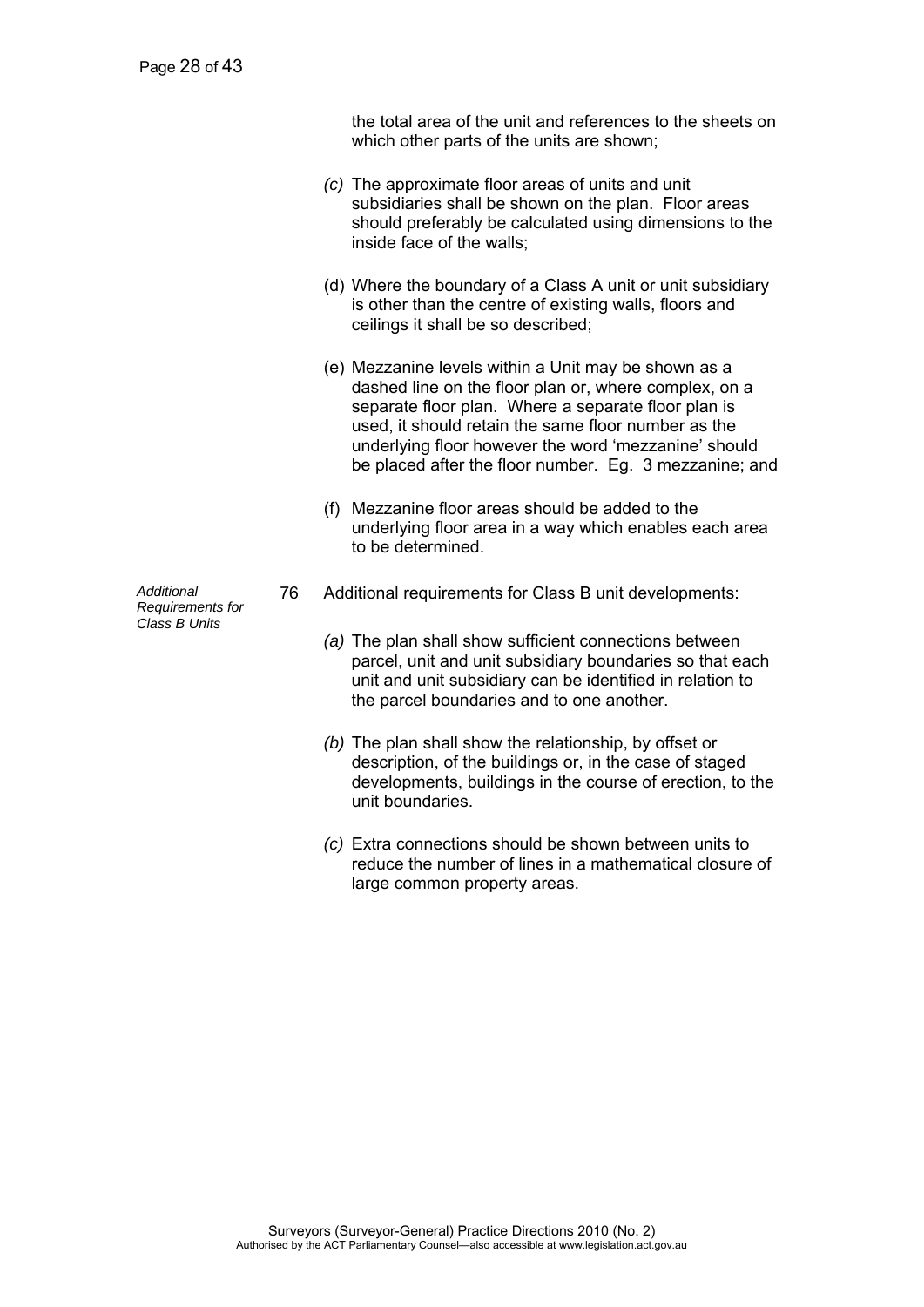# **SCHEDULE 1**

| Form 1 Direction 7<br><b>Surveyors Practice Directions</b><br>Surveyors Act 2007 |                                                                              |                                                                                                                                                                                              |
|----------------------------------------------------------------------------------|------------------------------------------------------------------------------|----------------------------------------------------------------------------------------------------------------------------------------------------------------------------------------------|
|                                                                                  |                                                                              |                                                                                                                                                                                              |
|                                                                                  | (here insert reference to land proposed to be entered)                       |                                                                                                                                                                                              |
|                                                                                  | undersigned registered Surveyor, intend to enter the above mentioned land on | In pursuance of Section 45 of the Surveyors Act 2007 notice is hereby given that I, the                                                                                                      |
| (here insert dates of proposed entry)                                            |                                                                              |                                                                                                                                                                                              |
|                                                                                  |                                                                              |                                                                                                                                                                                              |
|                                                                                  |                                                                              |                                                                                                                                                                                              |
|                                                                                  |                                                                              | <b>Registered Surveyor</b>                                                                                                                                                                   |
|                                                                                  |                                                                              |                                                                                                                                                                                              |
| Form 2 Direction 10<br><b>SURVEYORS PRACTICE DIRECTIONS</b>                      |                                                                              |                                                                                                                                                                                              |
| Surveyors Act 2001                                                               |                                                                              |                                                                                                                                                                                              |
|                                                                                  | with Direction 10 of the Surveyors Practice Directions.                      | a surveyor registered under the Surveyors Act 2007 hereby certify that the survey represented<br>in this sketch being a survey which does not require strict accuracy was made in accordance |
|                                                                                  |                                                                              |                                                                                                                                                                                              |
|                                                                                  |                                                                              |                                                                                                                                                                                              |
|                                                                                  |                                                                              | Surveyor, Registered under the<br>Surveyors Act 2007                                                                                                                                         |
| Form 3 Direction 65<br><b>SURVEYORS PRACTICE DIRECTIONS</b>                      |                                                                              |                                                                                                                                                                                              |
| Surveyors Act 2007                                                               |                                                                              |                                                                                                                                                                                              |
|                                                                                  |                                                                              | a surveyor registered under the Surveyors Act 2007 hereby certify that the survey<br>represented on this plan is accurate and has been made in accordance with the Surveyors                 |
|                                                                                  |                                                                              |                                                                                                                                                                                              |
|                                                                                  |                                                                              | Surveyor, Registered under the<br>Surveyors Act 2007                                                                                                                                         |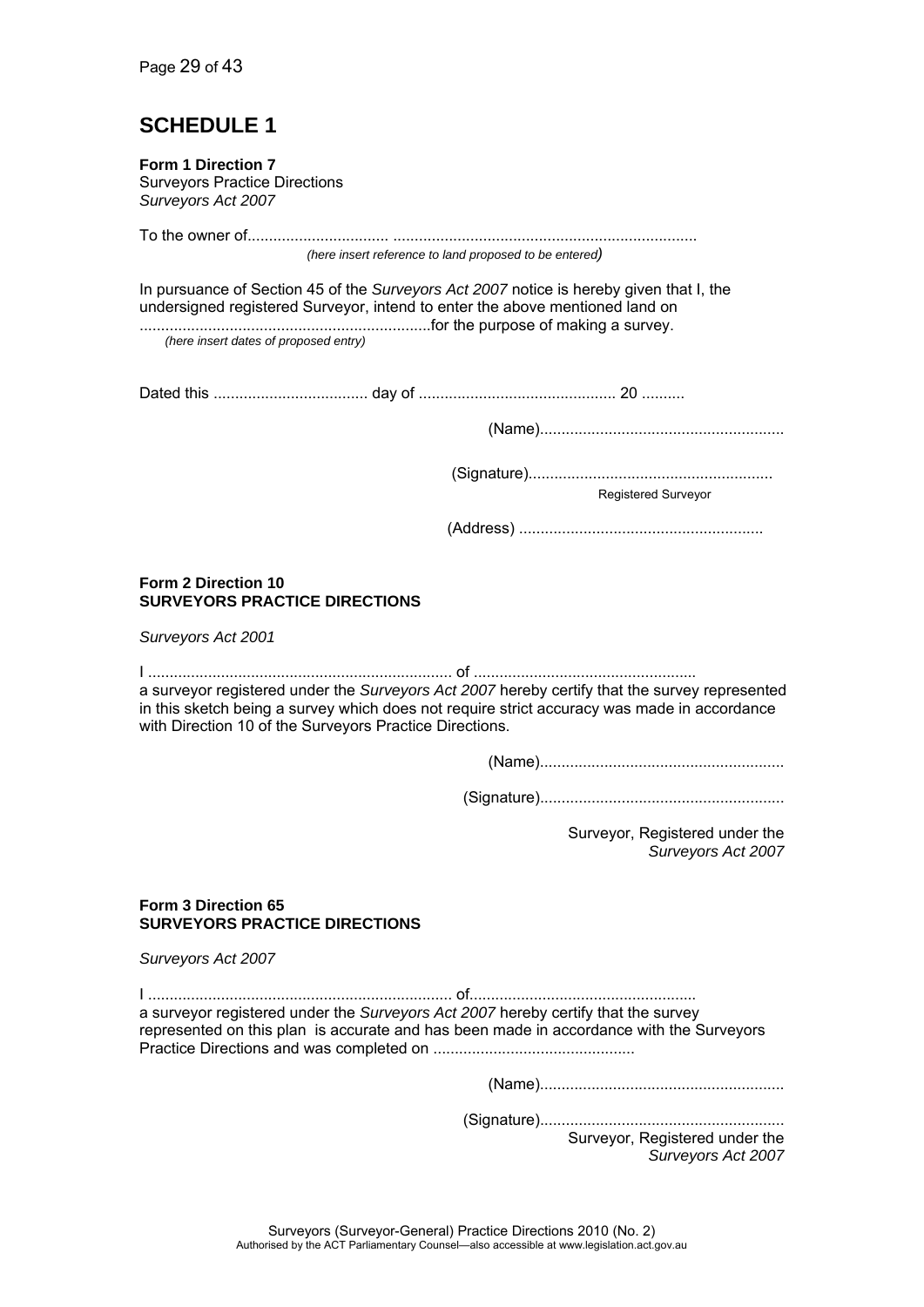### **SCHEDULE 2**

### **Australian Capital Territory Standard Grid Coordinates (SGC)**

Datum:

The Australian Capital Territory Standard Grid Coordinates (SGC) system is based upon the Australian Geodetic Datum as proclaimed in the *Commonwealth Gazette No. 84* of 6 October 1966 (AGD66).

This datum is described fully in the National Mapping Council of Australia (now the Intergovernmental Committee on Surveying and Mapping (ICSM)) Special Publication No. 10 (SP10) titled 'The Australian Geodetic Datum Technical Manual'.

### Projection:

Standard Grid Coordinates are derived from a Transverse Mercator projection of latitudes and longitudes on the AGD66. This grid has the following parameters:

Coordinates are in metres;

Central Meridian

149 degrees 00 minutes 33.46139 seconds east of Greenwich (Stromlo Trigonometrical Station);

### False Origin

Based on Stromlo Trigonometrical Station having:

- Latitude: 35 degrees 19 minutes 03.85060 seconds south of the equator
- Longitude: 149 degrees 00 minutes 33.46139 seconds east of Greenwich
- Grid coordinates of E 200 000.000 metres N 600,000.000 metres
- The Scale Factor at the Central Meridian is 1.000 086

For further information on SGC see:

Wellspring, K. H., *Some aspects of the conversion from imperial to metric coordinates in the Australian Capital Territory*, Technical papers of the 16<sup>th</sup> Australian Survey Congress, Canberra, Australia, 1973.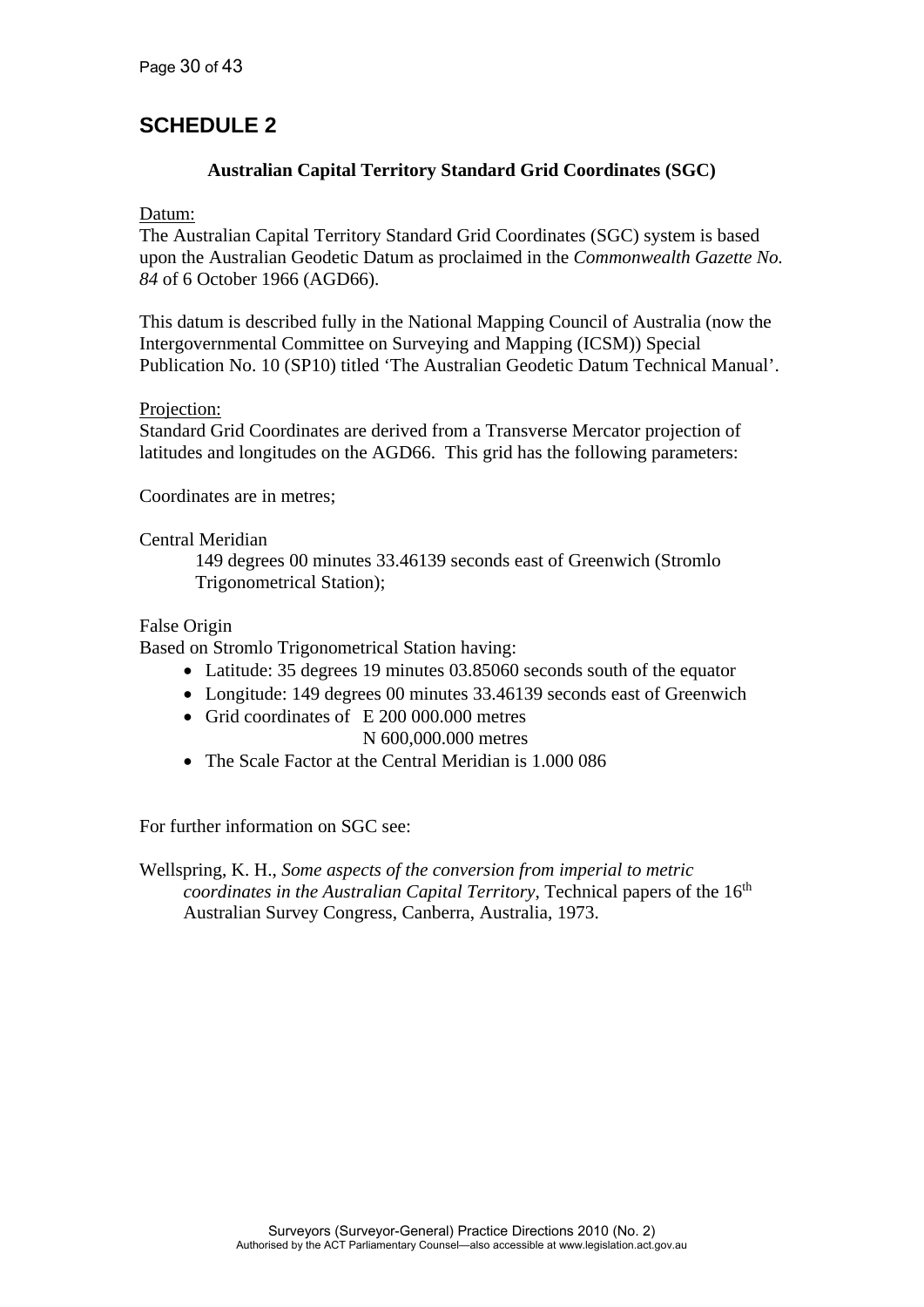# **SHEDULE 3-A**

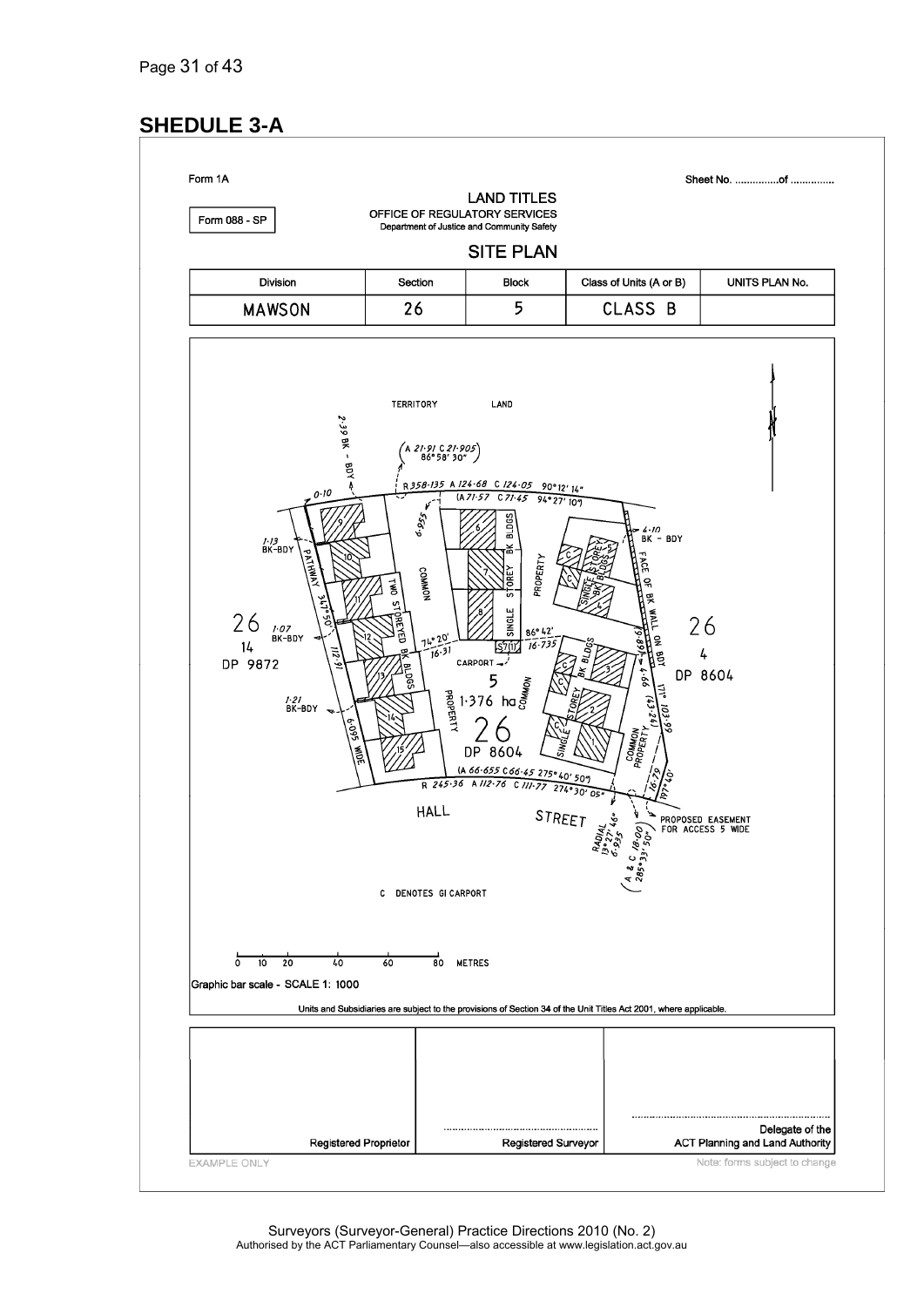### **SHEDULE 3-B**

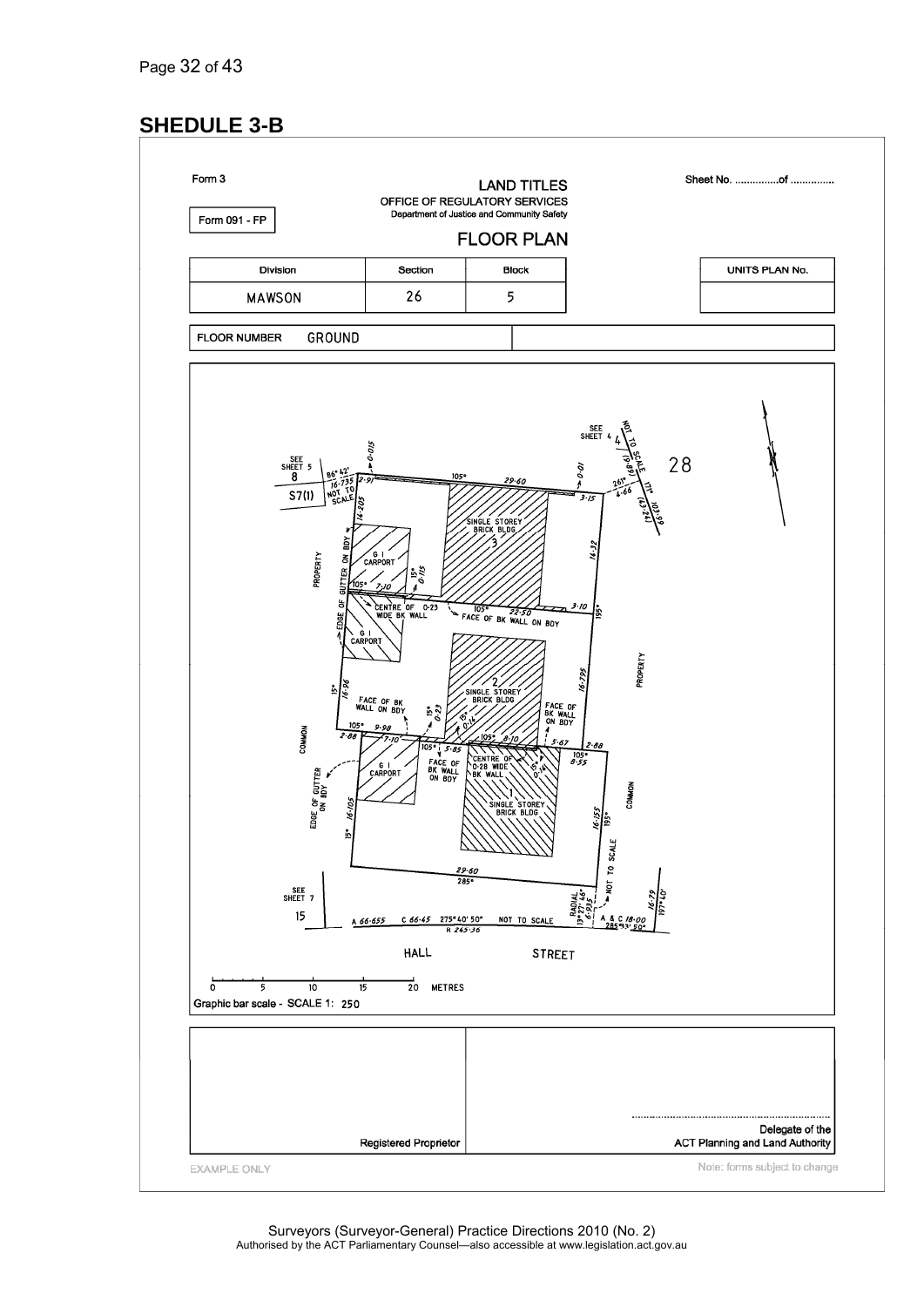# **SHEDULE 3-C**

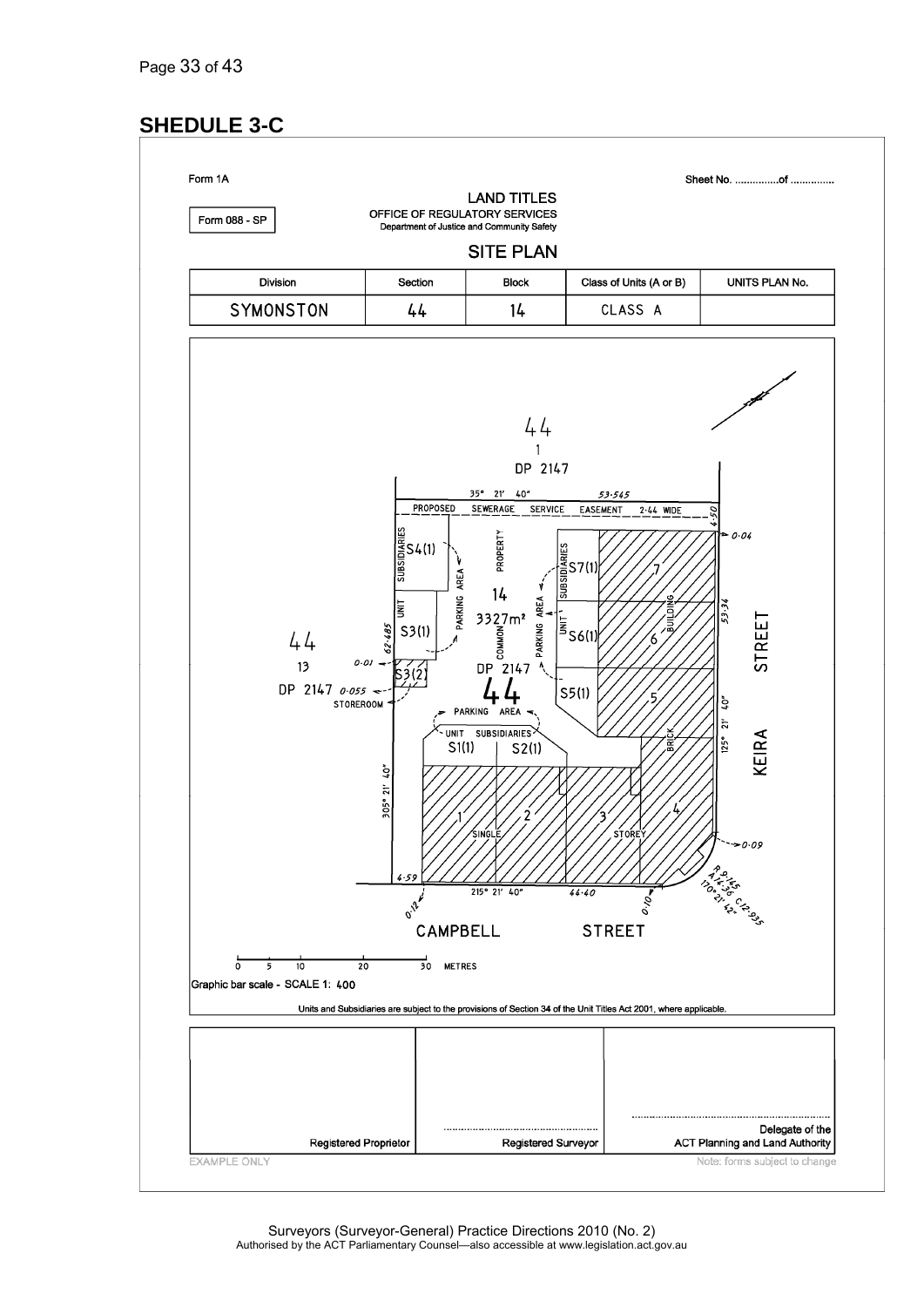# **SHEDULE 3-D**

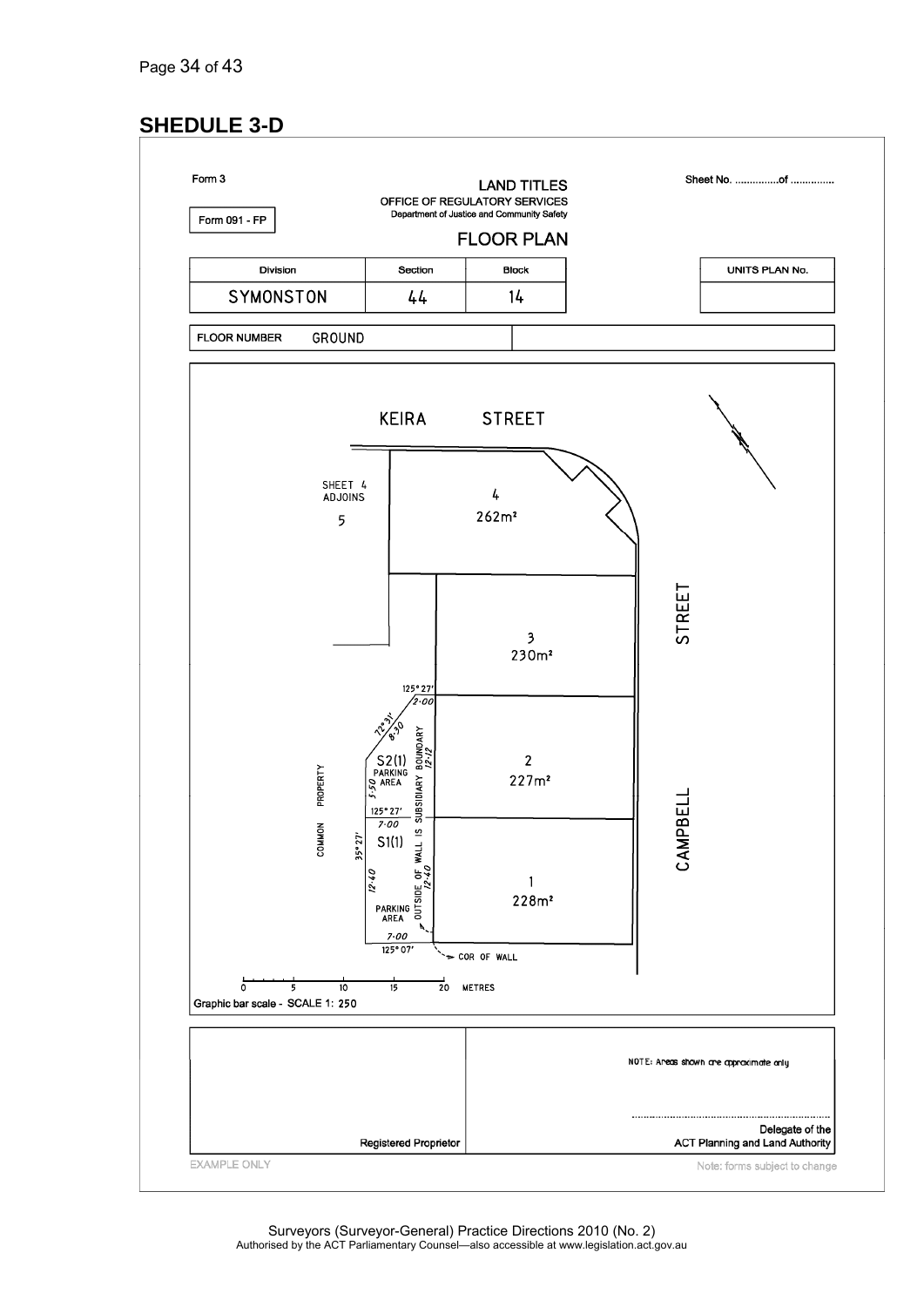# **SHEDULE 3-E**

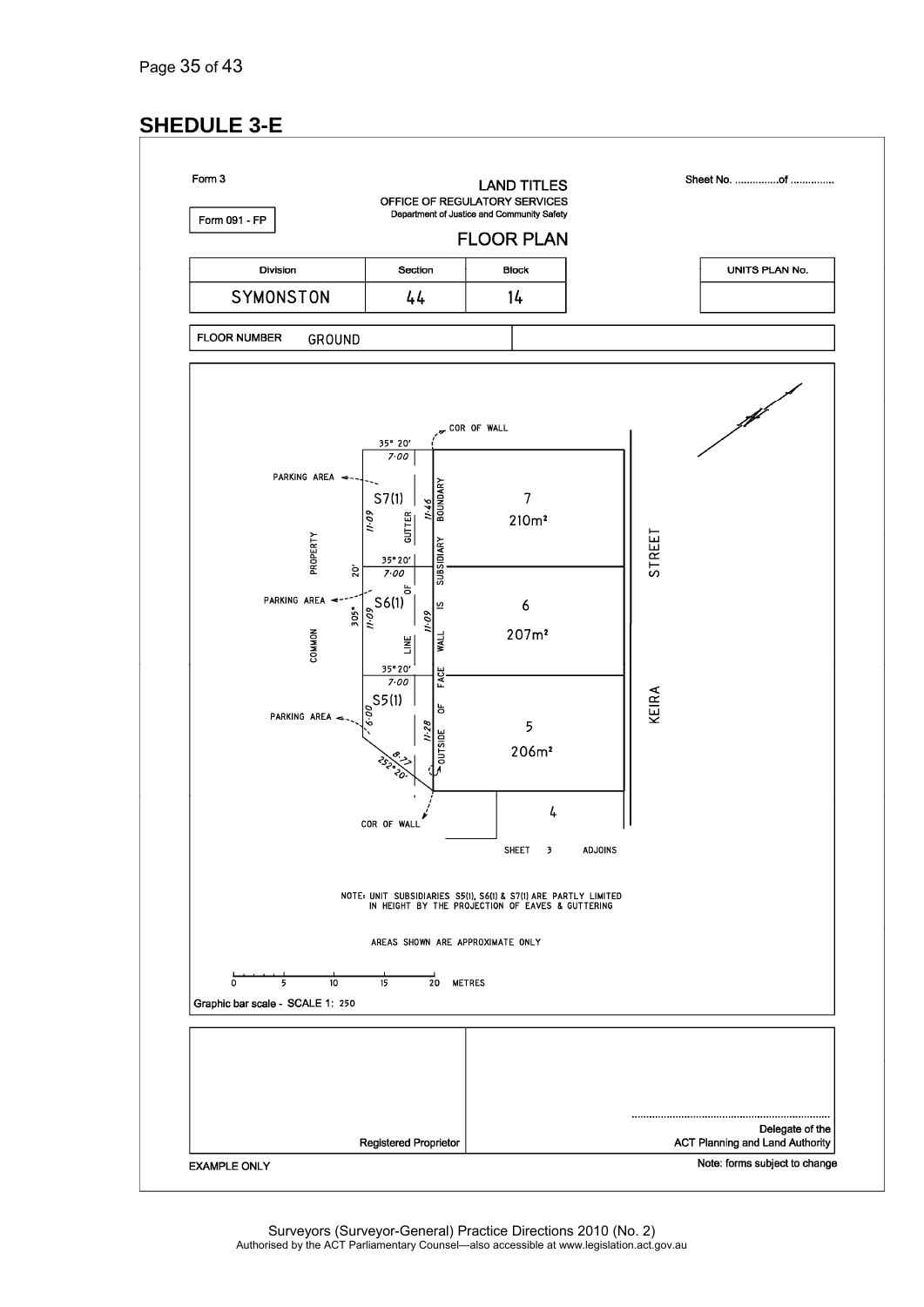# **SHEDULE 3-F**

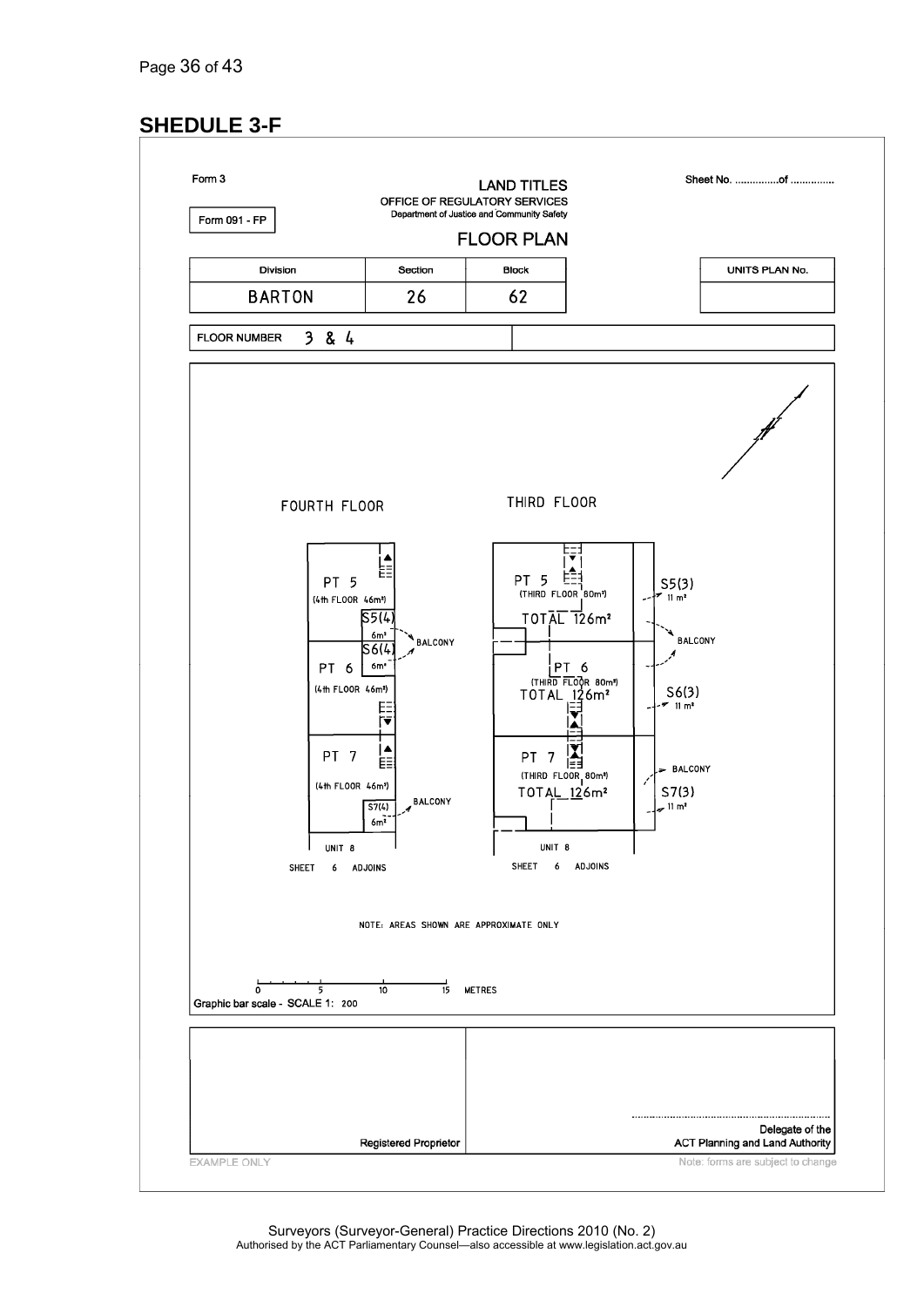# **SHEDULE 3-G**



Surveyors (Surveyor-General) Practice Directions 2010 (No. 2) Authorised by the ACT Parliamentary Counsel—also accessible at www.legislation.act.gov.au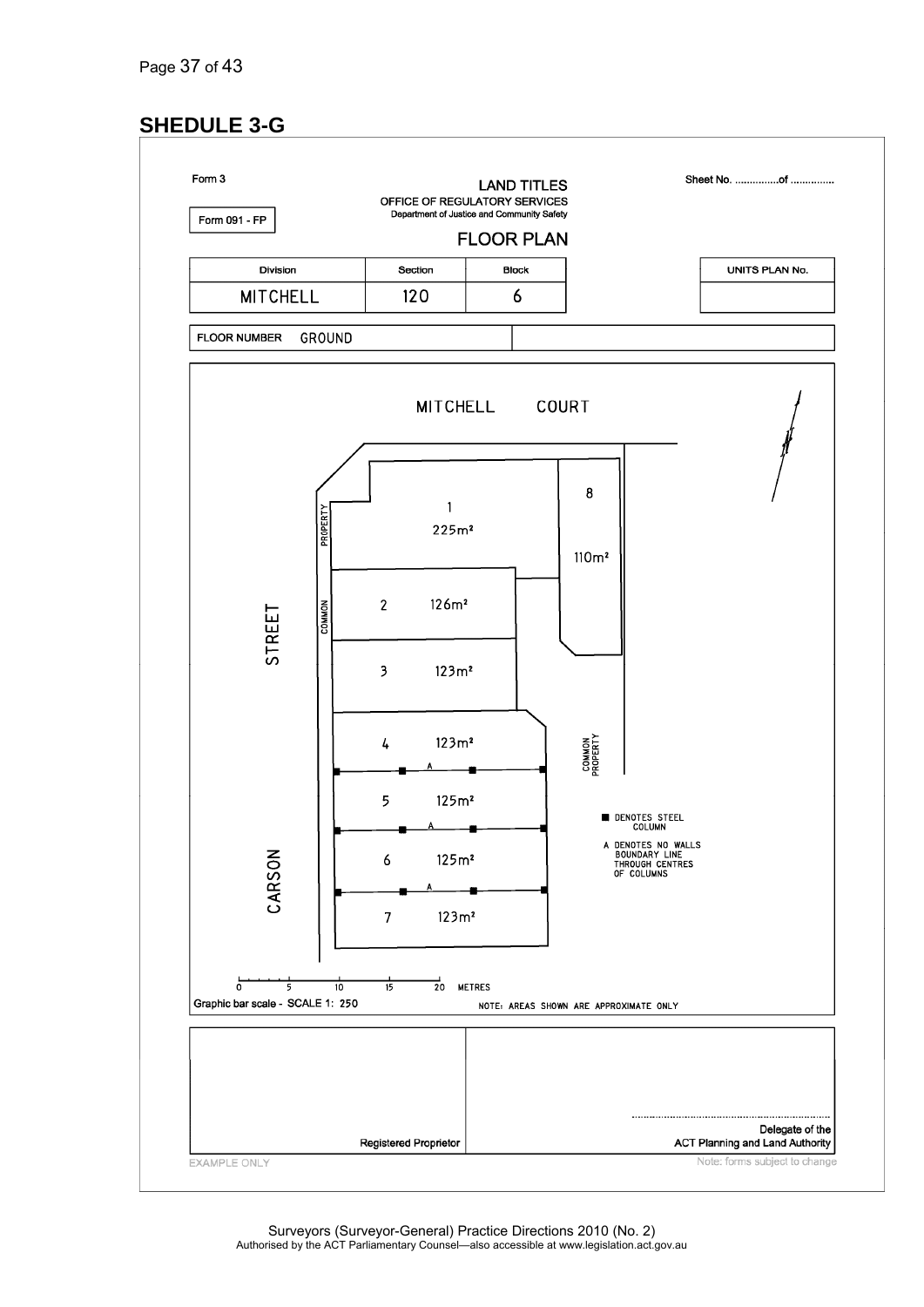### **SHEDULE 3-H**

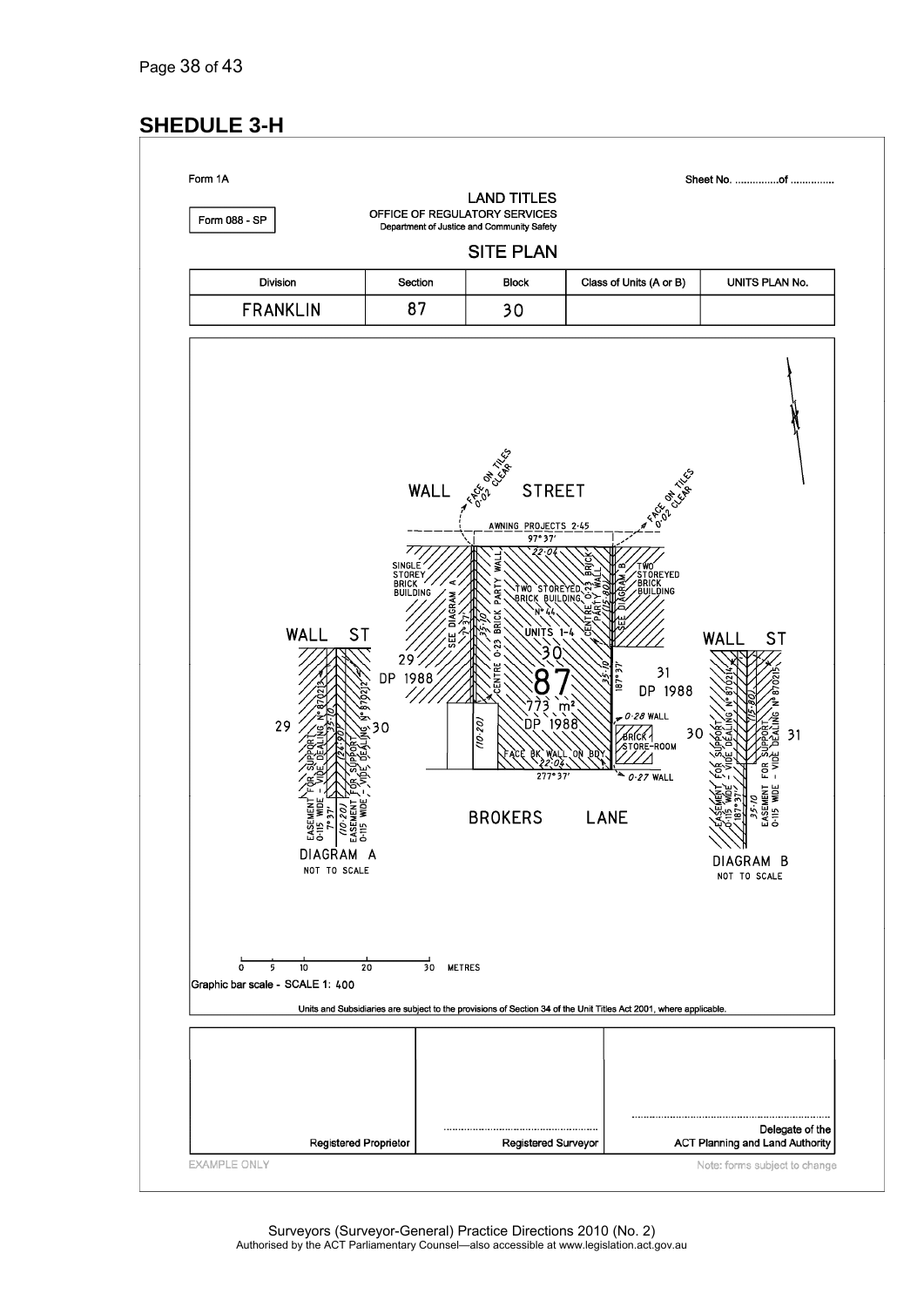# **SHEDULE 3-I**

| $\cdot$<br>Division<br>Section |                                   |                                                                      |                                       |                                                             |                            | <b>FLOOR PLAN</b><br><b>Block</b>         |                                         |                                                                                  |                             |                                                      |                                  |                                         |                                              | UNITS PLAN No.           |
|--------------------------------|-----------------------------------|----------------------------------------------------------------------|---------------------------------------|-------------------------------------------------------------|----------------------------|-------------------------------------------|-----------------------------------------|----------------------------------------------------------------------------------|-----------------------------|------------------------------------------------------|----------------------------------|-----------------------------------------|----------------------------------------------|--------------------------|
| <b>CITY</b>                    |                                   |                                                                      |                                       |                                                             | 6                          | 27                                        |                                         |                                                                                  |                             |                                                      |                                  |                                         |                                              |                          |
|                                |                                   |                                                                      |                                       |                                                             |                            |                                           | UNIT & SUBSIDIARY INDEX                 |                                                                                  |                             |                                                      |                                  |                                         |                                              |                          |
|                                |                                   |                                                                      |                                       |                                                             |                            |                                           |                                         |                                                                                  |                             |                                                      |                                  |                                         |                                              |                          |
|                                |                                   |                                                                      |                                       |                                                             |                            |                                           |                                         |                                                                                  |                             |                                                      |                                  |                                         |                                              |                          |
|                                |                                   |                                                                      |                                       | <b>UNIT Identifier</b>                                      |                            |                                           |                                         |                                                                                  | <b>SUBSIDIARIES</b>         |                                                      |                                  |                                         |                                              | Subsidiary               |
|                                | <b>BUILDING</b><br>$\overline{A}$ | UNIT N°<br>1                                                         | Sheet N°<br>6.                        | <b>FLOOR</b><br><b>GROUND</b>                               | Door N°<br>G1              | Sub N°<br>S1, S2                          | Car Space<br>Sheet Nº<br>$\overline{4}$ | Sub N°<br>S3                                                                     | Store Room<br>Sheet Nº<br>4 | $Sub N^{\circ}$<br>S <sub>4</sub>                    | Yard<br>Sheet $N^{\circ}$<br>6   |                                         | Balcony<br>Sub $N^{\circ}$ Sheet $N^{\circ}$ | Total<br>$\overline{4}$  |
|                                | (London Tower)                    | $\overline{\mathbf{2}}$<br>$\overline{\mathbf{3}}$<br>$\overline{4}$ | 6<br>6<br>$\overline{6}$              | <b>GROUND</b><br><b>GROUND</b><br><b>GROUND</b>             | G2<br>G <sub>3</sub><br>G4 | S1, S2<br>S1, S2<br>S1, S2                | $\overline{4}$<br>4<br>4                | $\overline{\text{S3}}$<br>S3<br>S <sub>3</sub>                                   | 4<br>4<br>4                 | $\overline{S4}$<br>$\overline{S4}$<br>S <sub>4</sub> | 6<br>6<br>6                      |                                         |                                              | $\overline{4}$<br>4<br>4 |
|                                |                                   | 5<br>6                                                               | 8<br>8                                | 1<br>1                                                      | 101<br>102                 | S1, S2<br>S1, S2                          | 4<br>4                                  | S3<br>S3                                                                         | 4<br>4                      |                                                      |                                  | S4, S5<br>S4, S5                        | $\overline{\mathbf{8}}$<br>8                 | 5<br>5                   |
|                                |                                   | $\overline{\tau}$<br>$\overline{\mathbf{8}}$<br>$\overline{9}$       | 8<br>8<br>10                          | 1<br>1<br>$\overline{2}$                                    | 103<br>104<br>201          | <b>S1, S2</b><br>S1, S2<br>S1, S2         | 4<br>4<br>$\overline{4}$                | S3<br>S <sub>3</sub><br>S <sub>3</sub>                                           | 4<br>$\overline{4}$<br>4    |                                                      |                                  | S4, S5<br>S4, S5<br>$\overline{S4, S5}$ | $\overline{\mathbf{8}}$<br>8<br>10           | 5<br>5<br>5              |
|                                |                                   | 10<br>11<br>12                                                       | 10<br>10<br>10                        | $\overline{2}$<br>$\overline{2}$<br>$\overline{\mathbf{2}}$ | 202<br>203<br>204          | S1, S2<br>S1, S2<br>S1, S 2               | 4<br>$\overline{4}$<br>4                | $\overline{\mathsf{S}3}$<br>S <sub>3</sub><br>S <sub>3</sub>                     | 4<br>4<br>4                 |                                                      |                                  | S4,S5<br>S4, S5<br>S4, S5               | 10<br>10<br>10                               | 5<br>5<br>5              |
|                                | в<br>(Mews West)                  | Pt13<br>Pt 13                                                        | 7<br>9                                | <b>GROUND</b><br>1                                          | G1                         | S1, S2<br>S1, S2                          | 5<br>5                                  | S <sub>3</sub><br>S <sub>3</sub>                                                 | 5<br>5                      | S <sub>4</sub>                                       | $\overline{7}$                   | S5, S6                                  | 9                                            | 6                        |
|                                |                                   | Pt 14<br>Pt 14<br>Pt 15                                              | $\overline{7}$<br>$\overline{9}$<br>7 | <b>GROUND</b><br><b>GROUND</b>                              | G2<br>G3                   | S1, S2<br>S1, S2<br>S1, S2                | 5<br>5<br>$\overline{5}$                | S <sub>3</sub><br>S <sub>3</sub><br>$\overline{\mathsf{s}}\overline{\mathsf{s}}$ | 5<br>5                      | $\overline{S4}$<br>$\overline{S4}$                   | $\overline{7}$                   | S5, S6                                  | 9                                            | 6                        |
|                                |                                   | Pt 15<br>Pt 16                                                       | g<br>7                                | 1<br><b>GROUND</b>                                          | G4                         | S1, S2<br>S1, S2                          | 5<br>5                                  | S3<br>$\overline{\text{S3}}$                                                     | 5<br>5<br>5                 | $\overline{S4}$                                      | $\overline{7}$<br>$\overline{7}$ | S5, S6                                  | $\overline{9}$                               | $\epsilon$               |
|                                |                                   | Pt 16<br>Pt17<br>Pt 17                                               | 9<br>11<br>12                         | 1<br>3<br>4                                                 | 301                        | S1, S2<br>S1, S2<br>S1, S2                | 5<br>5<br>$\sqrt{5}$                    | S3<br>S3<br>S3                                                                   | 5<br>5<br>5                 |                                                      |                                  | S5, S6<br>S <sub>4</sub><br>S5, S6      | $\overline{9}$<br>11<br>$\overline{12}$      | 6<br>6                   |
|                                |                                   | Pt 18<br>Pt 18<br>Pt 19                                              | 11<br>12<br>$\overline{11}$           | 3<br>$\overline{4}$<br>3                                    | 302<br>303                 | S1, S2<br>S1, S 2<br>S1, S2               | 5<br>5<br>5                             | S3<br>S3<br>S <sub>3</sub>                                                       | 5<br>5<br>5                 |                                                      |                                  | S <sub>4</sub><br>S5, S6<br>S4          | 11<br>12<br>11                               | 6                        |
|                                |                                   | Pt 19<br>Pt 20<br>Pt 20                                              | 12<br>11<br>12                        | $\overline{4}$<br>3<br>4                                    | 304                        | S1, S2<br>S1, S2<br>$S_{1,S_2}$           | 5<br>5<br>5                             | S3<br>S3<br>S <sub>3</sub>                                                       | 5<br>5<br>5                 |                                                      |                                  | S5, S6<br>S <sub>4</sub><br>S5, S6      | 12<br>11<br>12                               | 6<br>6                   |
|                                |                                   | Pt 21<br>Pt 21                                                       | 11<br>12                              | 3<br>4                                                      | 305                        | S <sub>1</sub> , S <sub>2</sub><br>S1, S2 | 5<br>$\overline{5}$                     | S <sub>3</sub><br>S <sub>3</sub>                                                 | 5<br>5                      |                                                      |                                  | S4<br>S5, S6                            | 11<br>12                                     | 6                        |
|                                |                                   |                                                                      |                                       |                                                             |                            |                                           |                                         |                                                                                  |                             |                                                      |                                  |                                         |                                              |                          |
|                                |                                   |                                                                      |                                       |                                                             |                            |                                           |                                         |                                                                                  |                             |                                                      |                                  |                                         |                                              |                          |
|                                |                                   |                                                                      |                                       |                                                             |                            |                                           |                                         |                                                                                  |                             |                                                      |                                  |                                         |                                              |                          |
|                                |                                   |                                                                      |                                       |                                                             |                            |                                           |                                         |                                                                                  |                             |                                                      |                                  |                                         |                                              |                          |
|                                |                                   |                                                                      |                                       |                                                             |                            |                                           |                                         |                                                                                  |                             |                                                      |                                  |                                         |                                              |                          |
|                                |                                   |                                                                      |                                       |                                                             |                            |                                           |                                         |                                                                                  |                             |                                                      |                                  |                                         |                                              |                          |
|                                |                                   |                                                                      |                                       |                                                             |                            |                                           |                                         |                                                                                  |                             |                                                      |                                  |                                         |                                              |                          |
|                                |                                   |                                                                      |                                       |                                                             |                            |                                           |                                         |                                                                                  |                             |                                                      |                                  |                                         |                                              |                          |

EXAMPLE ONLY

Note: forms subject to change

 $\frac{1}{2} \frac{d^2}{dt^2}$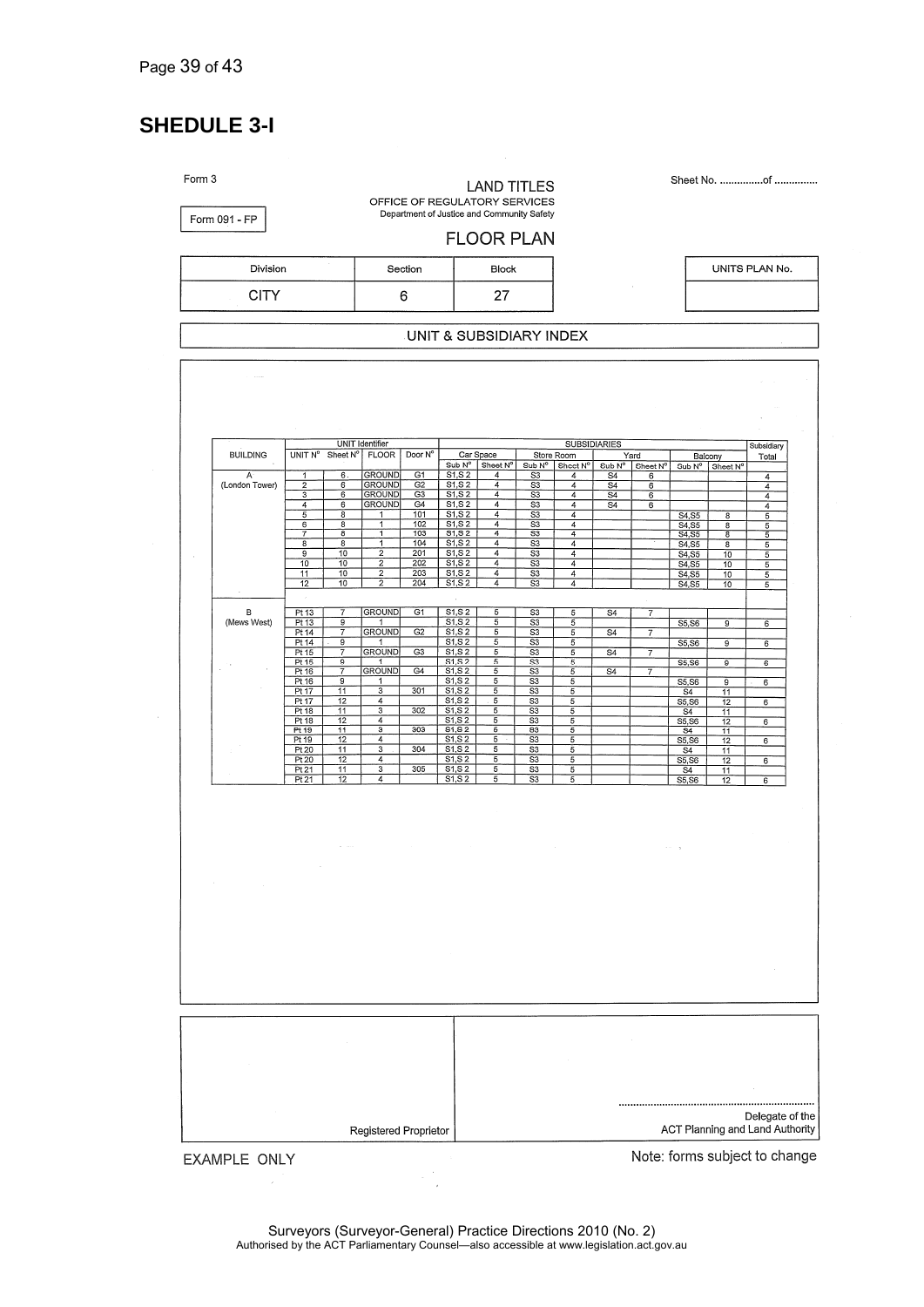# **Schedule 4**

### **Supervision of persons by Registered Surveyors**

### **S4-1 Background**

*'Supervision'* may be defined as the act, process or function of overseeing, directing or managing work, workers or a project.

In the land and mining survey context, a supervising surveyor has an important role in guiding the training of future professionals and also has certain obligations in undertaking the preparation and instruction of a supervised person.

A supervising surveyor must provide appropriate direction to employed persons and may provide guidance and direction in relation to the preparation of a person for relevant NSW Board of Surveying and Spatial Information ('the Board') examinations. Supervision may be through the exercise of 'general supervision' and/or 'immediate supervision' both in the office environment and in the field.

This direction is intended to provide guidance to supervising surveyors regarding their role and responsibilities in relation to the supervision of persons.

#### **S4-2 Objectives of supervision of persons by Registered Surveyors**

The supervising surveyor is responsible for ensuring that the supervised person is aware of the importance of the surveyor's role in:

- maintaining the integrity of the cadastre and the high quality of surveys;
- providing professional and high quality services to the public;
- producing a high quality survey product prepared in accordance with legislative requirements;
- ensuring that work is undertaken in a safe and responsible manner (OH&S) and in accordance with other relevant legislation; *and*
- a continuing professional responsibility to the wider survey profession.

### **S4-3 Definitions**

A 'supervising surveyor' means a person who either:

- (1) supervises the activities of others in order to fulfil legal and professional responsibilities and obligations; *or*
- (2) has agreed to supervise a graduate

or both, and is a registered surveyor.

A supervised person may include:

 an unqualified person who acts under the registered surveyor's direction and assists the registered surveyor in the performance of the registered surveyor's legal and professional responsibilities;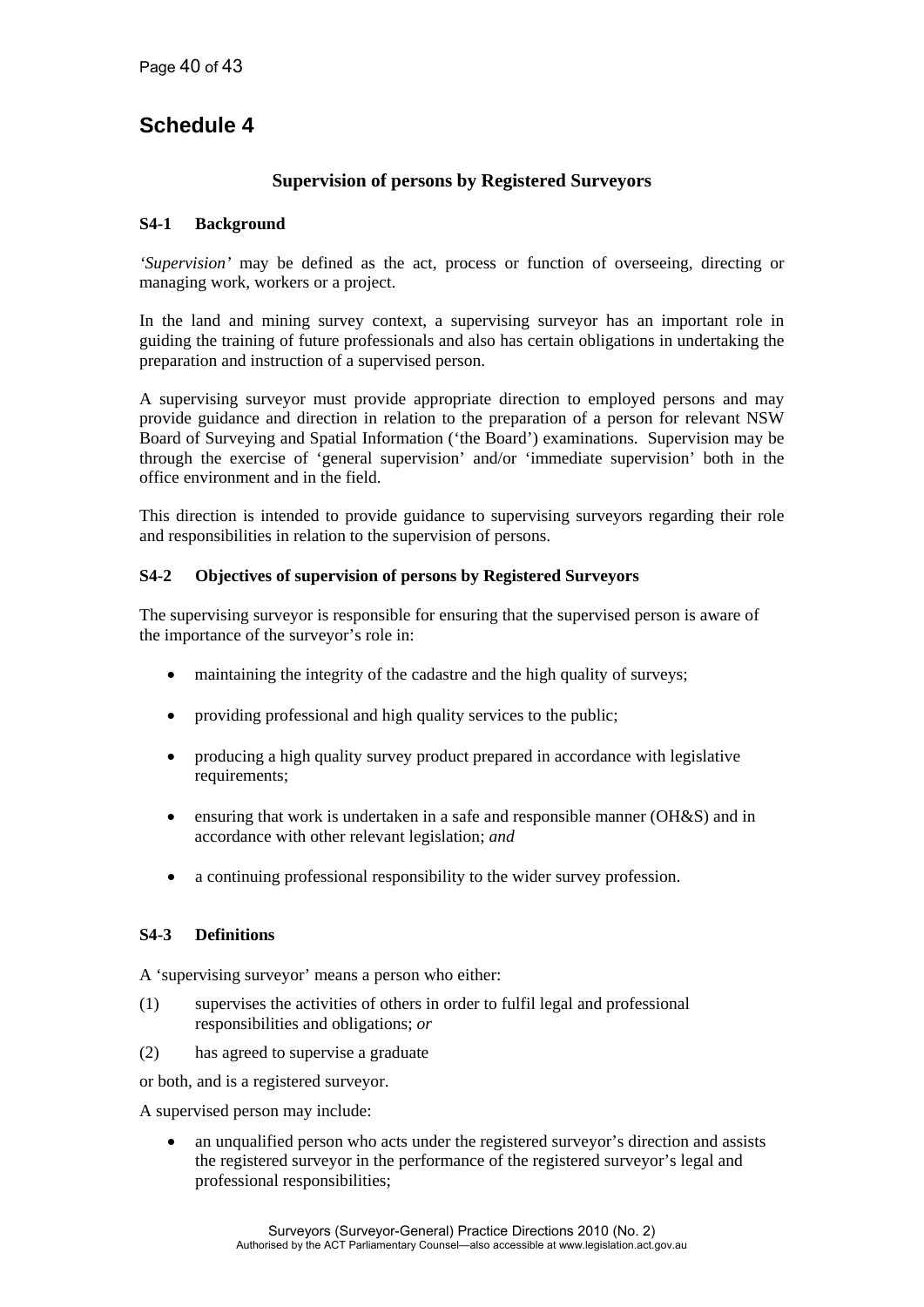- a surveyor's assistant;
- a survey graduate;
- a student of surveying;
- a person holding a recognised qualification as determined by the Board;
- a candidate for examination;
- a survey drafter *or*
- other such person as the Surveyor-General may determine from time to time.

#### **S4-4 Levels of supervision – 'Immediate' and 'General'**

A supervising surveyor:

- is solely responsible for surveys carried out under his or her supervision, *and*
- is responsible for the health and safety at work of the supervised person in accordance with relevant ACT and Commonwealth legislation..
- should exercise a standard of supervision that will ensure the survey reflects his or her professional responsibilities and complies with relevant statutes.

It is a matter for the supervising surveyor in the circumstances relating to each individual supervised person as to the level of oversight required and to ensure that the supervised person is capable of carrying out their role at their level of ability. In relation to survey graduates and students of surveying, this involves an exposure to a broad range of surveys and experience to appropriately prepare them for their future role as a professional surveyor.

The extent of supervision required will vary according to the experience, skills and ethics of the supervised person.

The following information is provided for guidance only and is not intended to be an exhaustive list of matters which may be considered by a supervising surveyor in the exercise of the role.

In relation to **immediate supervision**, the supervising surveyor is expected to have a significant level of involvement with the supervised person. This involves but is not necessarily restricted to:

- briefing the supervised person on the purpose and details of their required duties before the supervised person commences his or her involvement with the survey and associated tasks;
- accompanying the supervised person on site at the early stage of the supervised person's training;
- being present on sufficient occasions to ensure that the supervised person's questions and issues are able to be addressed expeditiously;
- inspecting the marking and physical aspects of the survey and associated tasks ,including but not limited to the field notes, closes, etc upon completion and effecting such checks and verification of the supervised persons work as to be confident of the quality and accuracy of the work product supplied. Again it is noted that the supervising surveyor is solely responsible for the correctness of the surveys undertaken by a supervised person under their supervision and direction;
- discussing all aspects of the survey at the completion of their work.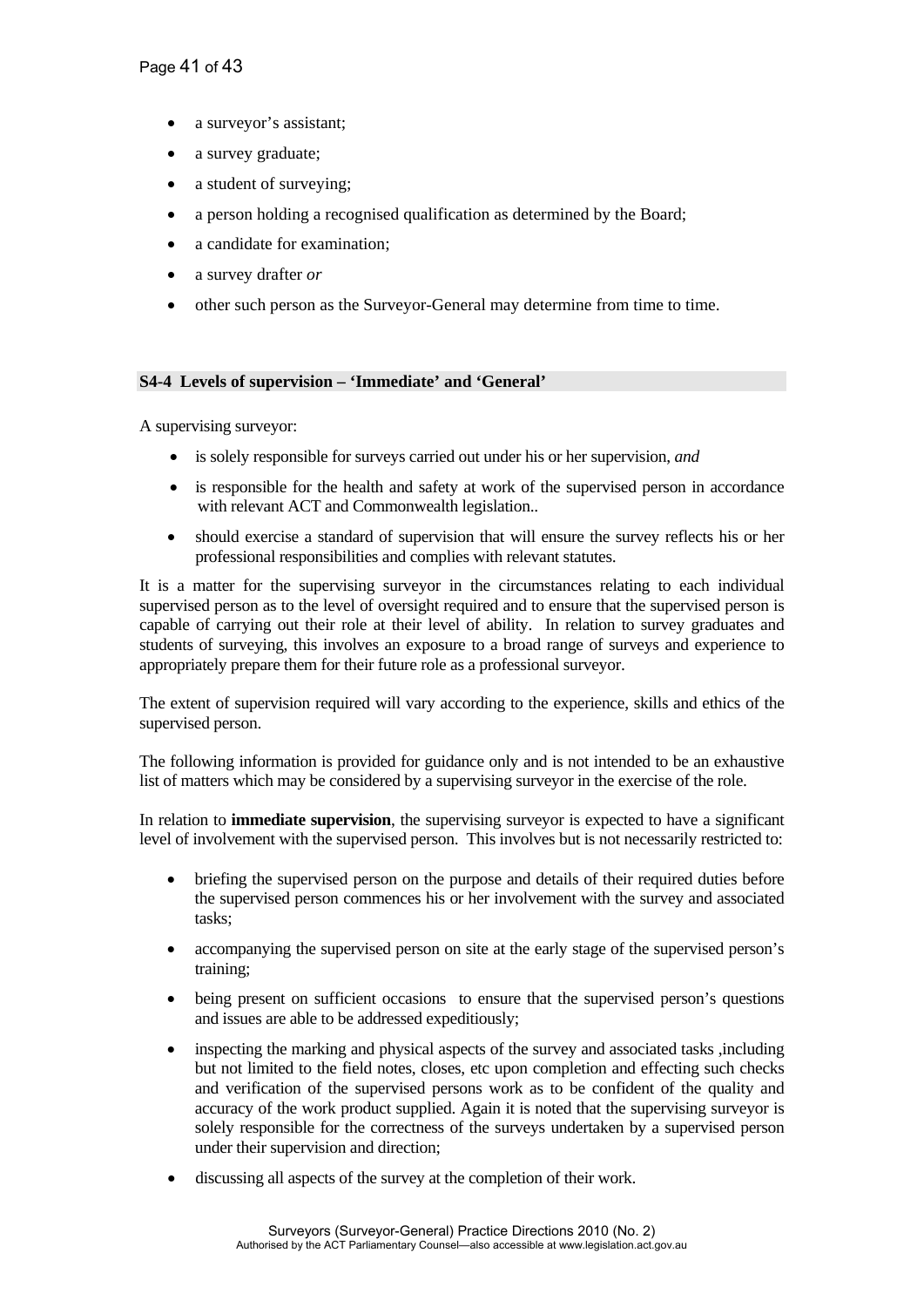It is a matter for the supervising surveyor to determine on the circumstances of each case when this level or frequency of 'immediate' supervision should be reduced, taking into consideration the demonstrated ability of the supervised person to plan and implement their work program including addressing occupational health and safety risks and undertaking a leadership role in undertaking the survey.

In relation to **general supervision** the supervising surveyor continues to be wholly responsible for the work of the supervised person however the level of oversight and review is reduced, as compared to immediate supervision, reflecting the level of the supervising surveyor's confidence in the knowledge, skill and competency of the supervised person.

General supervision may apply, for example, to a supervised person who has had some level of recognised technical qualification and has attained an appropriate level of experience. General supervision would normally only apply to a student of surveying, or surveyor's assistant.

General supervision may involve:

- instruction on the requirements for and any unusual or difficult aspects of the survey and associated tasks and possible methods of approach, especially if new procedures are involved;
- progress checks of the unusual or complex features of the survey task;
- a detailed and comprehensive review of the assignment on completion.

Regardless of what level of supervision is exercised, the supervising surveyor should be aware of any risks or circumstances which may not be evident from office examination and deliberations. This may require the supervising surveyor to visit the site.

### **S4-5 Supervision in the office and in the field**

Whether the supervised person is working in the office or the field it is the role of the supervising surveyor to ensure that the supervised person is appropriately supervised. Any deficiencies in their skills, the quality of their work product, and professionalism (particularly in relation to clients) should be addressed and rectified. The supervising surveyor takes full responsibility for the work of the supervised person undertaken in the course of their employment.

During the course of their employment, and while under direct supervision, supervised persons should be exposed to a variety of surveys including complex and challenging situations through which they can gain a wide range of experience.

In addition a supervising surveyor should impress upon the supervised person the importance of:

- professional presentation and ethical conduct, through both example and instruction, *and*
- adherence to and maintenance of safe work methods, practices and procedures in the field and in the office environment.

### **S4-6 Power of entry**

Section 45 of the Surveyors Act 2007 (the Act) provides that a registered surveyor has a power of entry onto land under the conditions of this section.